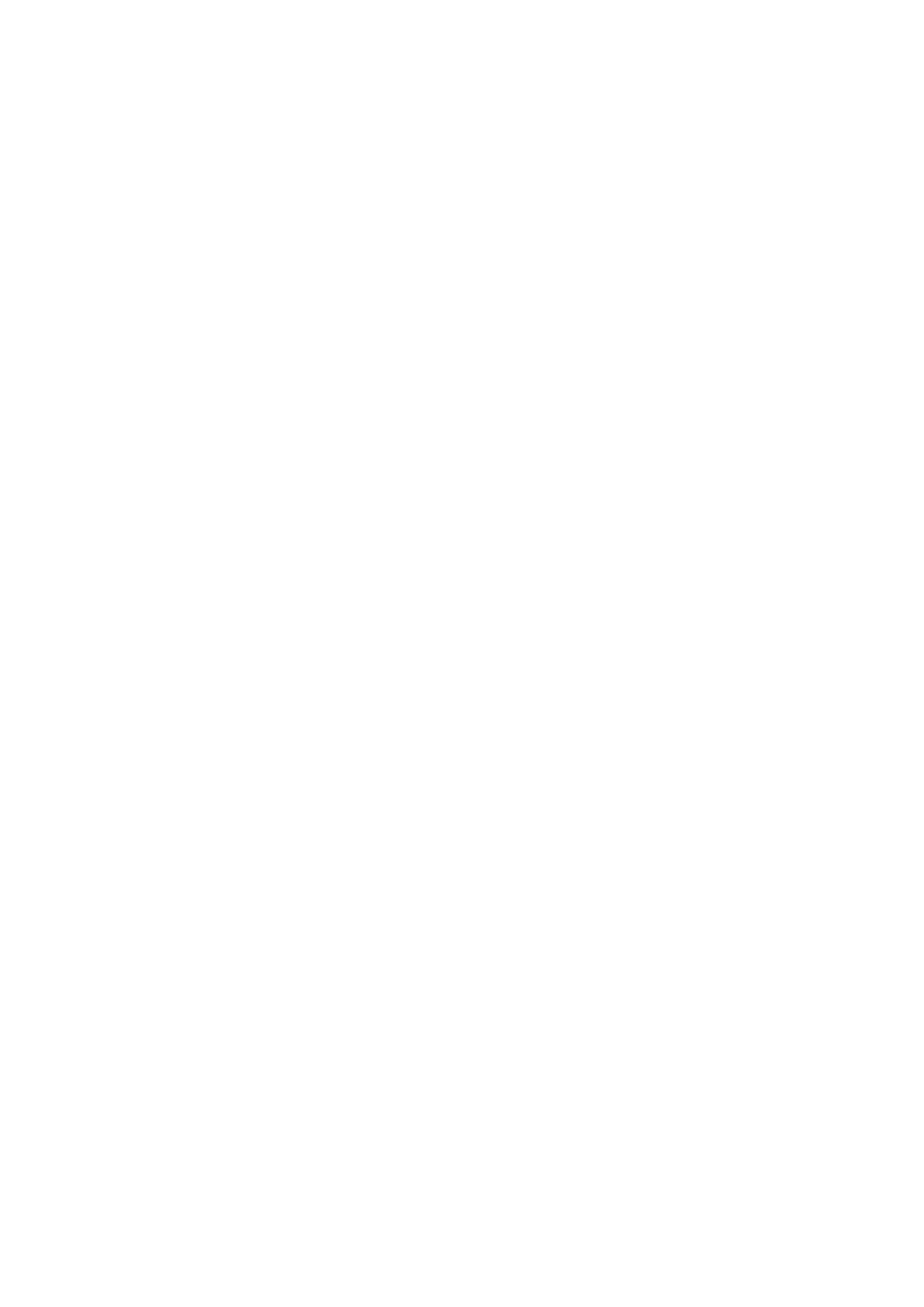# **UNIVERSIDAD SAN FRANCISCO DE QUITO**

# **Colegio de Ciencias Sociales y Humanidades**

**Actitudes y Percepciones de Hombres y Mujeres del Ecuador hacia la Psicoterapia**

**María Isabel Donoso Reece**

# **Sonja Embree, PhD., Directora de Trabajo de Titulación**

Trabajo de Titulación presentado como requisito Para la obtención de título de Sicóloga Clínica

Quito, julio de 2015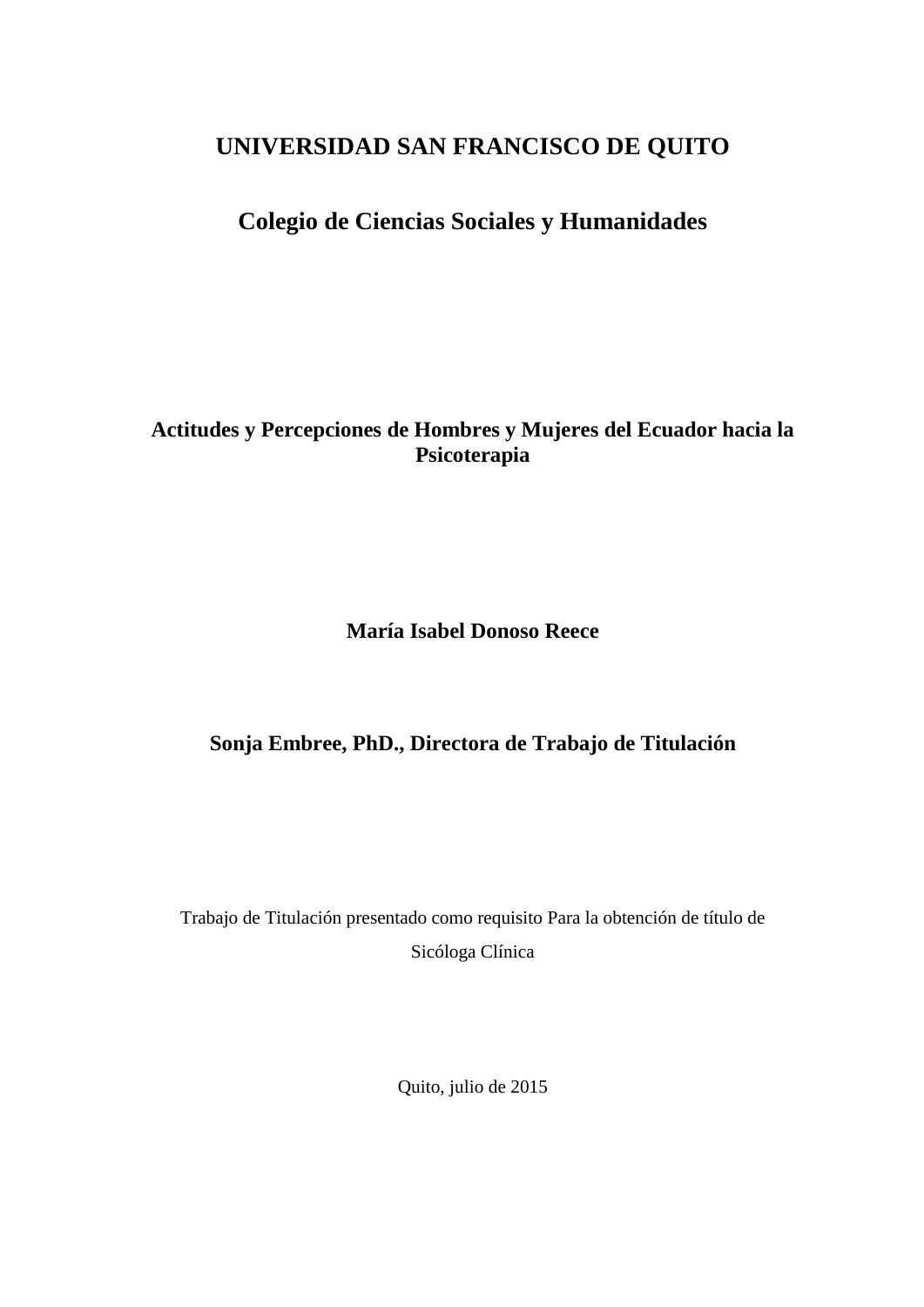# **Universidad San Francisco de Quito Colegio de Ciencias Sociales y Humanidades**

# **HOJA DE APROBACIÓN DE TRABAJO DE TITULACIÓN**

**Actitudes y Percepciones de Hombres y Mujeres del Ecuador hacia la Psicoterapia**

María Isabel Donoso Reece

Sonja Embree, PhD.,

Directora del Trabajo de Titulación \_\_\_\_\_\_\_\_\_\_\_\_\_\_\_\_\_\_\_\_\_\_\_\_\_\_\_\_\_\_\_\_\_\_\_\_\_\_\_

Teresa Borja, PhD., Directora del Programa

Carmen Fernández-Salvador, PhD., Decana del Colegio de Ciencias Sociales y Humanidades

**Quito, julio de 2015**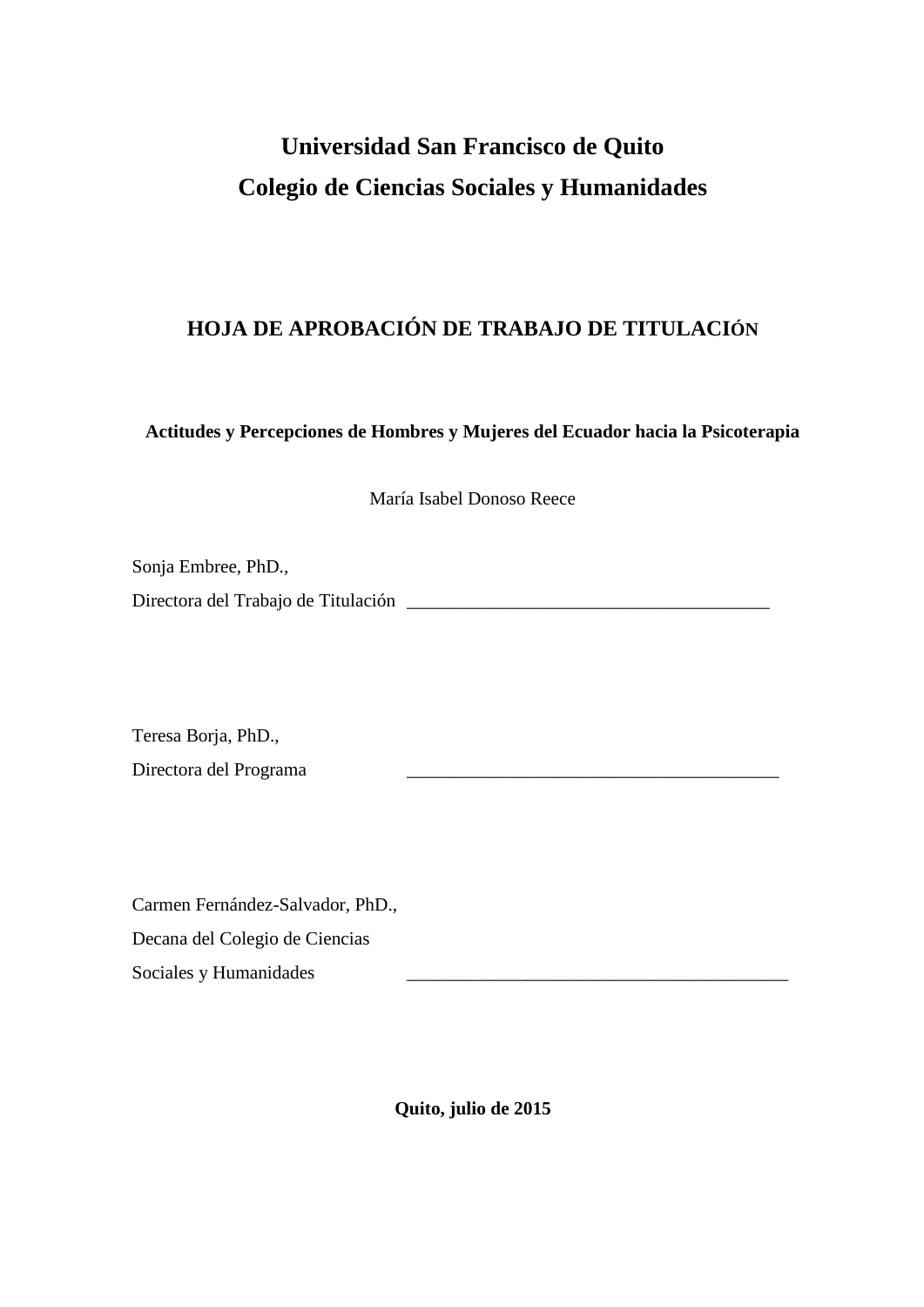## **© DERECHOS DE AUTOR**

Por medio del presente documento certifico que he leído la Política de Propiedad Intelectual de la Universidad San Francisco de Quito y estoy de acuerdo con su contenido, por lo que los derechos de propiedad intelectual del presente trabajo de investigación quedan sujetos a lo dispuesto en la Política.

Asimismo, autorizo a la USFQ para que realice la digitalización y publicación de este trabajo de investigación en el repositorio virtual, de conformidad a lo dispuesto en el Art. 144 de la Ley Orgánica de Educación Superior.

Firma: \_\_\_\_\_\_\_\_\_\_\_\_\_\_\_\_\_\_\_\_\_\_\_\_\_\_\_\_\_\_\_\_\_\_\_\_\_\_\_\_

Nombre: María Isabel Donoso Reece

C.I.: 010464191-5

Lugar: Quito – Ecuador Fecha: Julio de 2015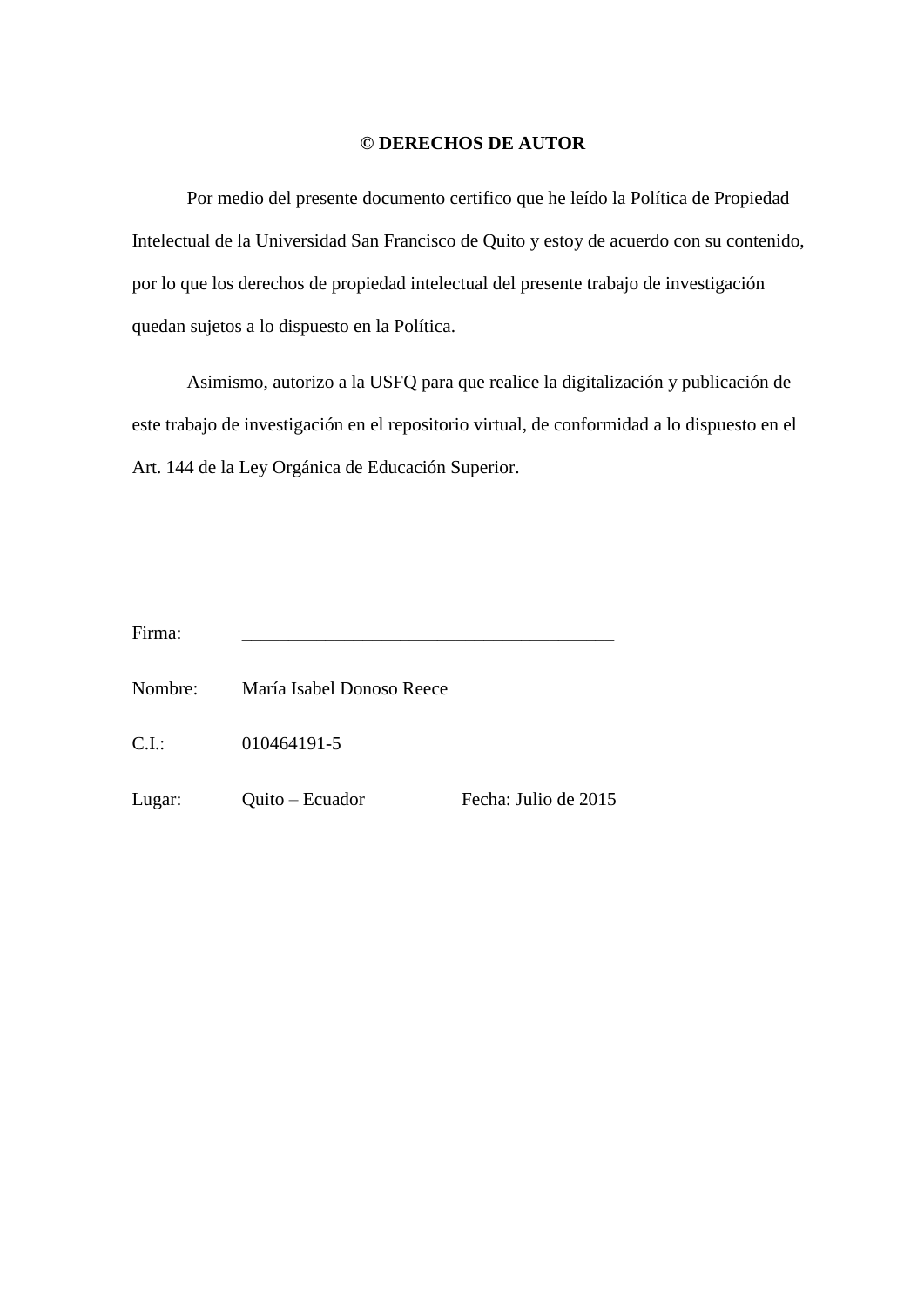### **DEDICATORIA**

Este proyecto lo quiero dedicar a toda mi familia que me acompañó a lo largo de estos años, siempre motivándome en mis estudios y en todas las metas que me he planteado. Por todo el amor y cariño que me han brindado sin importar las circunstancias. A mi padre, por demostrarme el valor del esfuerzo constante y los frutos que se recibe del mismo. A mi madre, por siempre demostrar fortaleza y constancia. A todas las personas que son parte importante de mi vida y que me han ayudado a moldearme como ser humano.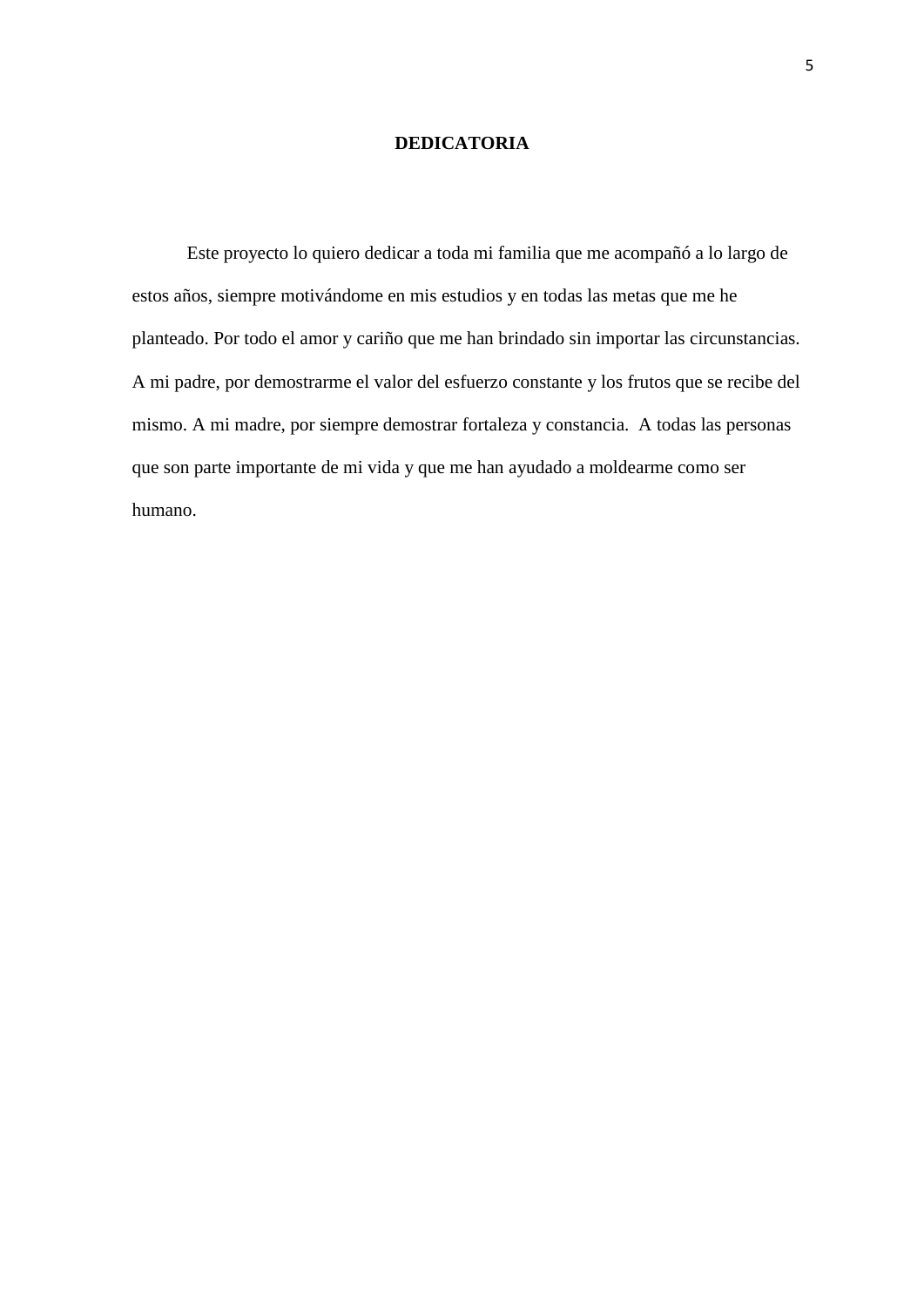## **AGRADECIMIENTOS**

Quiero agradecer a mis padres que pusieron su mejor esfuerzo para contribuir de manera total a mi educación y a todas las personas que me ayudaron y asistieron durante todo este período. Agradecer también a todas las amistades que he hecho a lo largo de mi carrera, han hecho de esta vivencia algo mucho más significativa y divertida. A todos los profesores que han sido parte de mi carrera y en particular a los que lograron demostrar su lado más humano y verdadero, pudieron ir más allá de la teoría y realmente dejar una marca en sus estudiantes.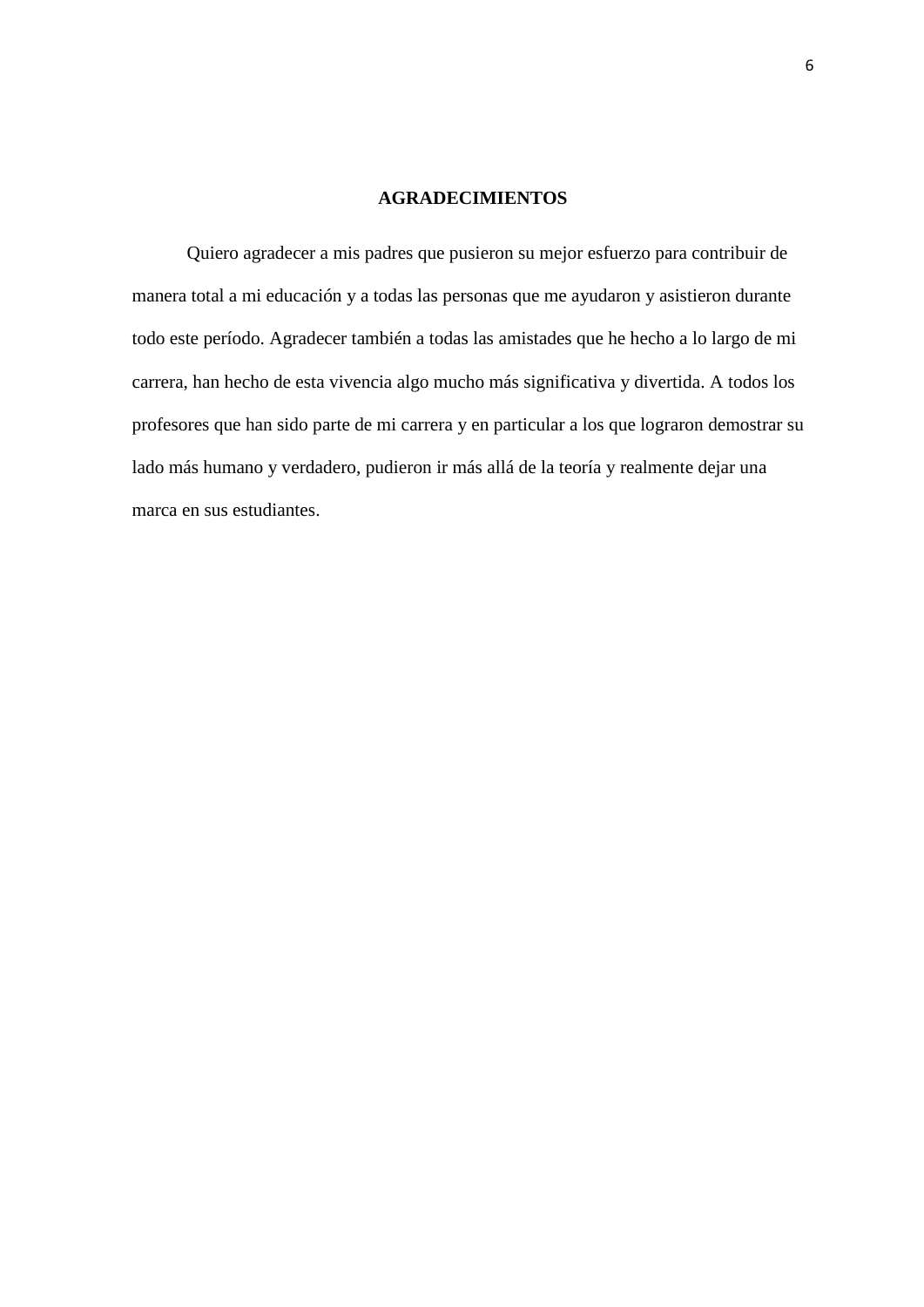### **RESUMEN**

El presente estudio investigó la diferencia entre mujeres y hombres ecuatorianos en cuando a sus actitudes y perspectivas hacia la psicoterapia. Investigaciones previas encontraron que las mujeres utilizan los sistemas de salud mental el doble que los hombres (Cox, 2014) y que los hombres a través de las culturas y contextos sociales son consistentemente reacios al momento de buscar ayuda profesional (Lehdonvirta, Nagashima, Lehdonvirta, & Baba, 2012). La muestra incluirá 400 participantes, 200 mujeres y 200 hombres que serán reclutados en Quito a través de correos electrónicos, medios sociales y volantes. Se utilizarán tres inventarios: Intentions to Seek Counseling Inventory (ISCI), Stigma Scale for Receiving Psychological Help (SSRPH) and Attitude Toward Seeking Professional Psychological Help (ATSPPH) al igual que un cuestionario sobre el sexo, edad, etnia y afiliación religiosa. En general los resultados anticipados son consistentes con la investigación previa que demuestra los hombres tendrán una peor actitud hacia la psicoterapia, tendrán un estigma negativo más elevado y estarán menos dispuestos a buscar ayuda psicológica que las mujeres.

Palabras claves: psicoterapia, diferencias de género, percepciones, estigma, actitudes,

intenciones de buscar terapia.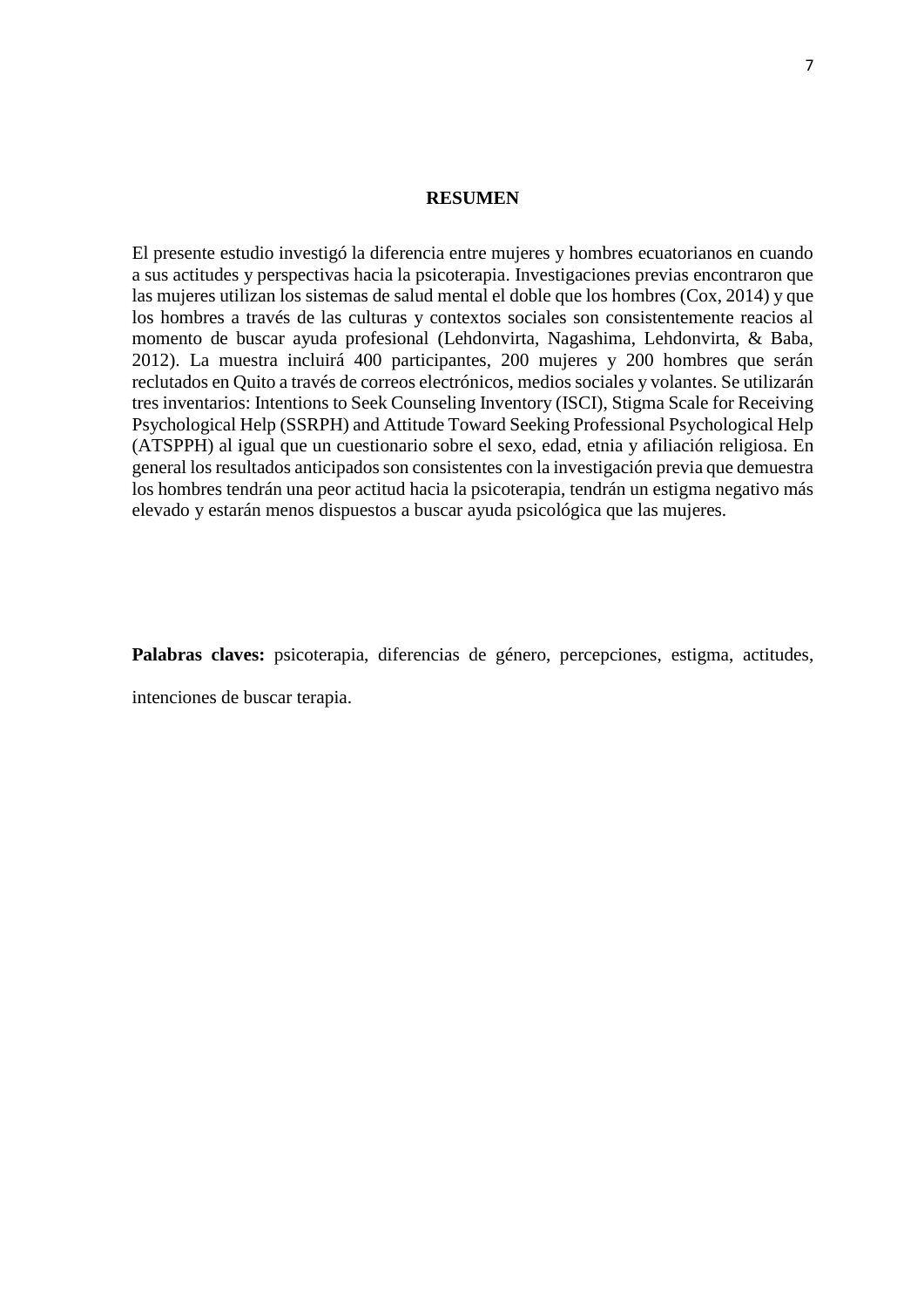### **ABSTRACT**

This study investigated the difference of Ecuadorian women and men perceptions and attitudes towards psychotherapy. Research has shown that women use twice as much mental health care than men (Cox, 2014) and that men across culture and social context are consistently reluctant to seek for help (Lehdonvirta, Nagashima, Lehdonvirta, & Baba, 2012) The sample includes 400 participants (200 women and 200 men) recruited from Quito through e-mails, social media and flyers. Three different inventories are planned to be used: Intentions to Seek Counseling Inventory (ISCI), Stigma Scale for Receiving Psychological Help (SSRPH) and Attitude Toward Seeking Professional Psychological Help (ATSPPH) as well as a short questionnaire regarding sex, age, ethnicity and religious affiliation. Overall the anticipated results were consistent with the previous researches across different contexts which states that men have a negative attitude towards psychological help, a greater negative stigma and are less willing to seek for help than women.

**Key words:** psychotherapy, gender differences, perceptions, stigma, attitudes, willingness

to seek therapy.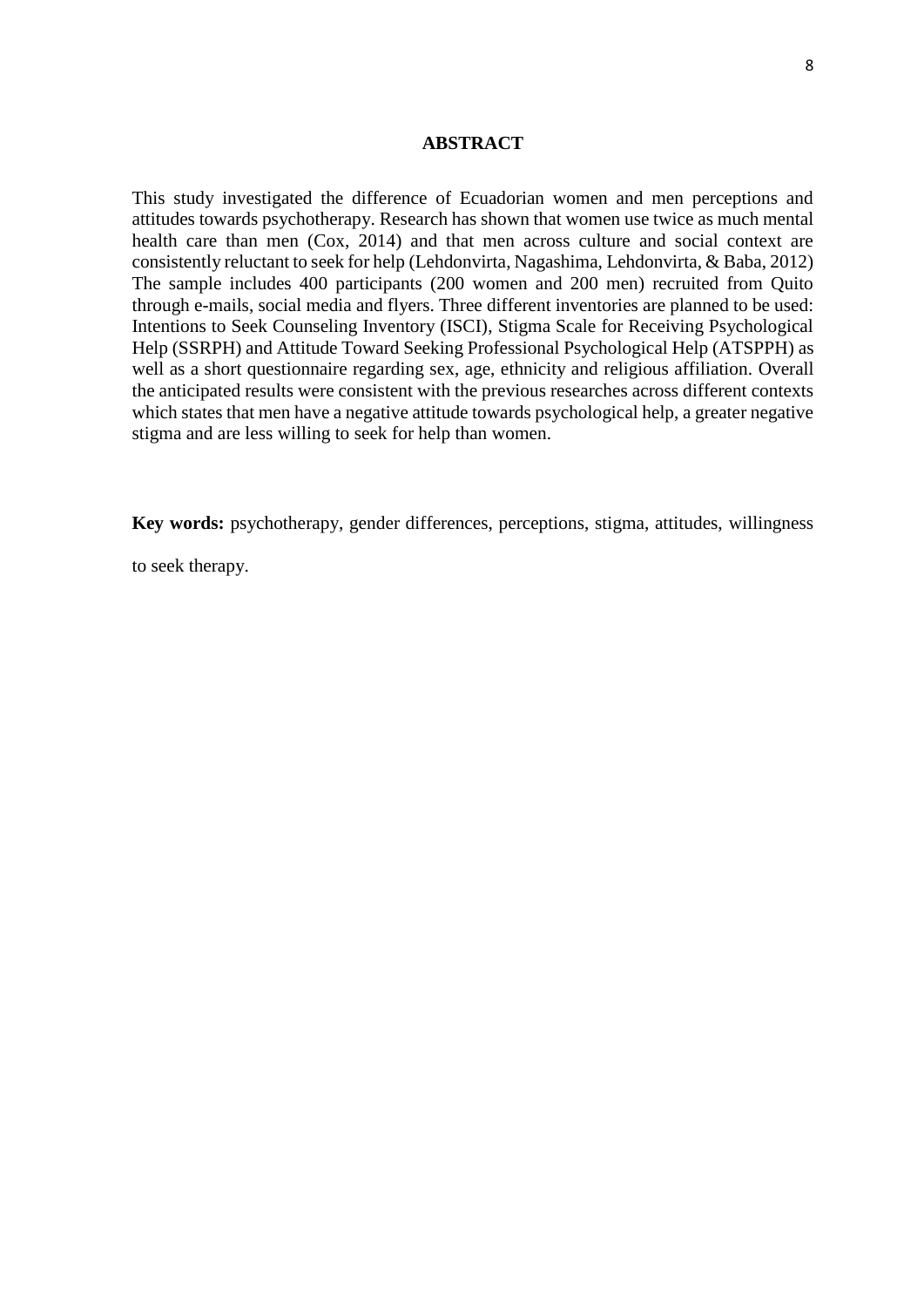## **OUTLINE**

|                                                           | 7  |
|-----------------------------------------------------------|----|
|                                                           | 8  |
|                                                           | 10 |
|                                                           | 12 |
|                                                           | 12 |
|                                                           | 14 |
|                                                           | 16 |
| Mental health help-seeking willingness and social support | 17 |
|                                                           | 20 |
|                                                           | 20 |
|                                                           | 20 |
|                                                           | 21 |
|                                                           | 22 |
|                                                           | 23 |
|                                                           | 24 |
|                                                           | 26 |
|                                                           | 28 |
|                                                           | 29 |
|                                                           | 30 |
|                                                           | 33 |
|                                                           | 33 |
|                                                           | 34 |
| Solicitud para Aprobación De Un Estudio De Investigación  | 34 |
|                                                           | 45 |
|                                                           | 50 |
|                                                           | 50 |
| Stigma Scale for Receiving Psychological Help             | 51 |
| Attitude Toward Seeking Professional Psychological Help   | 51 |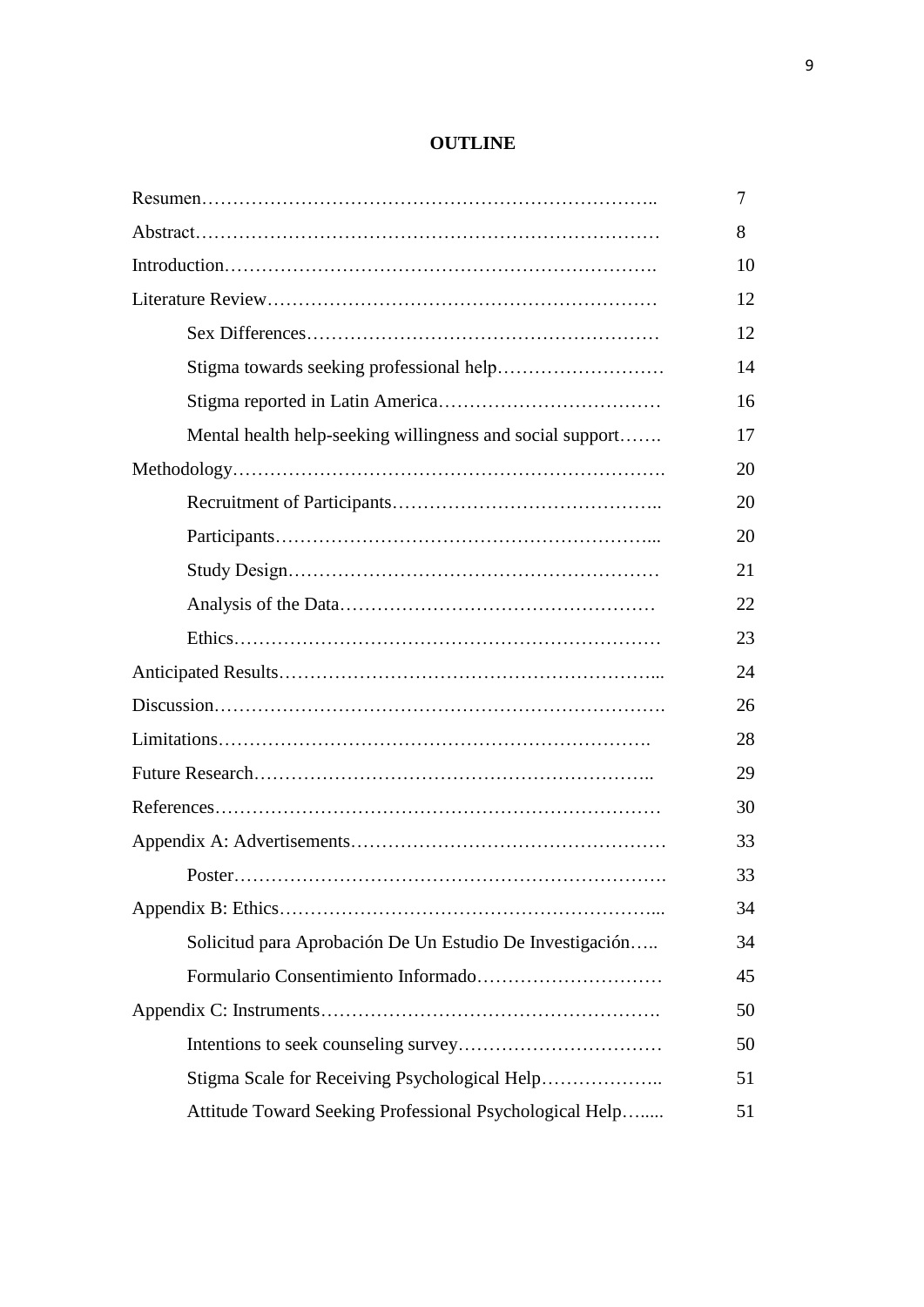### **INTRODUCTION**

The aim of the current study is to investigate and acknowledge the importance of attitudes and perceptions that men and women have towards psychotherapy in and Ecuadorian context. Several researches across time have proven the effectiveness and value of psychotherapy on individuals, nevertheless individuals' negative perceptions of persons who seek therapy are still an important factor that keeps the stigma for seeking professional help and only seek psychotherapy after other attempts have failed (Hill, Satterwhite, Larrimore, Manni, Johnson, Simon, Simpson & Knox, 2012). In general, people that have a positive perception towards psychotherapy are more likely to perceive the potential benefits of seeking help. Also, the attitude toward psychotherapy predicts the openness of distinct aspects of therapy as emotion expression. The most common barrier at the time of seeking for help is the stigma, "both public stigma (i.e. the belief that anyone who seeks therapy is socially inferior or unacceptable) and self-stigma (internalized stigma) discourage people from seeking psychotherapy. Many individuals doubt the value of psychotherapy and question whether their problems are severe enough to merit psychotherapy" (Hill, et al. 2012, p. 13).

General factors for people's reluctance to seek for help is the "strong belief in individualism, low interpersonal dependency, reluctance to self-disclose, and a tendency to conceal distressing and negative personal information" (Komiya, Good, & Sherrod, 2000, p. 138). Also, factors such as low economic status, low social status, low educational level, lack of awareness towards the mental health resources and belonging to an ethnic minority also plays a role in the low attendance to mental health services (Komiya, Good, & Sherrod, 2000). Studies have also found that women are more likely to seek for professional help regarding emotional issues and in general, they have more positive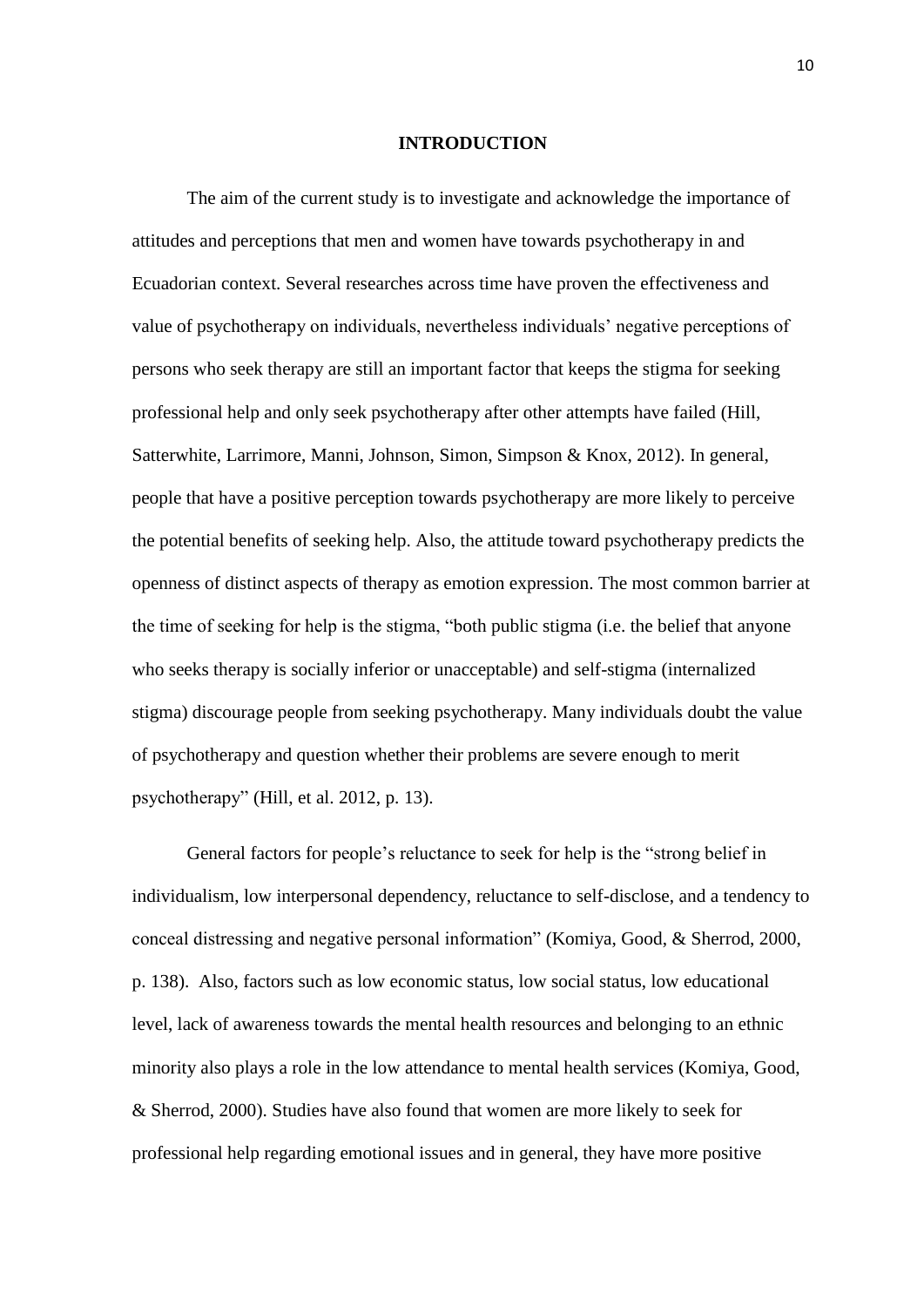attitudes towards psychotherapy than men. The main reason of why men could perceive a greater stigma regarding seeking counseling, is that "men who are expected to be stoic, controlled and self-sufficient" (Vogel, Wade, & Hackler, 2007, p. 41). These findings suggest that gender role and sex have an important role in the willingness to seek for help.

The main hypothesis of the present study is that women have lower levels of stigma and a positive attitude towards seeking counseling compared to men, which is presumed to be found that they have a higher level of stigma and a negative attitude towards seeking psychotherapy. This research is important due to the lack of investigation regarding this topic not only in Ecuador, but in Latin America in general. Due to the strong cultural values that bound South Americans, the research could be replicable. This research could help the psychology community in Ecuador for seeking other ways to prove to the population in general of the benefits that come with attendance of professional help and also to find a way to be able to lower the stigma among this particular area of expertise. This research can also be helpful to the sociology area, so they can have a deeper and different perspective of understanding of cultural values that both men and women have in Ecuador that are tied to the concept of seeking for professional mental help, and also the internal and external stigma that both sexes carry.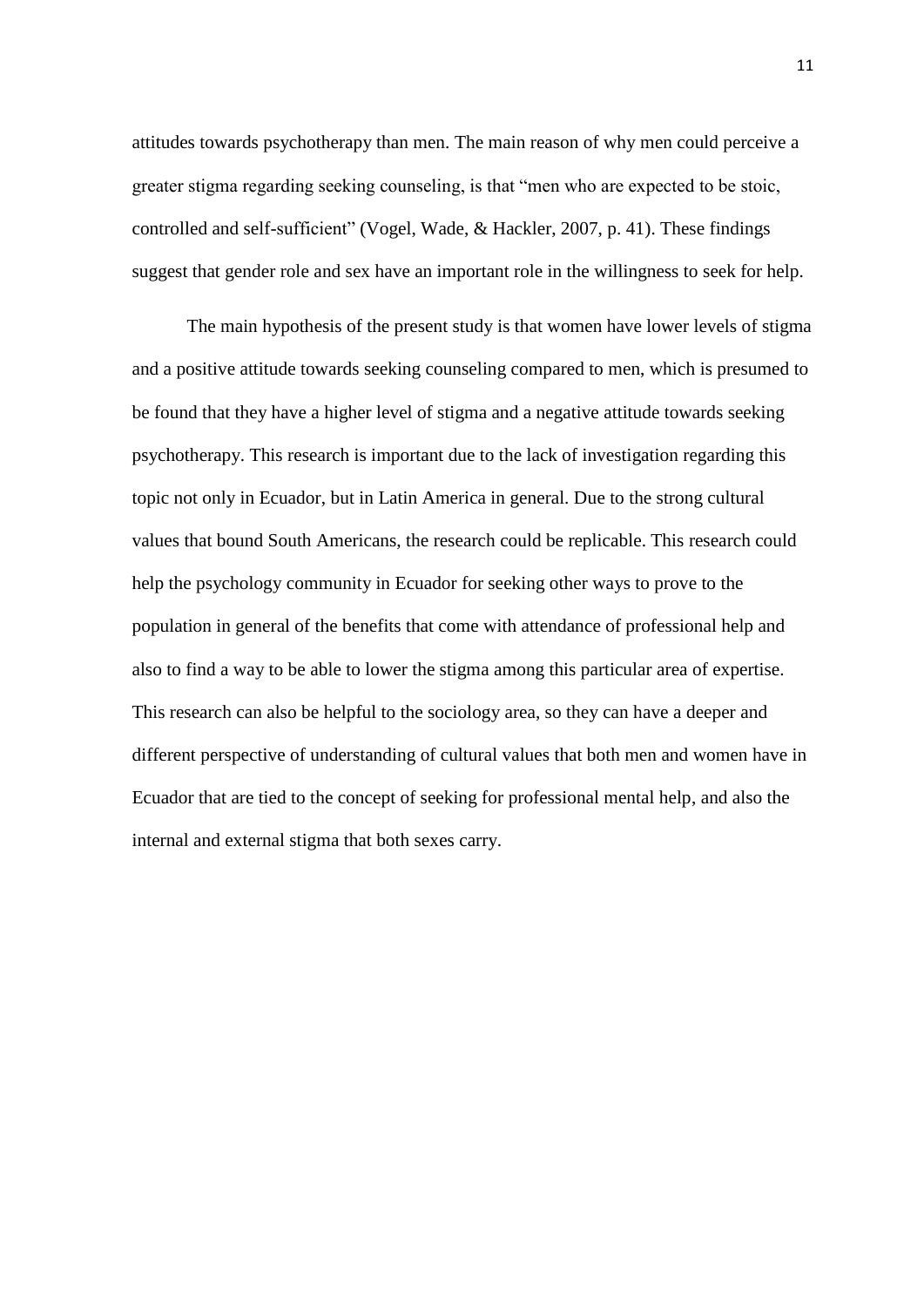### **LITERATURE REVIEW**

### **Sex differences**

Consistently, studies have found that there is in fact, a role that is played by the gender of the person who seeks (or not) for help. For example, in Canada and in an international level, men consults for mental health less frequently than women. This difference remains the same even when mental health concerns, demographic and socioeconomic variables are controlled (Cox, 2014). In fact, there is a difference of the impact of gender when there is a specialty mental health provider that is consulted. This results showed that "women consulted a general practitioner for mental health concerns approximately 3 times as frequently as men, a psychologist 2.3 times as frequently, and a psychiatrist 1.7 times as frequently" (Cox, 2014, p. 68). This subject is particularly important, due to the fact that men have a higher risk of vulnerability to illness and mortality and their rate of use of the medical system is lower than females (Lehdonvirta, Nagashima, Lehdonvirta, & Baba, 2012).

Among this factors of men avoiding to search for help, it has been stated that when men do request for help, they prefer indirect means than direct means, this is, using implicit requests and nonverbal signals. When they seek for help, men don't only have problems about discussing of general topics, but also specific requests for help (Lehdonvirta, Nagashima, Lehdonvirta, & Baba, 2012). This is particularly important when men are strongly identified with a traditional male role, in which being strong, independent and in control can be affected if they seek for counseling. Other characteristics that men possess that may be acting as a prevention for them to seek for help is the minimization of problems, grief, do not trust their care givers, the lack of privacy and that counseling is a sign of emotional instability (Yamawaki, 2010). A sense of failure can be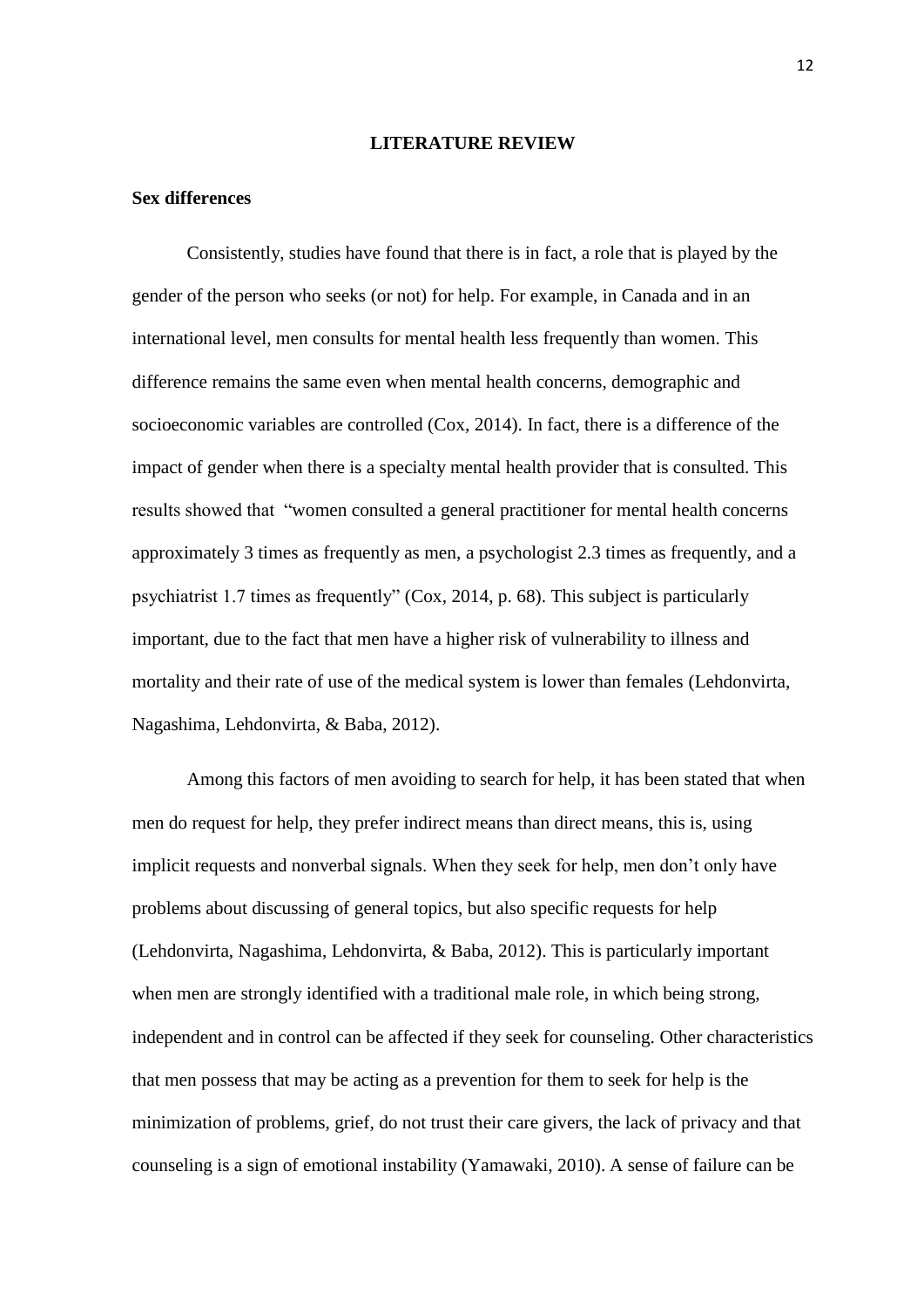overwhelming for males this, they prefer not to search for professional help. This is not only consistent in adults, but also in adolescents, that are more open to ask for help with a girl than a boy (Vogel, Wade, & Hackler, 2007). For females, there are several reasons of why they do not seek for help that are different for men. Although women do have a larger tendency to attend to counseling, women who don't see a barrier in terms of the lack of time, income concerns, responsibility with family chores and even not having an accurate consultant nearby their geographical area. Other concerns also include the lack of childcare facilities to be able to visit a mental health provider and deficits in the transportation (Slaunwhite, 2015).

Factors concerning men and women, investigated by Yamawaki (2010) is the fact that even when men seek for help, they are less likely to be helped than women. There are many reasons of why this phenomena might occur, being the first that males are considered to have better skills in problem-solving than women, so in contrast more women are helped because they are considered to be more likely to fail at the time to solve their problems and also, women problems are seen more as event-like and uncontrollable. Mental health practitioners are more willing to help when they assume that the person they attend to is not responsible of the problem that causes the attendance to therapy, ergo females are more successful to find and get help. Other reason why women get more help is because the social sanction and stigma of people who don't help women is much greater than if they don't help a man. The last theory is that the physical risk that a counselor has in attending a women is less than the case in that the help is received by a men, which increments the fact of not feeling physically safe (Yamawaki, 2010).

13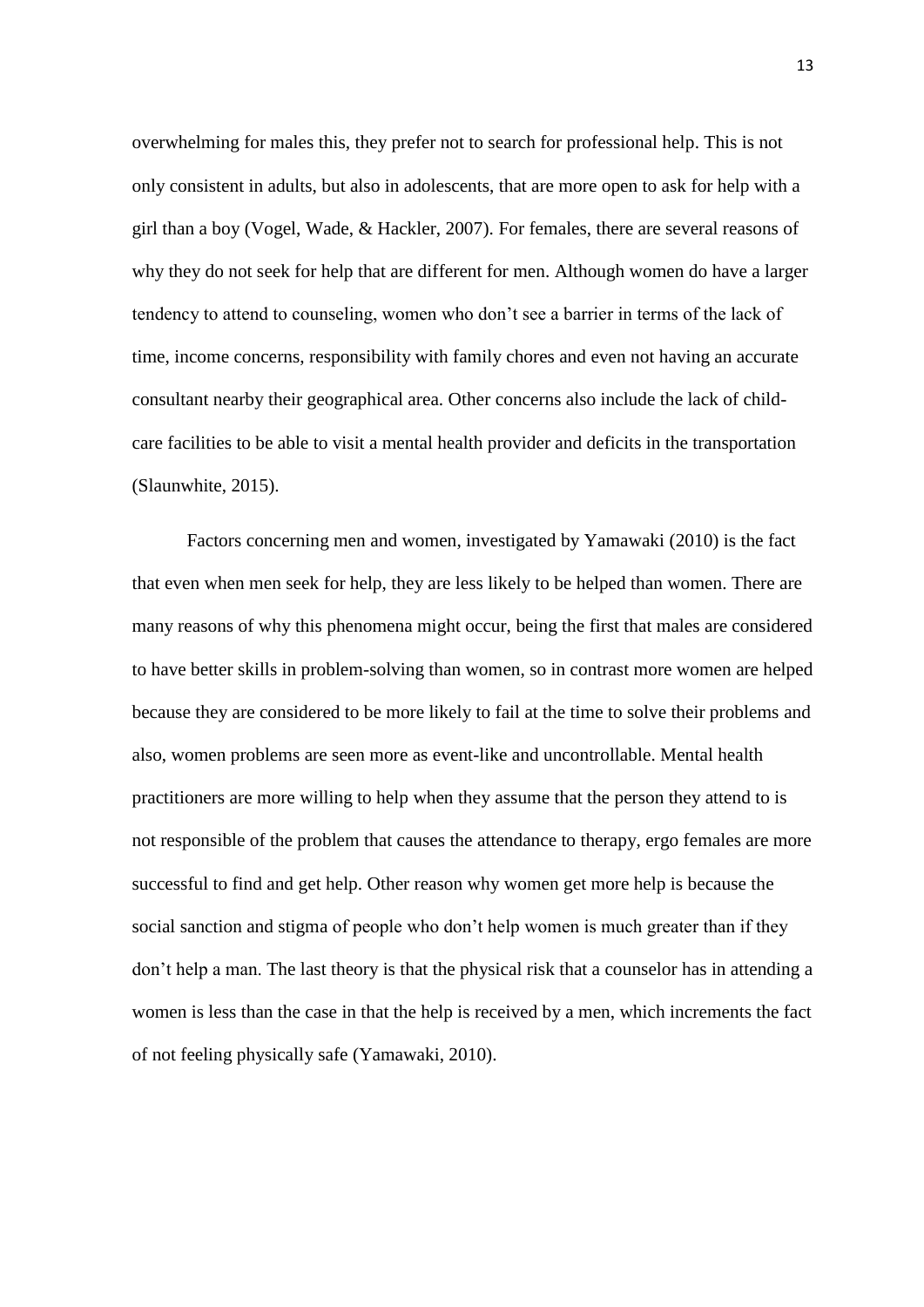### **Stigma towards seeking professional help**

Understanding the impact that stigma has in society and in individuals who battle with mental illnesses is a crucial information to have a deeper knowledge of how can the medical system change through community beliefs. There are two distinct ways that stigma can be viewed. First, there is the public stigma, in which people perceive that a person who seeks for professional help is somewhat undesirable or not going to be accepted in society because there is a perceived flaw that the person has. On the other hand, there is selfstigma, which means that the persons' own perception of being flawed or undesirable to society keeps them from asking for professional help. Research has found that there is a direct link in the self-stigma has an effect between public stigma and the intention to seek for mental health (Wade, Vogel, Armistead-Jehle, Meit, Heath & Strass, 2015). Quinn & Knifton (2005) have also shared this concept and impact of stigma, stating that people with mental illnesses has an impact in the whole community, especially in areas in which education, labor and relationships are included, that have a direct impact in social exclusion and has repercussions in recovery. It hinders also the persons' self-esteem and confidence of what they can contribute to society, as a consequence, the isolation magnifies the feelings of exclusion and affects the willingness of the person to seek for help before the illness gets worse (Quinn & Knifton, 2005).

Is particularly important to understand that stigma and attitudes towards seeking help are correlated, most of all stigma has a direct impact of the attitude that the person has. Research has found that men have consistently shown a negative attitude towards mental health, opposed to women that have a better attitude (Mackenzie, Gekoski, & Knox, 2006). The mental process that men have is that they will be stigmatized by the professional by discussing certain topics. Also, men battle with a greater level of self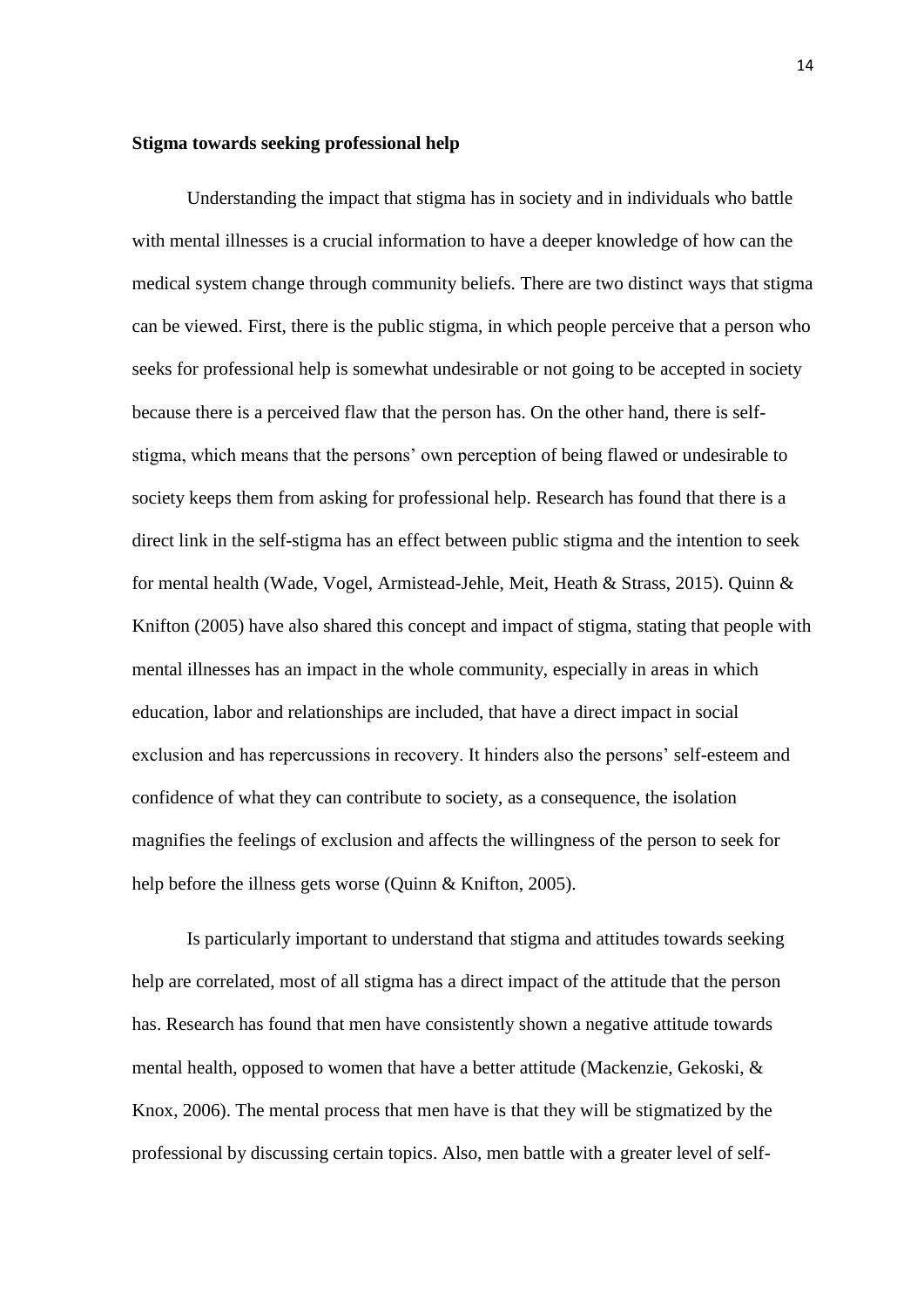stigma towards counseling than women (Vogel, Wade, & Hackler, 2007). This is due particularly for the stigma that is associated with mental illness (Mackenzie, Gekoski, & Knox, 2006).

An important indicator of understanding the help-seeking is the Theory of Planned Behavior (TPB). This theory states that "the best predictor of an individual performing a behavior is their intention to do so, and a person's intention to perform a behavior is a function of their attitudes, society's norms, and their perceptions about the ease or difficulty of performing a behavior" (Turner, Jensen-Doss, & Heffer, 2015, p.1). It is important to understand the theory behind mental processes that go into decisions of seeking for counseling or not because there are important factors that are involved in in, such as attitudes and general norms that encourages or discourages people to make a certain decision, being an important one to seek for professional help or not (Turner, Jensen-Doss, & Heffer, 2015). An important variable that enters in the decision-making process is the level of education that the person has. In one hand, women regarding of their educational level had a positive attitude towards help-seeking and men had a better attitude when they had a higher level of education, which means that in fact education has an important intervention towards improving attitudes towards the psychological help system (Mackenzie, Gekoski, & Knox, 2006). This finding is vital to be able to assess ways in which the mental health institutions can have a greater rate attendance and also to evaluate the way in which public health can install prevention programs towards mental health and lower the social costs that this has every year (Quinn & Knifton, 2005).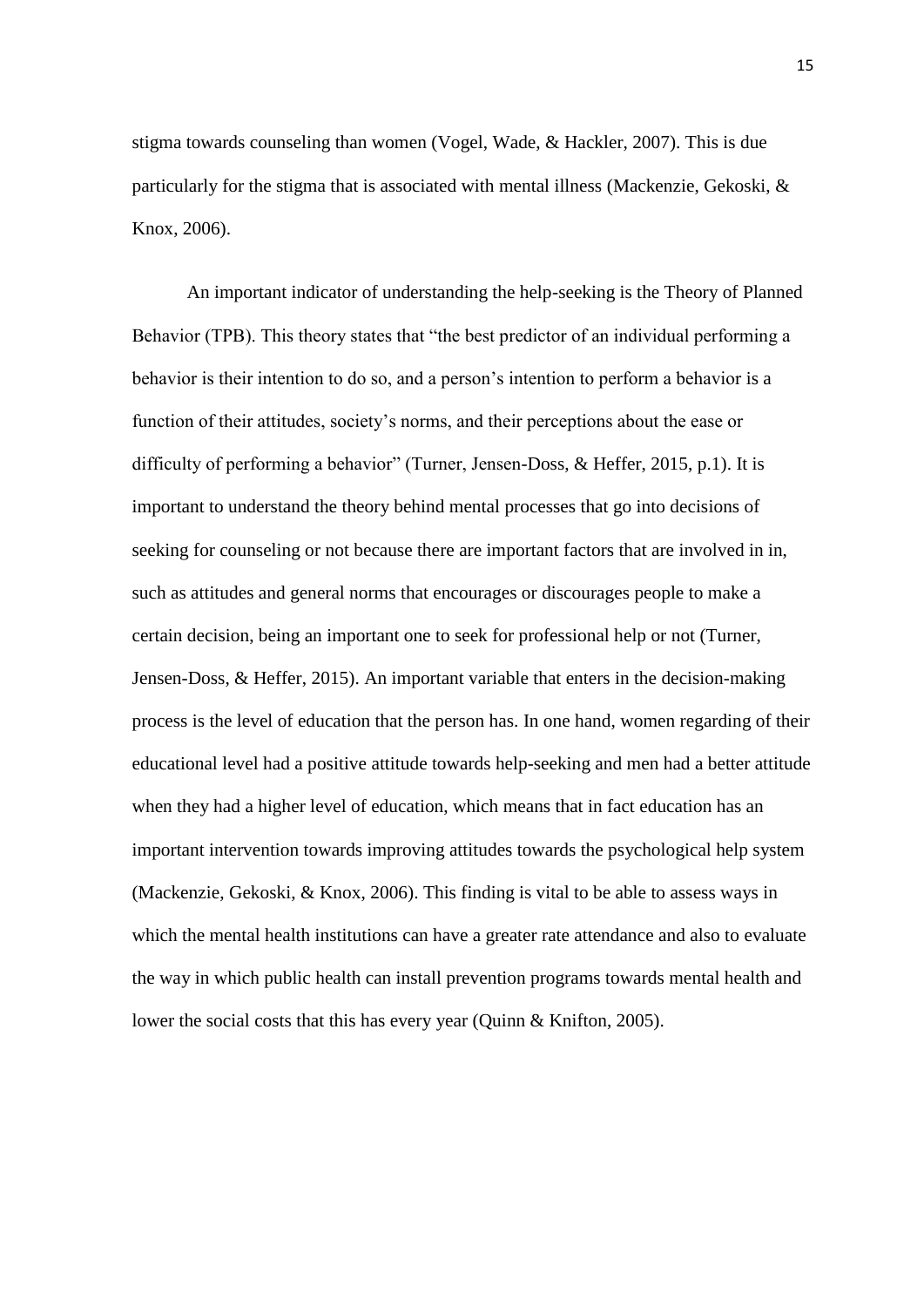### **Stigma reported in Latin America**

Research in this particular area is not as broad as research that has been done in United States and Europe. Nonetheless this particular field of research is becoming more important and necessary, due to the fact that in Latin America, by 2020 the percentage of people with some mental disability or non-adjusted to society due to a neuropsychiatric condition will be at 20.6% (Saldivia, Vicente, Kohn, Rioseco, & Torres, 2004). This also began to become an area of concern when in the 1980's and 1990´s, most of Latin American countries increased the poverty rates and the fair income distribution declined (Acuña & Bolis, 2005). The World Health Organization (WHO) made a study in 2002 to investigate the proportion of the countries budget went to mental health care, and they stated an alarming difference between developed and non-developed countries. For example, in Chile, the destined budget to mental health area was 1.5 percent, while in Canada was 11 percent (Saldivia, Vicente, Kohn, Rioseco, & Torres, 2004).

Stigma seems to be a prevalent subject across every culture, especially in ethnic minorities. It is related with the individual perception that society will not approve and see the individual as "flawed" when having emotional issues and requesting for professional help. Latinos specially, see professional assistance as a shame and weakness in their character (Rojas-Vilches, Negy, & Reig-Ferrer, 2011). In the Pan American inform made by Acuña and Bolis (2005), found that 90.3 per cent of people in Latin America did in fact said that their own and perceived social stigma was an important factor for them to not use mental health care, moreover it was found that fear arose when the individuals though that others might find out that they were attending to therapy. It is important to acknowledge the fact that in Latin America there is an underutilization of mental health facilities because of the stigma related, lack of mental health services providers and the location in which the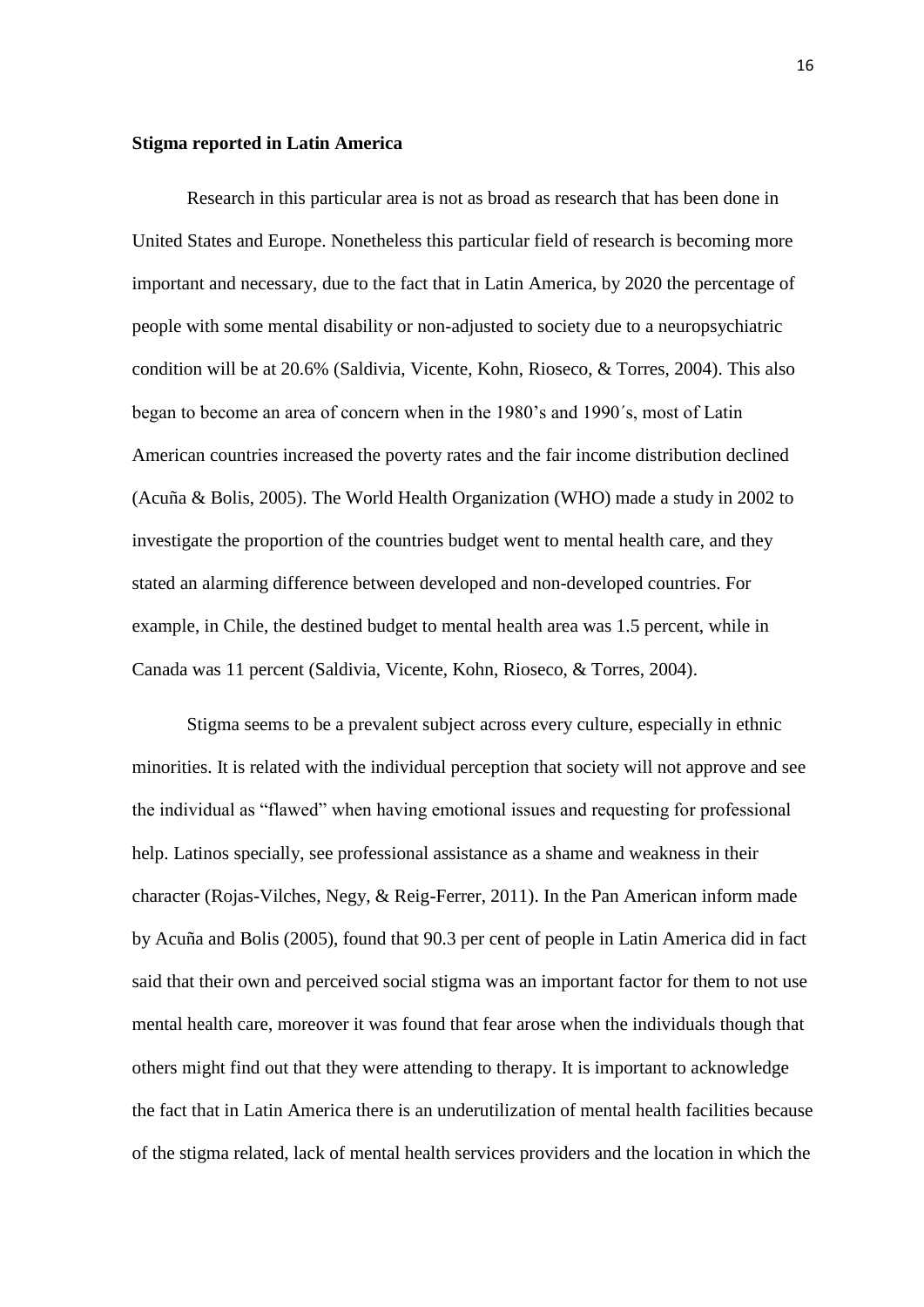facility relies and where the person lives. Many Latinos over utilize emergency rooms because of the abandonment of psychiatric treatments that can lead to suicide and psychotic episodes (Acuña & Bolis, 2005).

Saldivia, Vicente, Kohn, Rioseco, & Torres (2004) research gave an important overview of health services in Chile that was made with a total of 2,987 participants from age 15 and up. For example, the study did find that women were more likely than men to seek any kind of health care, women reaching a 44.2 percent and men a 39.3 percent. Older participants (55-64 years old) attended more to the health care system but younger generations (15-24 years old) attended more to the specialized mental health system. Regional, education and income differences did not had a correlation between the use or lack of use of the health care system. However, Rojas-Vilches, Negy, & Reig-Ferrer, (2011) found that Latinos did in fact considered religion as a source of social support, and their belief guides them through difficult and distressful emotions, so this activity is considered as a help-seeking behavior, even though it is not considered professional help, these beliefs draws them away of actually seeking for professional mental health.

### **Mental health help-seeking willingness and social support**

There is growing research that states that an important factor at the time for people to seek for psychological help is the perceived social support. This includes the past experiences they could have with being involved with psychological help and the experiences that peers or family related to professional mental help (Chen, Romero, & Karver, 2015). This is directly linked to the attitude that persons have towards mental services (Yamawaki, 2010). People tend to seek for help when every other resource has been ruled out. The willingness to seek for therapy involves multiple factors, such as the nature of the problem (relationships, drug abuse, academics, personality, sexual, emotional,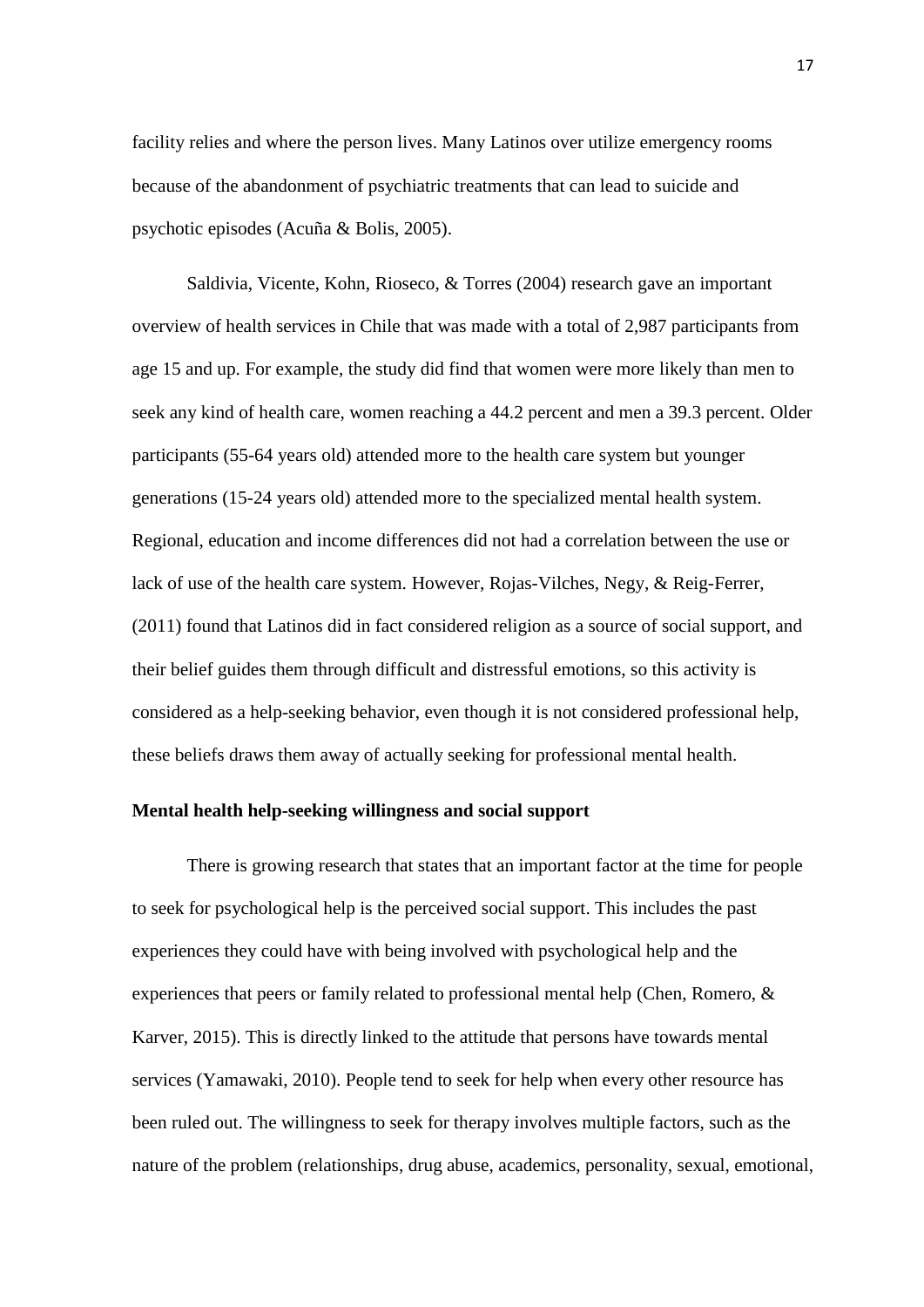among others) that affect the decisions of persons to decide whether or not they will have a counselor. Particularly persons who have problems with their families, academic and work related problems tend to seek for more help and persons who deal with interpersonal and neurotic problems tend to avoid professional psychological services (Erkan , Özbay , Cihangir-Çankaya, & Terzi, 2012).

First of all, people engage in a four step model that makes them recognize they have a problem, decide if professional help might be useful to solve that problem, decide whether or not to seek for counseling and finally contact the professional for help (Erkan , Özbay , Cihangir-Çankaya, & Terzi, 2012). In the second step, when decision abilities are required to seek for counseling or not, enters the importance of the conception of self that the person has that includes self-representation (organizes behaviors and experiences) and is divided in three general types of self that a person has: the individual, collective and relational self. In the individual self, the person has a strong and independent self-concept that relies in the respect and reliance within. The collective self, prefer a gregarious, governed by rules and loyalty defined by others. The relational self includes interpersonal relationships, the self-role with those persons and similarities shared and how to communicate this common characteristics with important relationships. This factors are vital at the time to assess peoples' intention to seek for help, due to the relationship this has with coping with problems. For instance, people that tend to be more independent, have direct coping mechanisms that seek help in times of trouble, as well as people with relational self that inherently have a better view towards relationship and the openness that comes with them, so they have a better capacity to share emotions and seek for help when needed. People with collective self, have a better view of themselves when they seek for help among their social support, but maintain a negative attitude toward professional help. This finding demonstrates the importance of the environment in which the person is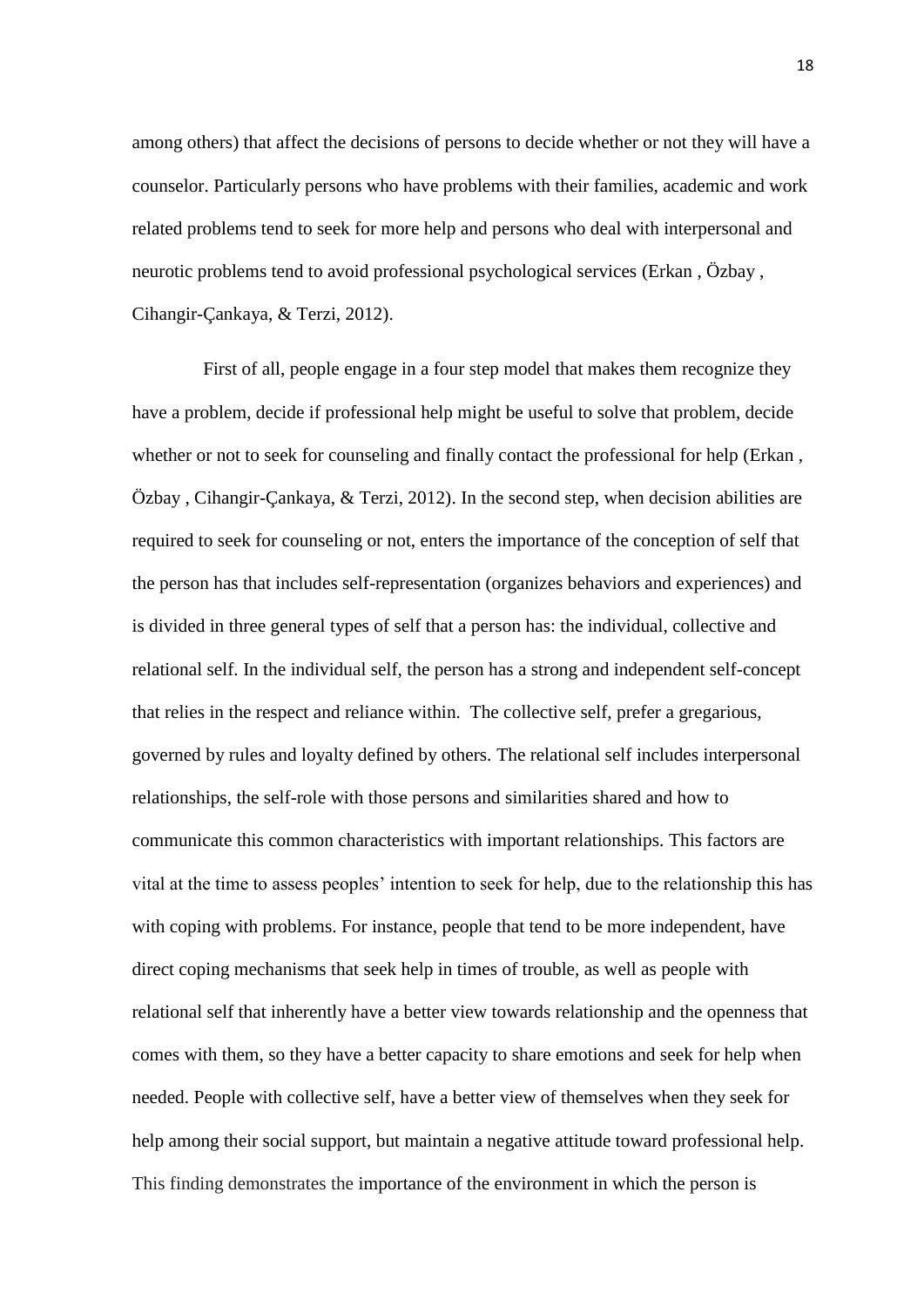immersed, due to the fact that the perception of the group becomes the perception of oneself (Koydemir-Özden, 2010).

Perceived social support is completely bound to the positive or negative attitude toward professional mental health with cultures that place importance in family ties. This is particularly important when the coping mechanism is related with creating a social support that reinforces the idea of seeking professional help. The absence of this social support can predispose the person to have maladaptive coping skills and avoid looking for help. Studies have not found any difference in culture or ethnicity to prove that women are more willing to go to counseling. This can relate to the fact that women have closer friendships, provide and let be provided with help, women have more a more gregarious way of coping with problems (Koydemir-Özden, 2010). Research has found that women are inherently more open to share their emotions and seek for help when they are involved in problems because they do not prefer to deal with their problems for themselves (Erkan , Özbay , Cihangir-Çankaya, & Terzi, 2012). Also, women were more likely to seek to professional help when they acknowledge a psychological problem (Mackenzie, Gekoski, & Knox, 2006). Men, lacking the openness skills to share their problems, tend to have and avoidant coping mechanism and do not rely on social support to solve their problems (Koydemir-Özden, 2010).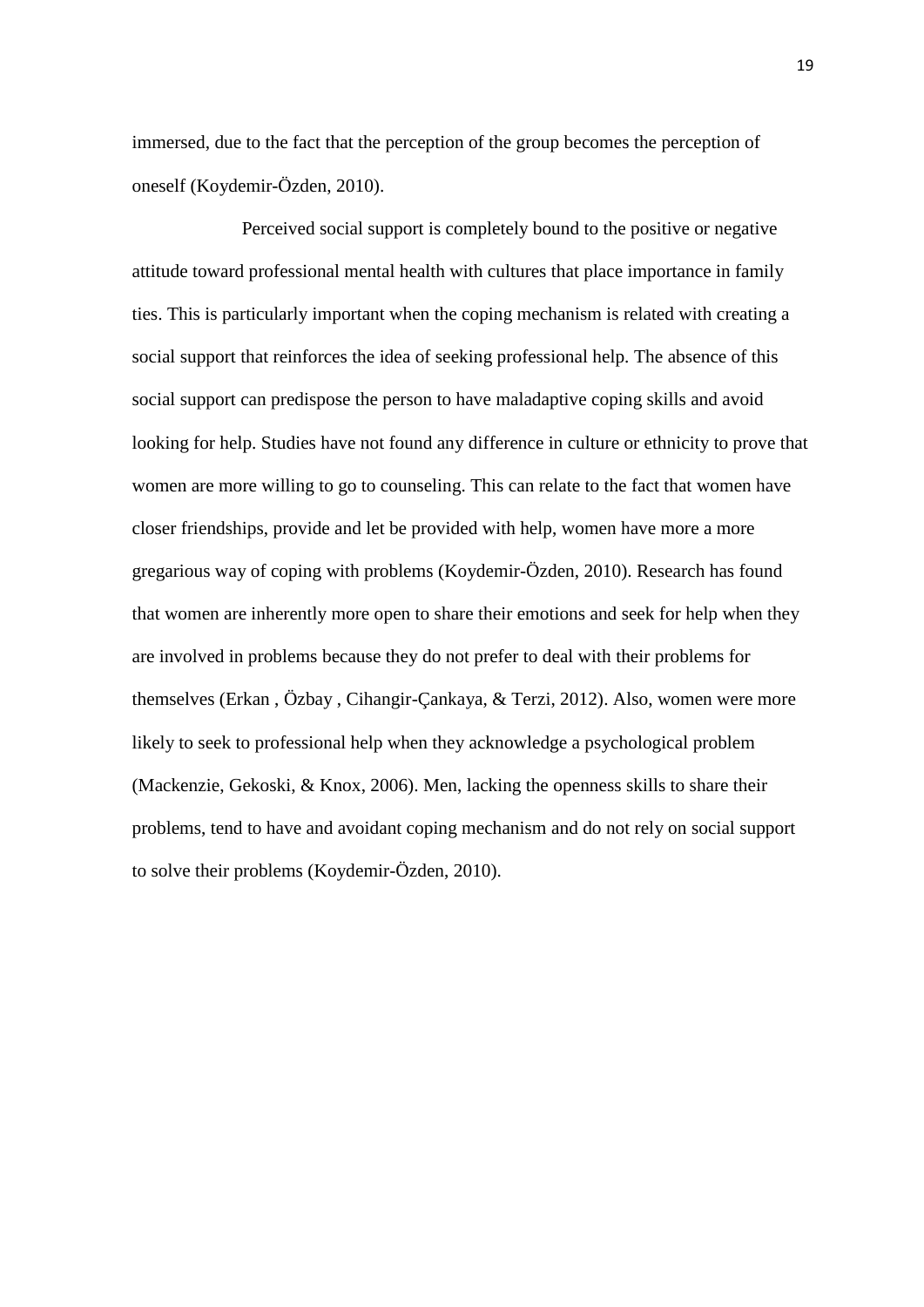### **METHODOLOGY**

### **Recruitment of Participants**

First of all, it is important to create accurate flyers that specify the kind of person that is wanted to the study and make it in a simple language, so people can understand right away the purpose of the study and be motivated to participate. The second step for the recruitment would be distribute flyers in several important places where a great influx of persons, such as malls, universities, libraries, among others. Also via social media, it can be communicated to a large amount of people the fact that a study will take into place. For example, it could be important that Universidad San Francisco de Quito can help in the process, sending e-mails with the flyer attached to students and teachers, so they can also spread this information to their peers and relatives. It could be important to give people a reward for participating in the study, such a small amount of cash, but because the actual study does not require a lot of effort and time of the participants, the cash reward could be omitted.

### **Participants**

The main focus of the research is to be able to stablish a clear gender difference of perceptions and attitudes of people towards psychotherapy, so the bigger the sample, the difference can be stablished much easily. The hope for this study is to have a total of 400 participants, 200 women and 200 men. The ages would be without boundaries, beginning from 18 years old participants and up. This design regarding age could also be used as an alternate study, to be able to see if there is a difference between younger generations and older generations regarding the stigma towards psychotherapy. There is also no restrictions towards socioeconomic status of the participants, none the less they have to be able to read, understand and answer the inventories used in the study, so the minimal education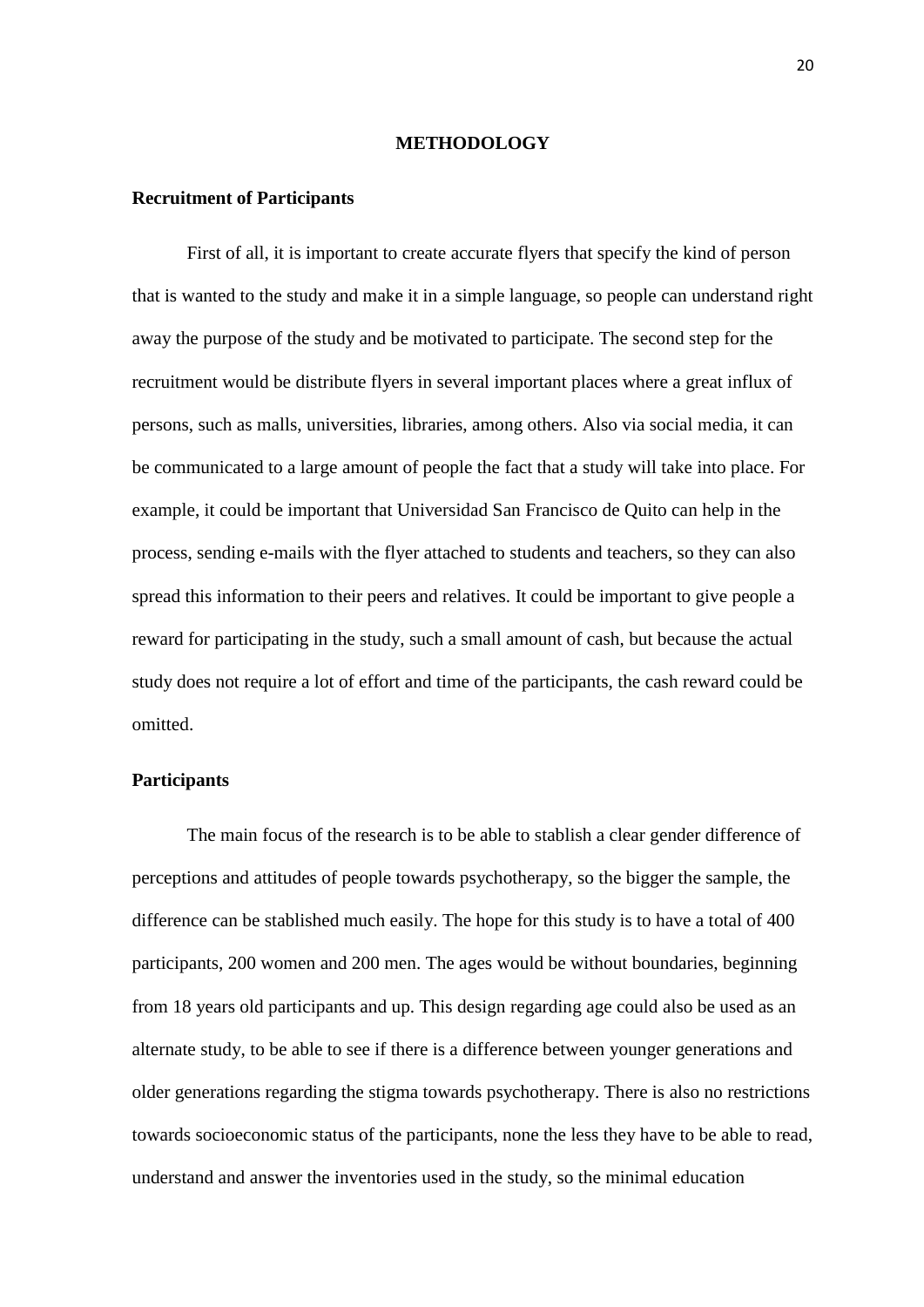requirement would be high school. All the participants would need to be of Ecuadorian nationality so the results of the study can serve as an idea of the cultural impact. It's difficult to have an accurate representative sample of the Ecuadorian Population due to the varied ethnicity and cultures that are involved in the country but it is important to acknowledge that Quito is the capital of Ecuador and that there is a high rate of emigration from other provinces.

#### **Study Design**

The study because of the inventories that would be used, is of a quantitative nature that can assess easily a large population with an accurate result. The design also involves a standardized survey that is the Intentions to Seek Counseling Inventory, the Stigma Scale for Receiving Psychological Help, the Attitude Toward Seeking Professional Psychological Help and finally a small basic information of the participant.

First, the Intentions to Seek Counseling Inventory (ISCI) is a 17 item measure that can be answered in a 4 point Likert scale from 1 that means very unlikely to 4 that means very likely. The questions are designed to individuals to answer how likely they would seek counseling help if they would be experiencing problems such as depression, personal worries, relationship problems and drug concerns. This inventory has 3 distinct subscales that have a distinct internal consistency. For psychological and interpersonal problems, there are 10 items and the factor analysis is of .90, the academic concerns subscale consists of 4 items that has an internal consistency of .71 and drug concerns that have 2 items with internal consistency of .86 (Vogel, Wade, & Hackler, 2007).

The Stigma Scale for Receiving Psychological Help (SSRPH) this scale was designed by Komiya, Good & Sherrod (2000) to "assess individuals 'perceptions of how stigmatizing it is to receive psychological treatment" (p.139). This scale consists of 5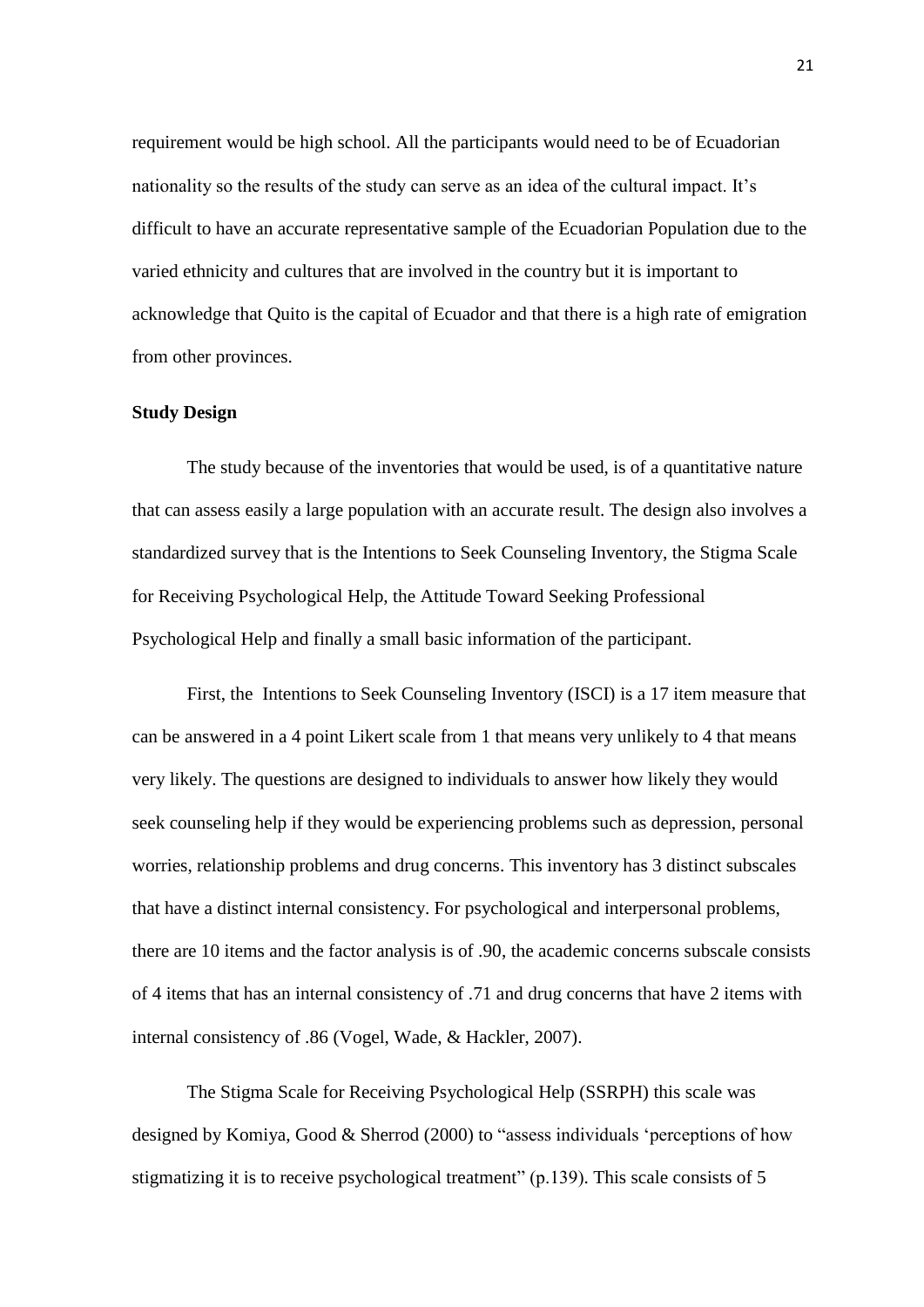questions with 4 answer options that are rated in a Likert scale from 0, indicating strongly disagree to 3 that indicates strongly agree. This scale was analyzed first by two doctoral level licensed counseling psychologist that evaluated the five items and determined that the items did in fact determined the perception of stigma associated with receiving psychological help. The second assess was made with a factor analysis. The level of consistency was rated at .72 which classifies it like an acceptable level of internal consistency (Komiya, Good, & Sherrod, 2000). In Chang & Chang (2004) research, the internal consistency of the SSRPH was stated at .80.

The Attitude Toward Seeking Professional Psychological Help originally (ATSPPH) created by Fischer & Farina (1995, cited in McGhee, 2011), which is a shortened version of the original of the original 29-item questionnaire, involves a 10 item questions that are scored in a 4 point Likert scale. The answers range from 1 that means disagree to 4 agree. The higher the scores, the more positive is the attitude towards counseling. The internal consistency of the tests is of .80.

Finally, the basic survey of general information of the participant, regarding age, gender, ethnicity and religious belief. This study design would be helpful to answer the hypothesis because it provides a large quantity of information from the ISCI, SSRPH and ATSPPH but also acknowledges intrinsic factors of the participant that are important at the time to answer a possible extra correlation so it not only answers a main purpose but it can serve as various.

#### **Analysis of the Data**

For the analysis of the data, the researcher has first of all, collect the data from the participants, including all the inventories and also the small survey that includes sex, age, ethnicity and religious affiliation. The program that shall be used is Microsoft Excel to be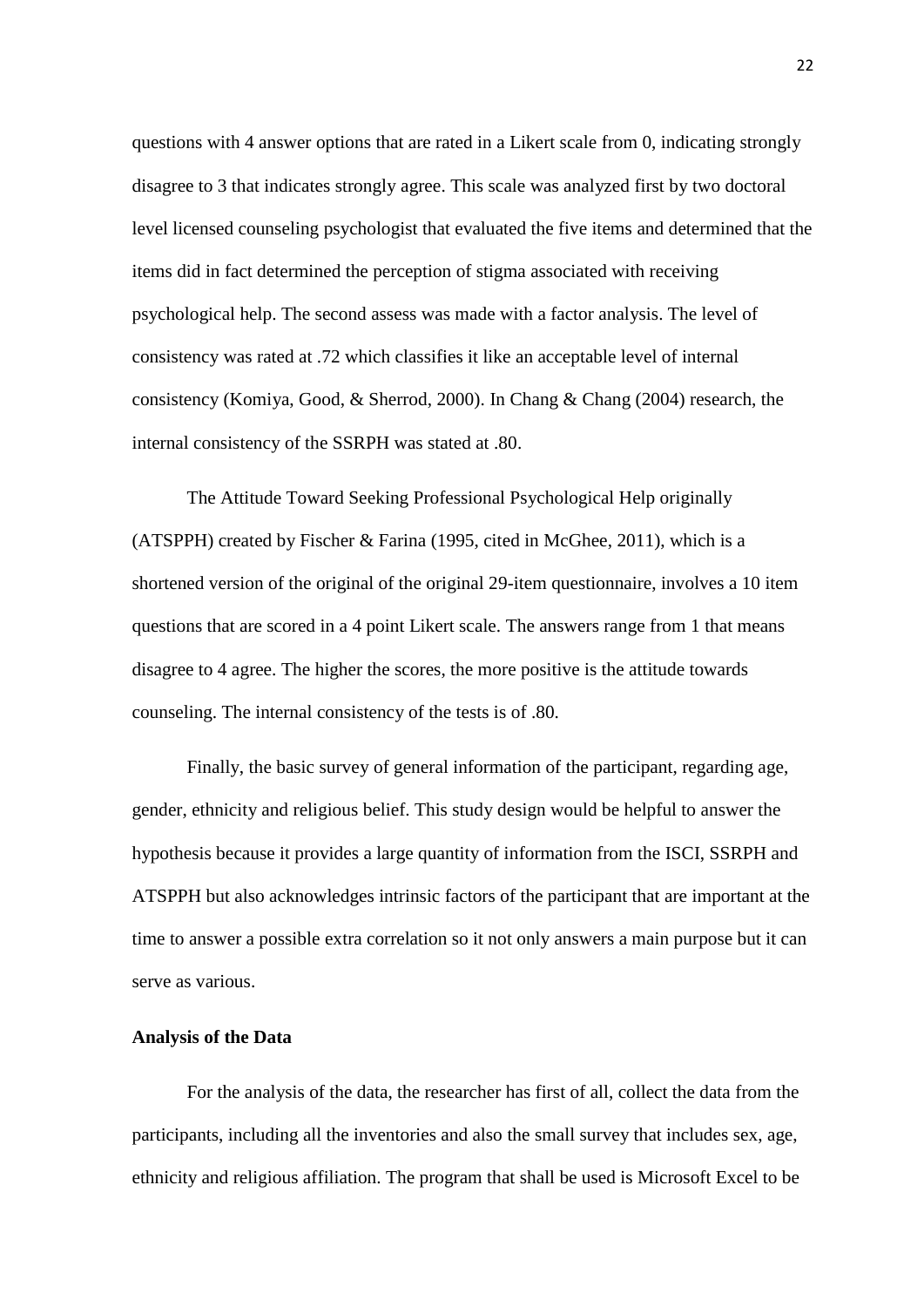able to tabulate the results in an organized matter, by utilizing the previous code assigned to every participant in order to link every information that they provided. Each inventory (ISCI, SSRPH and ATSPPH) will be scored according to the creators scoring procedure.

### **Ethics**

First of all, the most important factor to protect the participant is providing an informed consent, this document must include a disclosure that states that the participant can withdraw from the study at any moment and that if there is any sort of physical, emotional, mental or spiritual harm, names and contact information of persons who will take care and report this violation to the ethics code will be listed. There will be two copies of the informed consent, one copy remains with the participant and the original goes to the investigator. Previously of the fulfilling of the inventories and general information survey, participants will have a slot of time to be able to answer to any question they have regarding the study itself and other questions that may arise. If the participants in the middle of the procedure wish to abandon the study or refuse to answer a question, they would not be participating anymore in the study because they failed to fulfill all the information required to be considered to enter in the study.

This study assures the correct handling of the ethical standard is assuring the anonymity of the participant, so no name or contact information has to be provided by the participant. Because this is the main concern, the survey and inventories will be answered by the participant individually, so no bias can affect the answers. The participants will also be informed of the ways they can contact the investigators to access to the copy of the study, like giving the e-mail address of the researcher as well as the psychology department and library contact information of Universidad San Francisco de Quito.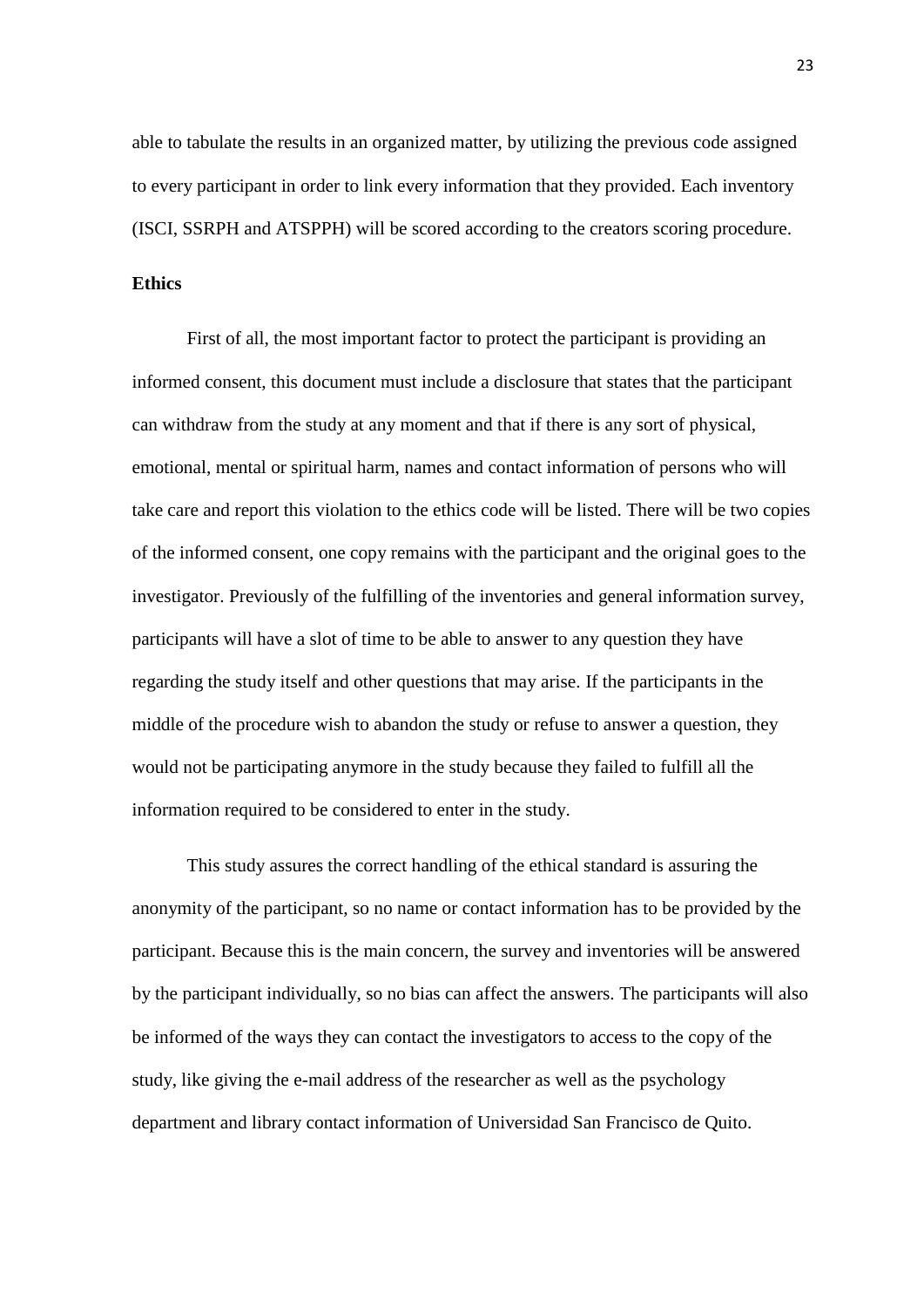### **ANTICIPATED RESULTS**

The anticipated results of this study is to find that there is in fact a gender difference that determines the attitudes and perceptions towards seeking professional help. Due to the specific inventories that will be used and the previous literature research that has been done, it is estimated that women in the Intentions to Seek Counseling Inventory (ISCI) will have a greater willingness to seek for therapy to be able to solve their problems because research proved that women are more open to talk about themselves as well to acknowledge they are having a psychological problem. On the other hand, men will have a lower index of willingness to be involved in a therapeutic process because research has found that they are not open to discuss their emotions and prefer to seek a solution for themselves, rather than ask for help.

In the Stigma Scale for Receiving Psychological Help (SSRPH), the anticipated results would be that men will have a negative stigma towards psychological help and that women will have a lower negative stigma rate. This is because research has found that the society has a generalized negative stigma towards mental illness but men have a greater burden because this is strongly attached to their gender role, that makes them more prone to have greater impact on their self-esteem and do not want to be perceived as "weak". Women are more willing to seek for help and have a better and easier access to the mental health system, so they encounter less barriers at the time to look for a counselor.

Finally in the Attitude Toward Seeking Professional Psychological Help (ATSPPH) it is anticipated that women will have a better attitude towards seeking help than men. Again, this has been stated constantly over several researches and it is important to acknowledge the fact that attitude, stigma and intentions to seek for help are strongly. So if it expected that women have a positive attitude, they will have a lower negative stigma and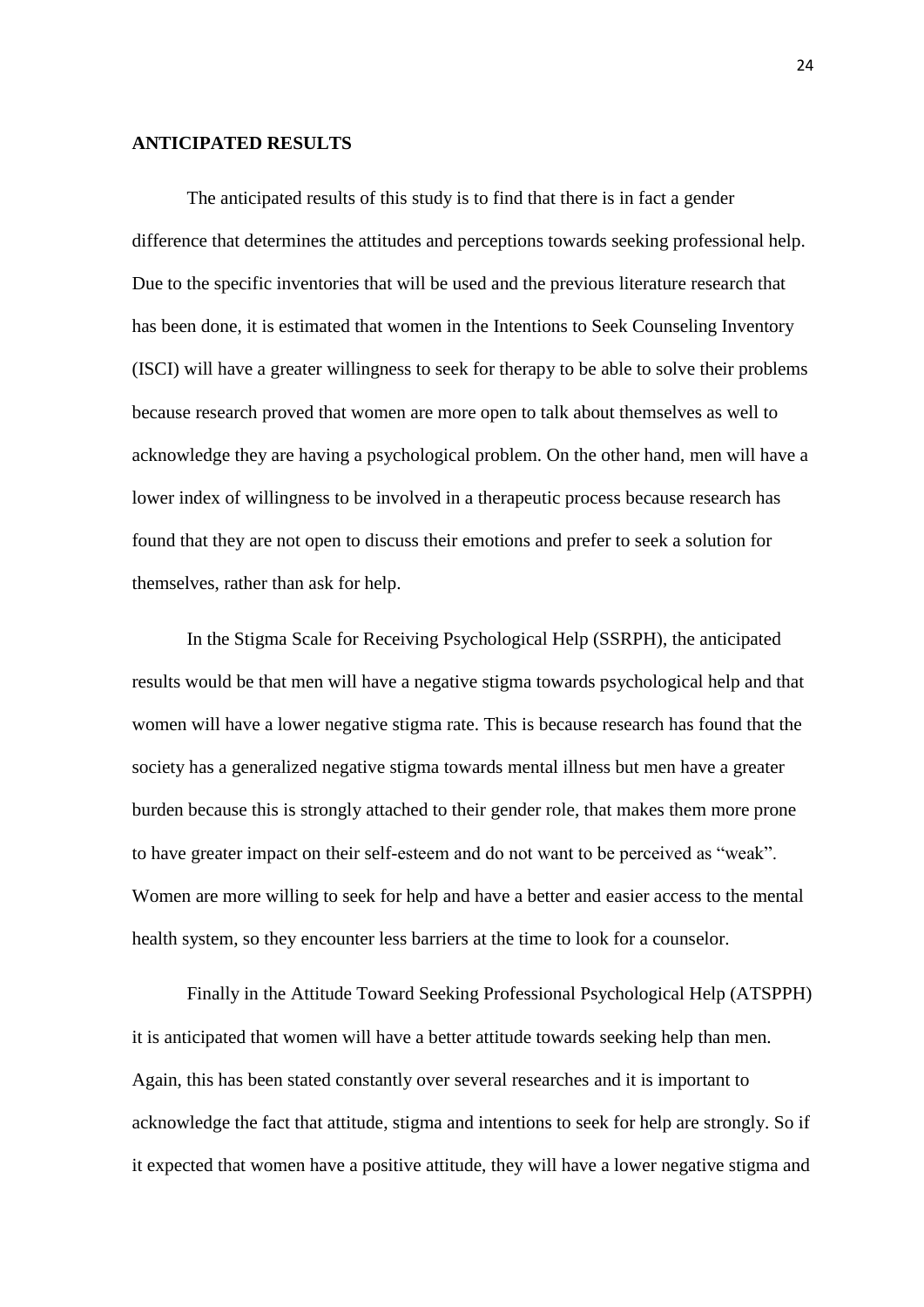are going to be more willing to seek for help. On the contrary, if men have a negative attitude towards seeking help, results will show that they have a negative stigma, ergo they will have a lower intention to seek for professional help. These three inventories will provide a precise overview of men and women thinking processes and the factors that determine their attitudes and perceptions towards therapy.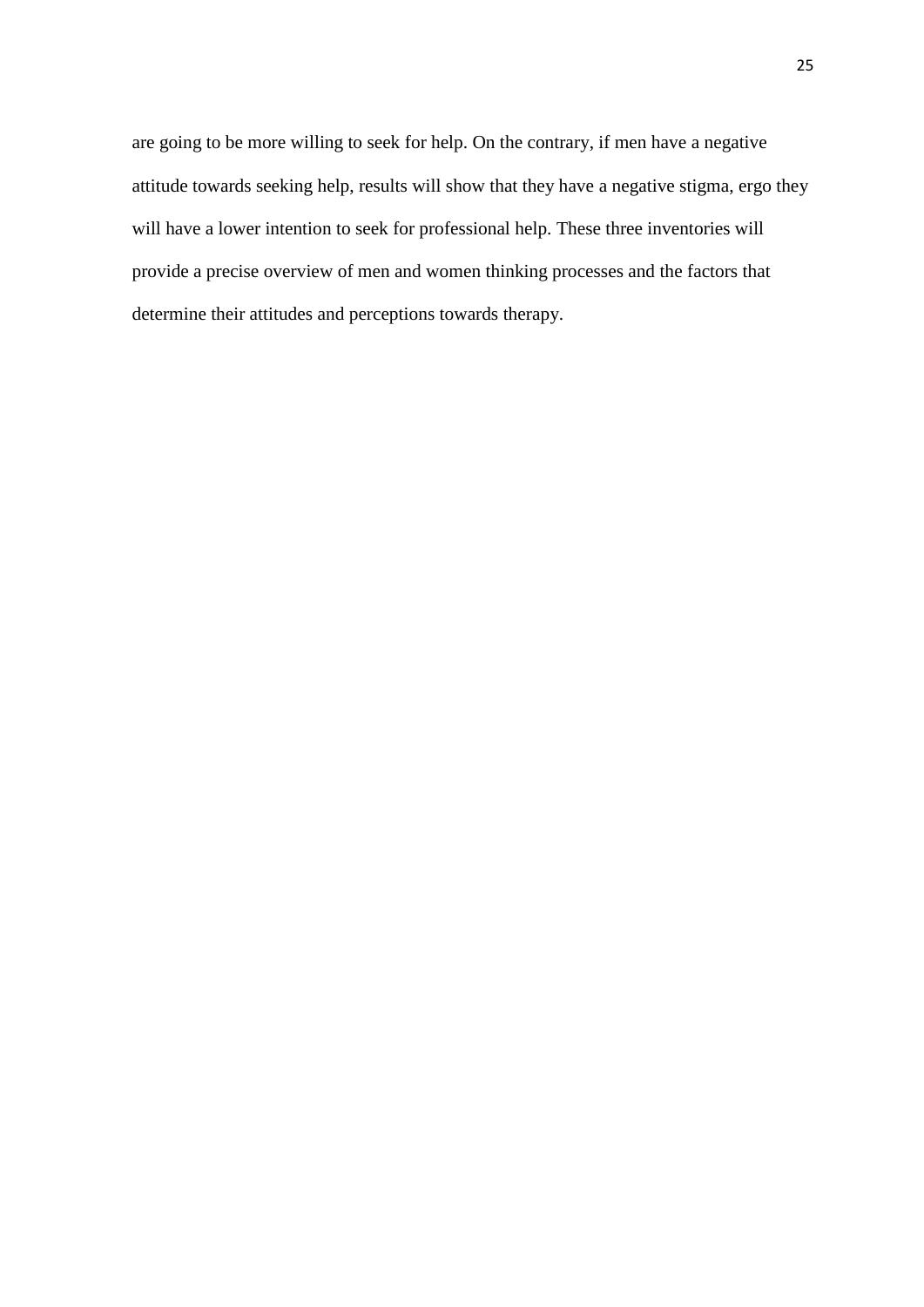### **DISCUSSION**

Consistent with was hypothesized at the beginning in the study, the anticipated results could show that there is in fact an important gap between women and men perceptions and attitudes towards psychotherapy. Particularly some of the studies cited previously used the same inventories as the present study and have retrieved similar results such as Cox (2014) that found that women assisted more to the health care system in general, but also to assist twice as much to psychological and psychiatric system in contrast with men. This is also consistent with the findings of Lehdonvirta, Nagashima, Lehdonvirta, & Baba (2012) in which is stated that men and women across the world follow a specific sociodemographic pattern that proves constantly that men show themselves as reluctant to seek for help, in comparison to women who are more willing to attend to counseling.

There are multiple social factors that create a barrier for men to seek for help not only in the mental health system but also the request for help in every health care area but that do not act as a strong barrier to women. First of all is the expectation of the male role that have to be seen as strong, emotionally in control, independent and stoic. On the other hand, women are expected to have a greater level of dependency, are allowed to be emotionally expressive, affectionate and passive (Yamawaki, 2010). In males, the fact that they cannot be emotionally open and seek for help is particularly dangerous and an area of concern because males have a higher rate of being vulnerable to illness and mortality than women, and still refuse to use the health care system (Lehdonvirta, Nagashima, Lehdonvirta, & Baba, 2012). Other important factor at the time to seek for help is highly influenced by social and cultural factors and also the nature of the problem and the counseling service itself. Revelations of negative attitudes towards mental health care are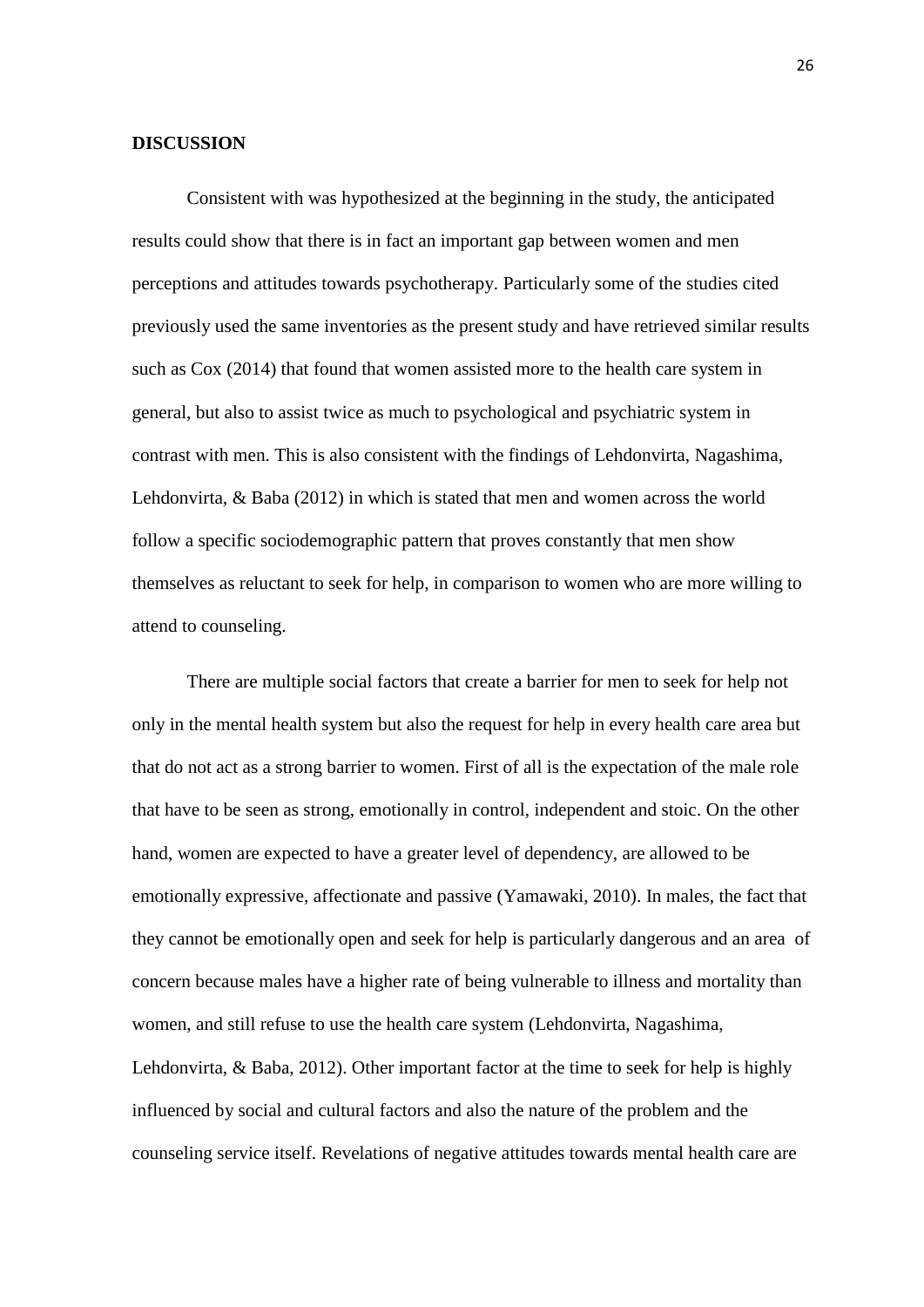strongly related to low intentions to seek for help and this also reduces the likelihood of the person acknowledging the need to seek for help (Pheko, Chilisa, Balogun, & Kgathi, 2013).

The anticipated results would prove the previous research, that in fact there is a gender and sex difference in Ecuador towards psychotherapy. More important, the results can indicate the weight that some variables have at the time to seek for help. The expected results and accordingly to the research, the main variables would be the attitude towards psychotherapy and the stigma. Mostly because revelations of negative attitudes towards mental health care are strongly related to low intentions to seek for help and this also reduces the likelihood of the person acknowledging the need to seek for help. On the other hand, stigma is one of the principal factors that people see as a barrier to seek for therapy. Across every culture and mean has shown that the most important stigma is towards having a diagnosis and the intention to seek for help per se. Persons who consider counseling battle between self-rejection and-self-stigma, with feelings of isolation, shame and being inferior (Pheko, Chilisa, Balogun, & Kgathi, 2013).

There is still a lack of information regarding Latin American population because although there exists information from the WHO, most of the research is made in United States with acculturated populations to that environment that will probably affect the responses of the particular participants that are involved in the study. This possible findings have a high relevance with the field of psychotherapy because it can be acknowledge the specific variables of why mend and also but in a lower proportion, women are not fully using the mental health system. This study could also represent the fact that indeed the level of education serves as a strong variable towards women when determining whether or not they are willing to seek therapy or not.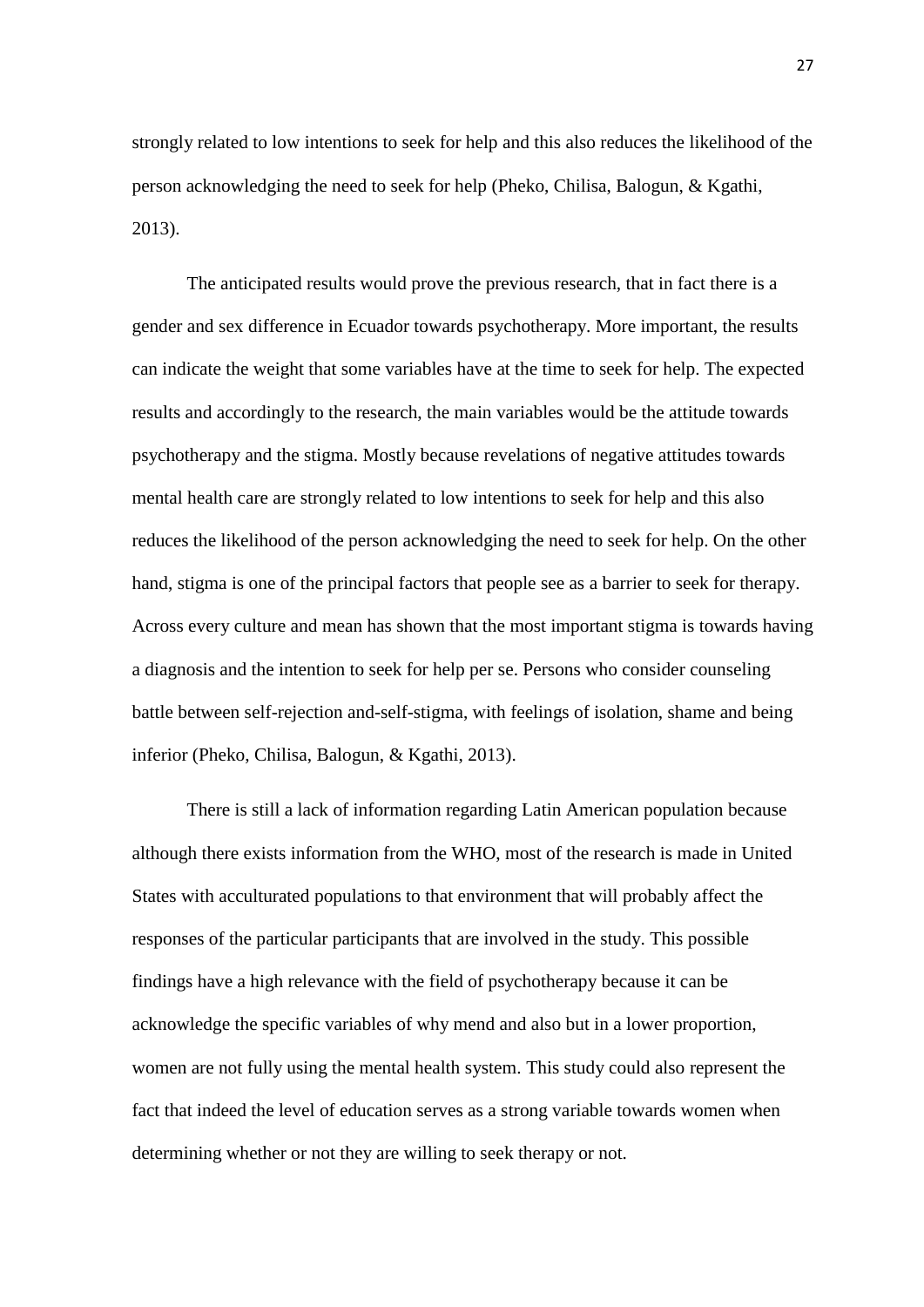## **LIMITATIONS**

The present study has some limitations that can affect the replicability and validity of the results. First of all, it is important to acknowledge that the inventories used (ISCI, SSRPH and ATSPPH) have not been adapted to Spanish or to the Ecuadorian context, so results can be affected due to this factor. Also, the population used although considered wide, does not provide a precise overview of the Ecuadorian population in general, so results can be applicable in Quito but may not reflect the reality of other major cities or Latin America in general. The population used in the study is required to have a bachelor degree to be able to understand and fulfill accurately the inventories, so it can reflect the thinking process of an educated population but could not reflect the perceptions and attitudes of lower education population. The age range can also affect the results, but it is unknown of the impact it can have.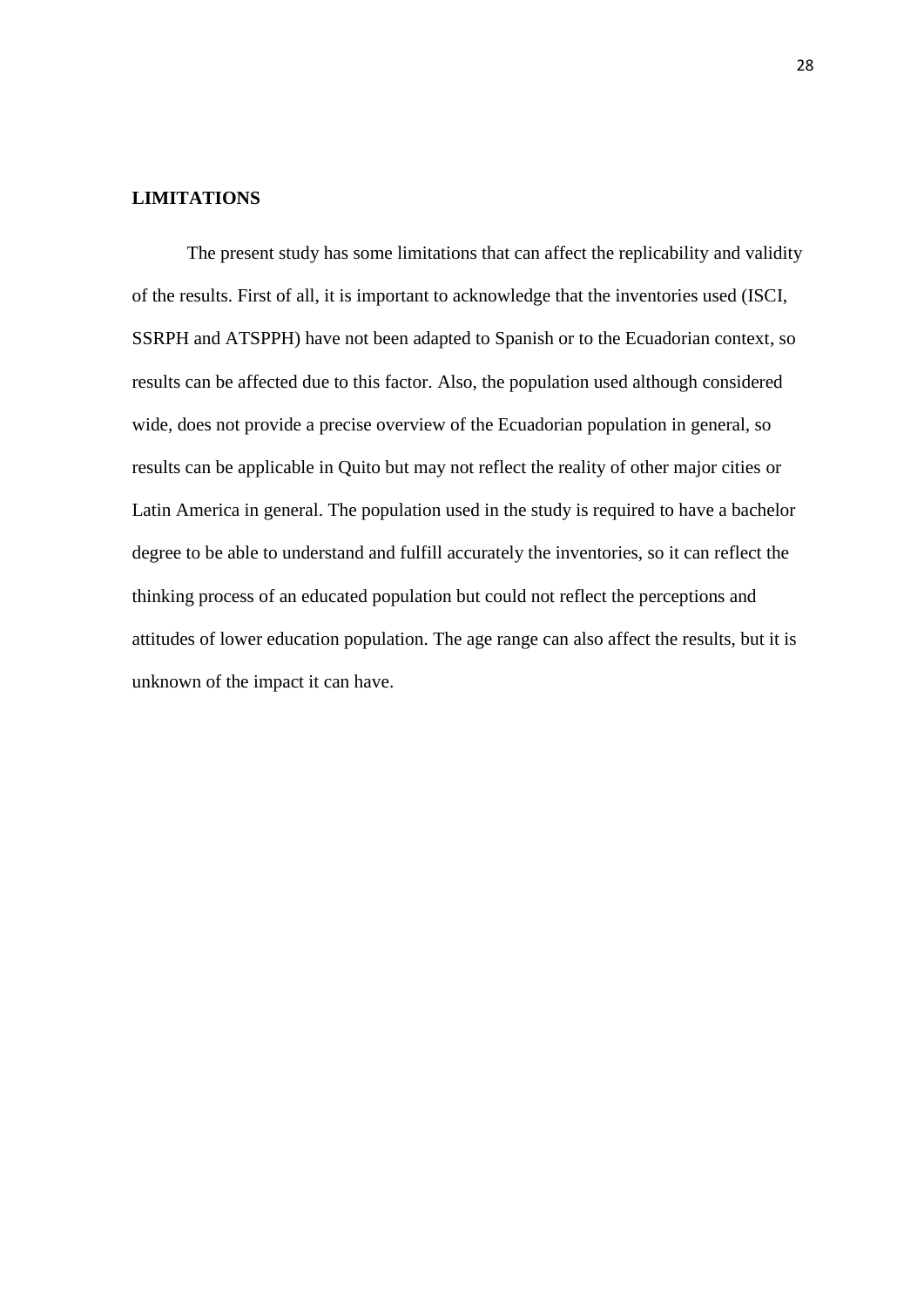### **FUTURE RESEARCH**

It is important to state that the study was meant not only to analyze the gender differences on attitudes and perceptions towards therapy, but also to assess multiple variables that can also affect this results. For instance, the research on purpose did not made a strict age cut-off so the results can be used to address also the differences that may exist between several generations. Other variable that could be important at the time to seek for help is the ethnicity and the religion that the person has, so the data collected in the research can be an important insight of how this variables can affect the thinking process of people at the time to seek for help, and evaluate if there is a correlation that determine not only a gender difference, but also amongst all of the previously described variables.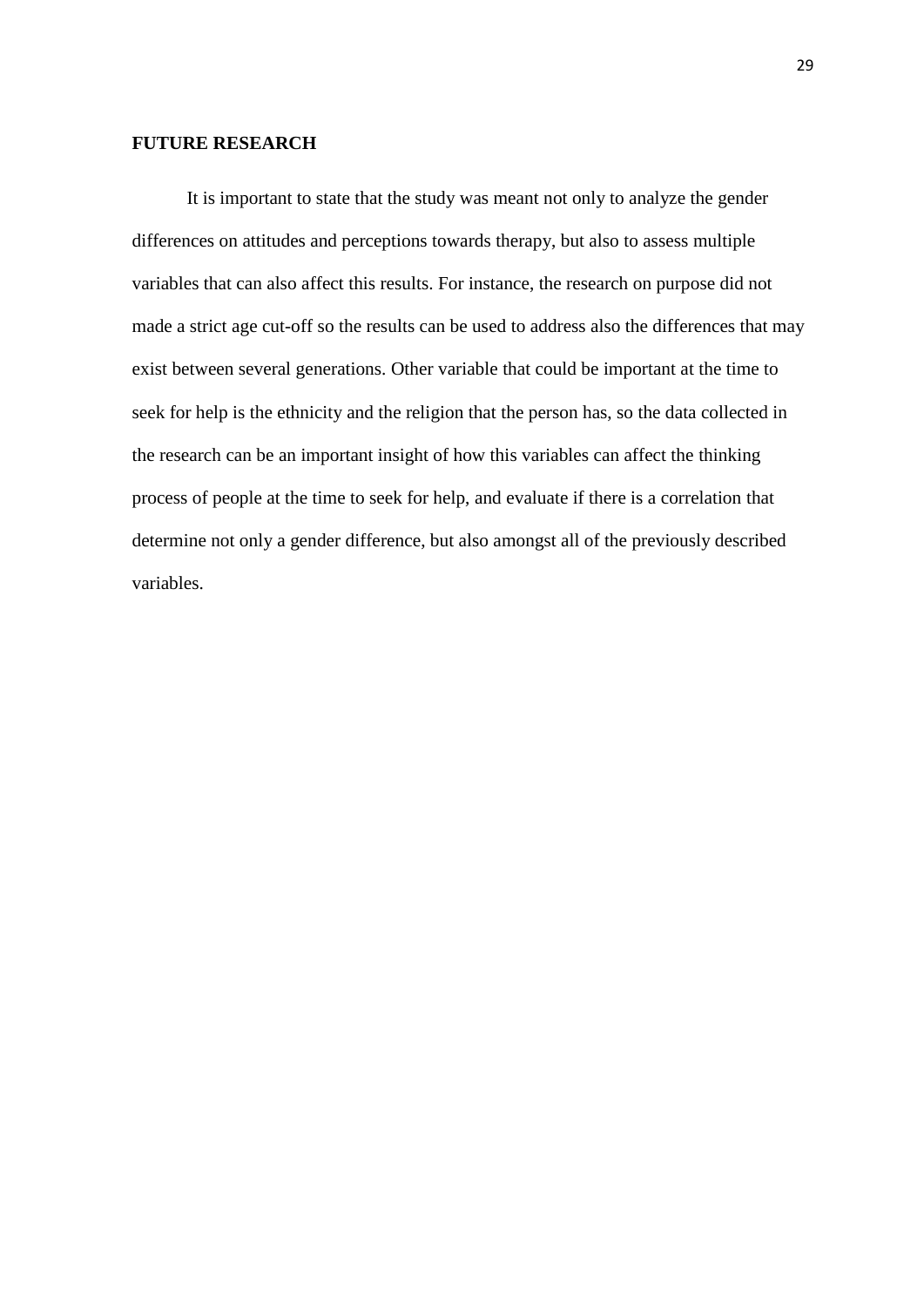### **REFERENCES**

- Acuña, C., & Bolis, M. (2005, July). *Stigmatization and access to health care in Latin America: Challenges and perspectives.* Washington D.C.: Pan American Health Organization/ World Health Organization.
- Chang, T., & Chang, R. (2004). Counseling and the Internet: Asian American and Asian international college students' attitudes toward seeking online professional psychological help. *Journal of College Counseling, 7*(2), 140-149. doi:DOI: 10.1002/j.2161-1882.2004.tb00245.x
- Chen, J., Romero, G., & Karver, M. (2015). The relationship of perceived campus culture to mental health help-seeking intentions. *Journal of Counseling Psychology*, 1-8. doi:ttp://dx.doi.org/10.1037/cou0000095
- Cox, D. (2014). Gender differences in professional consultation for a mental health concern: A canadian population study. *Canadian Psychology, 55*(2), 68-74. doi:10.1037/a0036296
- Erkan , S., Özbay , Y., Cihangir-Çankaya, Z., & Terzi, Ş. (2012). The prediction of university students' willingness to seek counseling. *Educational Sciences: Theory & Practice, 12*(1), 35-42.
- Hill, C., Satterwhite, D., Larrimore, M., Mann, A., Johnson, V., Simon, R., Simpson, A. & Knox, S. (2012). Attitudes about psychotherapy: A qualitative study of introductory psychology students who have never been in psychotherapy and the influence of attachment style. *Counselling and Psychotherapy Research, 12*(1), 13-24. doi:http://dx.doi.org/10.1080/14733145.2011.629732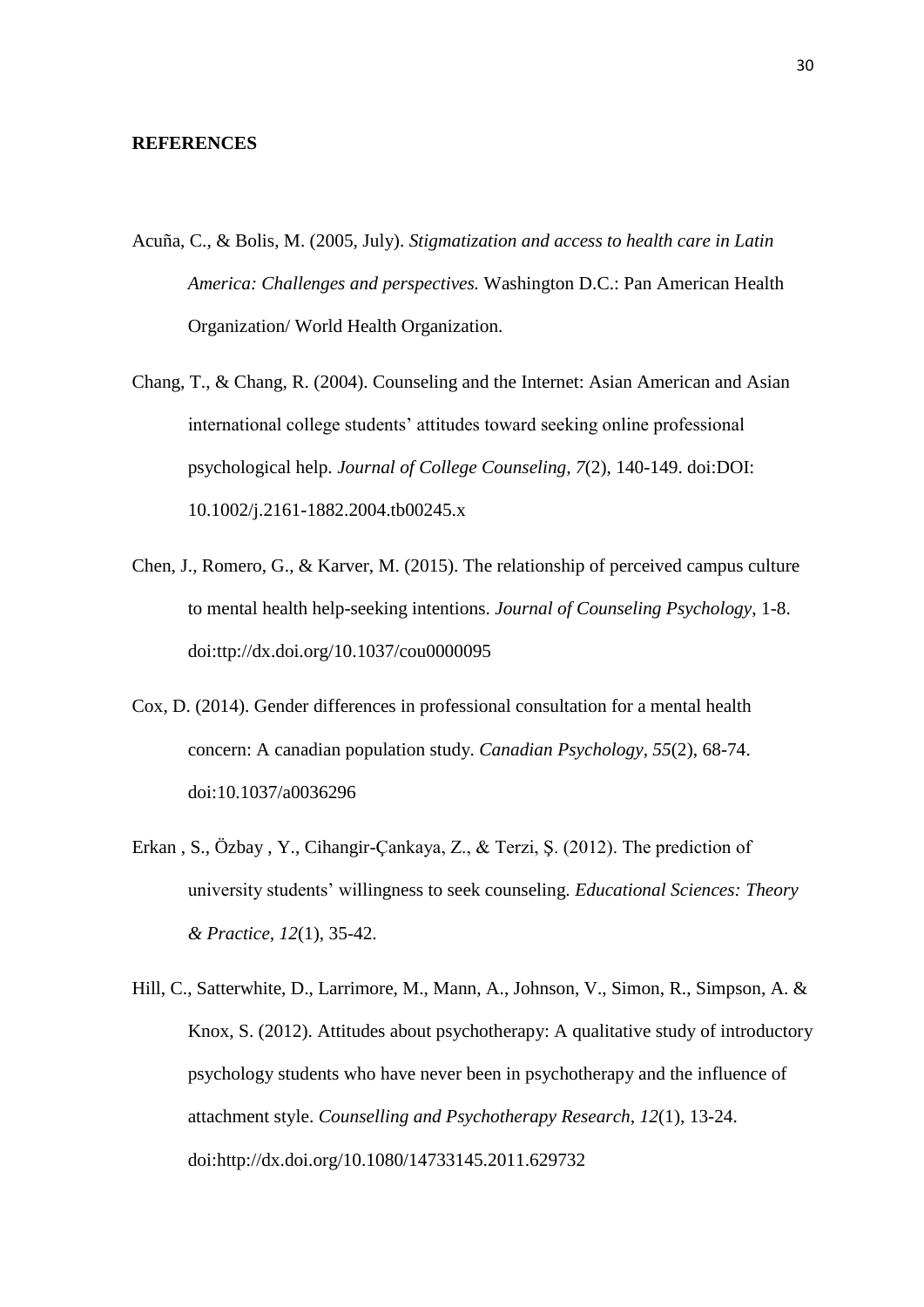- Komiya, N., Good, G., & Sherrod, N. (2000). Emotional openness as a predictor of college students' attitudes toward seeking psychological help. *Journal of Counseling Psychology, 47*(1), 138-143. doi:DOI: 10.1037/0022-0167.47.1.138
- Koydemir-Özden, S. (2010). Self-Aspects, Perceived Social Support, Gender, and Willingness to Seek Psychological Help. *International Journal of Mental Health, 39*(3), 44-60. doi:10.2753/IMH0020-7411390303
- Lehdonvirta, M., Nagashima, Y., Lehdonvirta, V., & Baba, A. (2012). The stoic male: How avatar gender affects help-seeking behavior in an online game. *Games and Culture, 7*(1), 29-47. doi:10.1177/1555412012440307
- Mackenzie, C., Gekoski, W., & Knox, J. (2006). Age, gender, and the underutilization of mental health services: The influence of help-seeking attitudes. *Aging & Mental Health, 10*(6), 574-582. doi:10.1080/1360786060064120
- McGhee, C. (2011). Predicting counseling student's intention to seek counseling. (Doctoral dissertation, Pacific University). Retrieved from <http://commons.pacificu.edu/spp/191>
- Pheko, M., Chilisa, R., Balogun, S., & Kgathi, C. (2013). Predicting intentions to seek psychological help among Botswana university students: The role of stigma and help-seeking attitudes. *SAGE Open*, 1-11. doi:10.1177/2158244013494655
- Quinn, N., & Knifton, L. (2005). Promoting recovery and addressing stigma: mental health awareness through community development in a low-Income area. *International Journal of Mental Health Promotion, 7*(4), 37-44. doi:DOI: 10.1080/14623730.2005.9721959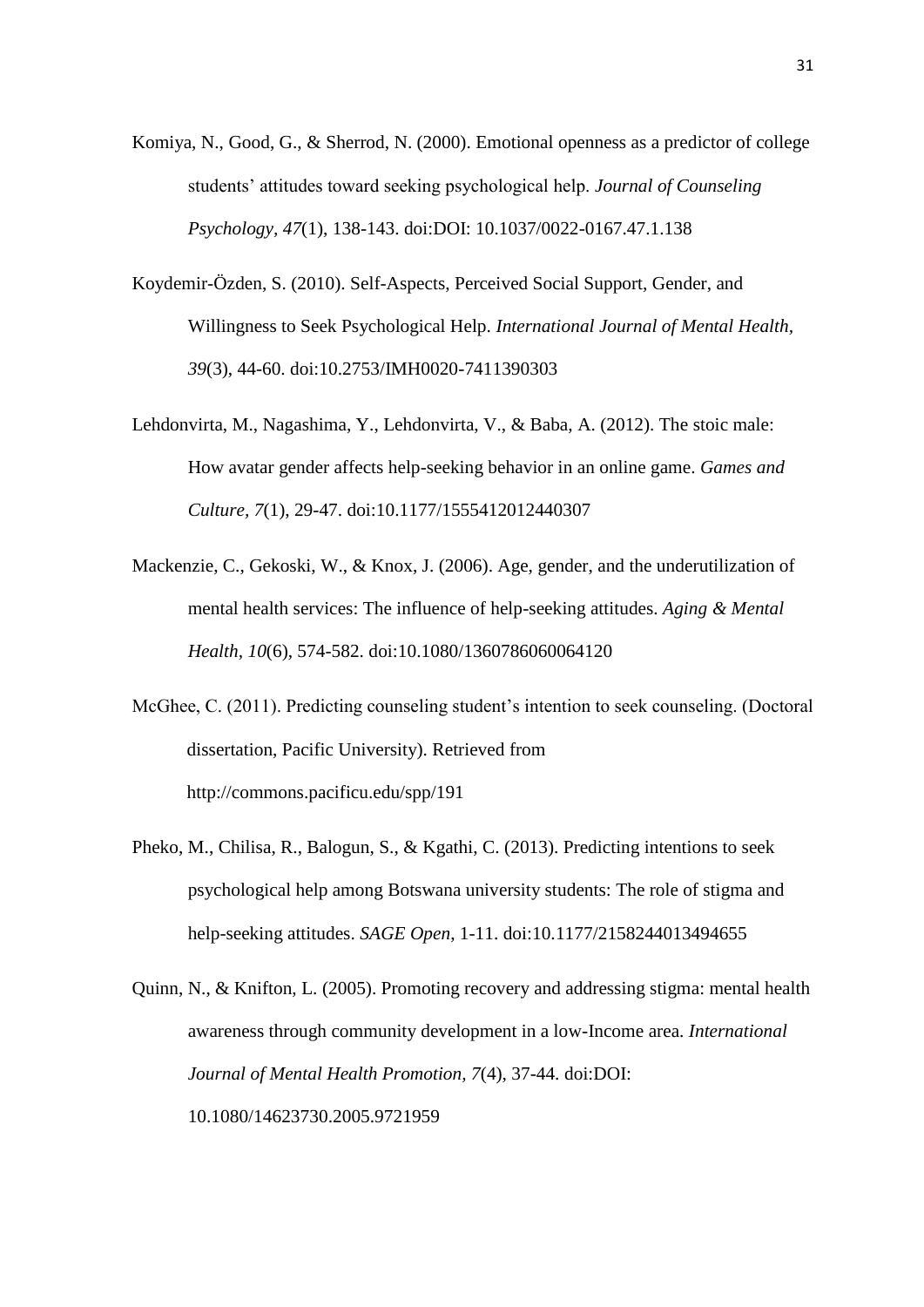- Rojas-Vilches, Á., Negy, C., & Reig-Ferrer, A. (2011). Attitudes toward seeking therapy among Puerto Rican and Cuban American young adults and their parents. *International Jorunal of Clinical and Health Psychology, 11*(2), 313-341.
- Saldivia, S., Vicente, B., Kohn, R., Rioseco, P., & Torres, S. (2004). Use of mental health services in Chile. *Psychiatric Services, 55*(1), 71-76. doi:10.1176/appi.ps.55.1.71
- Slaunwhite, A. (2015). The role of gender and income in predicting barriers to mental health care in Canada. *Community Mental Health Journal, 51*, 621-627. doi:10.1007/s10597-014-9814-8
- Turner, E., Jensen-Doss, A., & Heffer, R. (2015). Ethnicity as a moderator of how parents' attitudes and perceived stigma influence intentions to seek child mental health services. *Cultural Diversity and Ethnic Minority Psychology*, 1-6. doi:http://dx.doi.org/10.1037/cdp0000047
- Vogel, D., Wade, N., & Hackler, A. (2007). Percieved public stigma and the willingness to seek counseling: the mediating roles of self-stigma and attitudes toward counseling. *Jounal of Counseling Psychology, 54*(1), 40-50. doi:10.1037/0022-0167.54.1.40
- Wade, N., Vogel, D., Armistead-Jehle, P., Meit, S., Heath, P., & Strass, H. (2015). Modeling stigma, help-seeking attitudes, and intentions to seek behavioral healthcare in a clinical military sample. *Psychiatric Rehabilitation Journal, 38*(2), 135-141. doi:http://dx.doi.org/10.1037/prj0000131
- Yamawaki, N. (2010). The effects of self-construal and masculinity vs. femininity: A comparison of American and Japanese attitudes toward mental health services. *Journal of Mental Health Counseling, 32*(2), 154-167.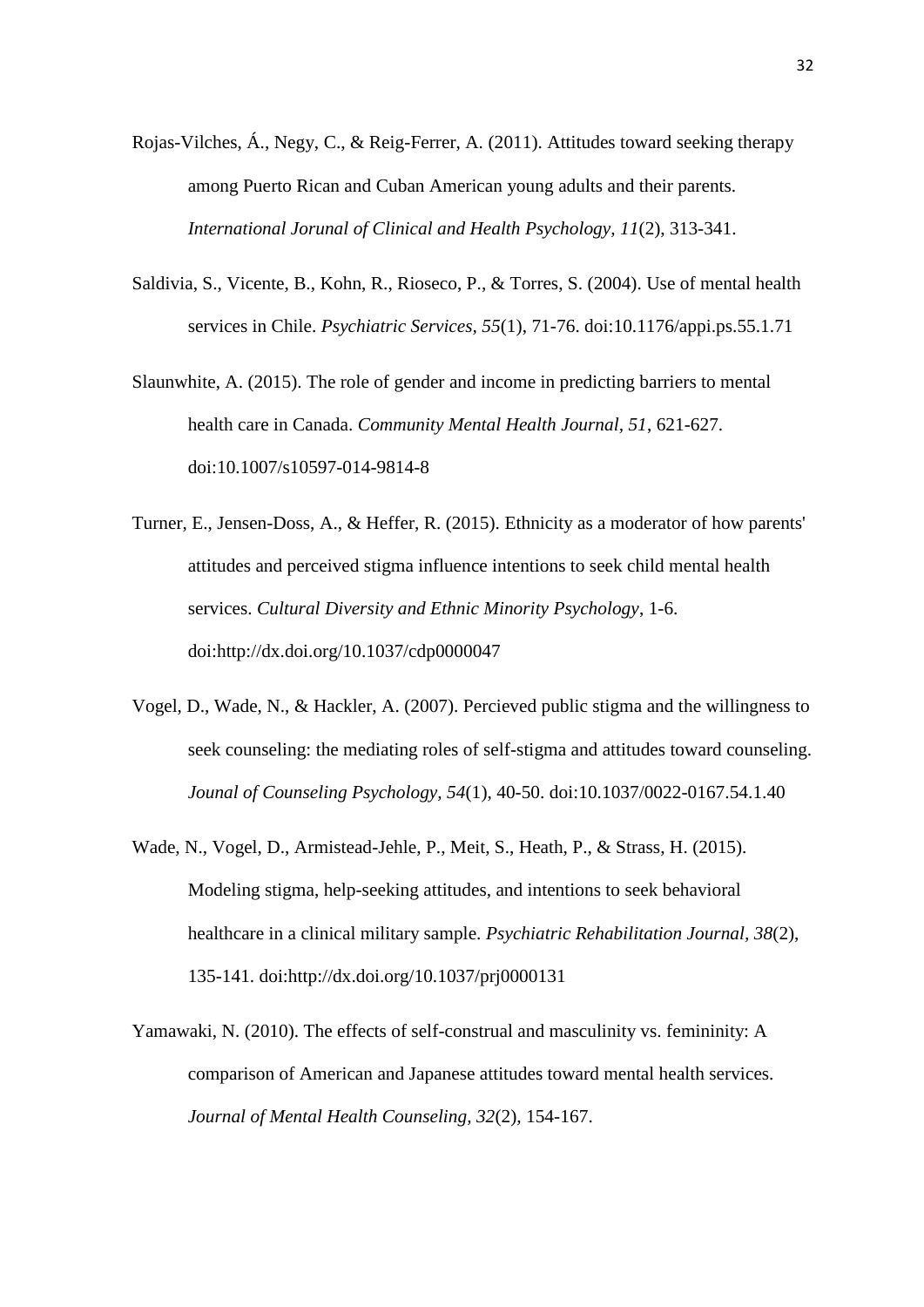### **APPENDIX A: ADVERTISEMENTS**

# **ATTITUDES AND PERCEPTIONS OF MEN AND WOMEN TOWARDS PSYCHOTHERAPY**



Have you ever wanted to seek for counseling but had **second thoughts** about it? Come and let us know **why!**

### **Requirements:**

o Ages 18 and up (Ecuadorian nationality) o Completed high-school (English knowledge) o 25 minutes of your time

For your voluntary participation, you'll receive **\$5**!!

**Register** to be able to participate in this research that will be open

- $\triangleright$  Monday, July 13<sup>th</sup> through Friday, July 17<sup>th</sup> from 8:00am to 8:00pm.
- $\triangleright$  Monday, July 20<sup>th</sup> through Friday, July 24<sup>th</sup> from 8:00am to 8:00pm

**This study is part of 5th year Psychology student María Isabel Donoso's Honours Thesis research project**.

To register or further questions, please contact María Isabel Donoso at

mariaxxxxxxxx(@estud.usfq.edu.ec before Monday, July 13<sup>th</sup>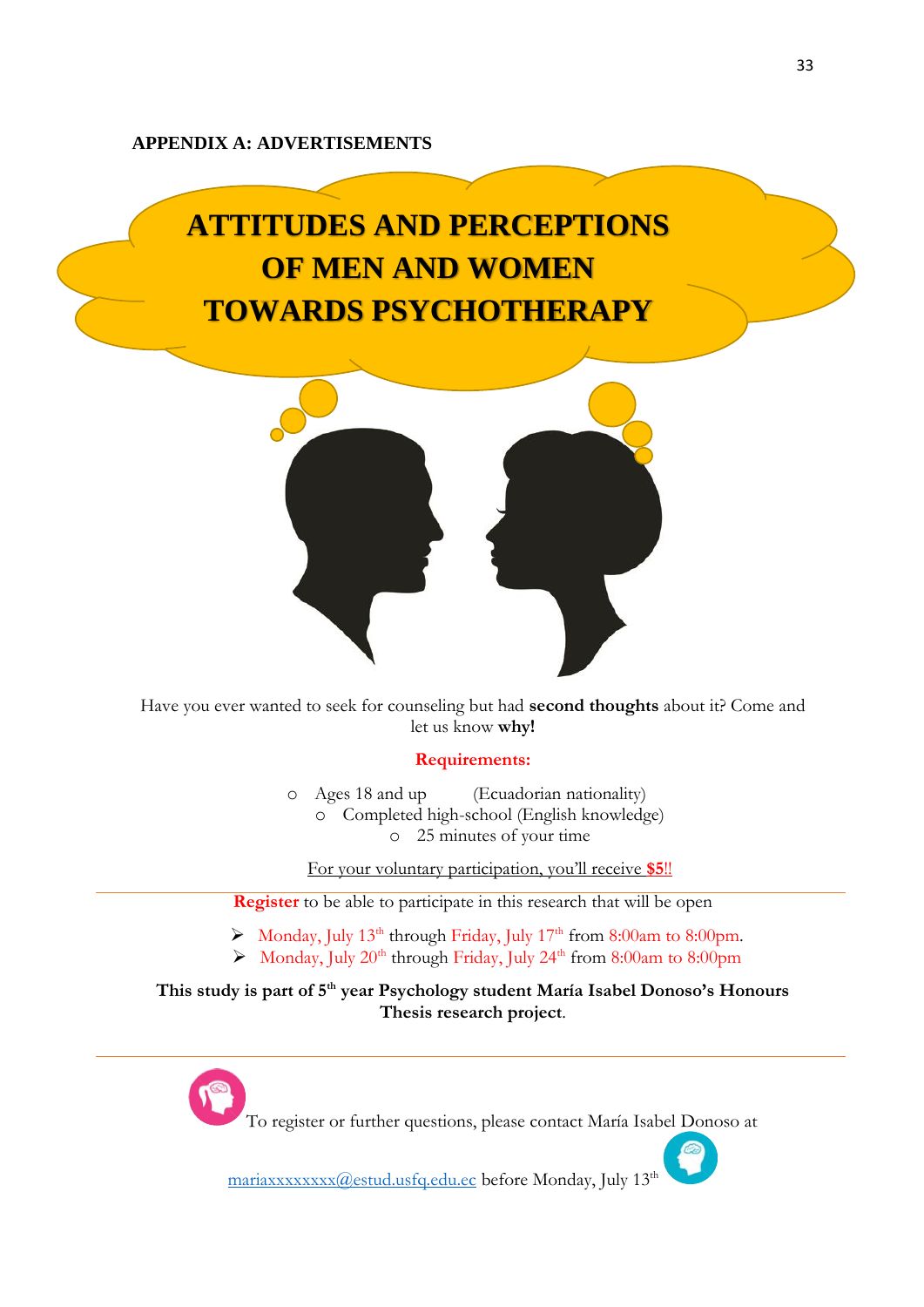### **APPENDIX B: ETHICS**

## **FORM #1**



 **Comité de Bioética, Universidad San Francisco de Quito El Comité de Revisión Institucional de la USFQ The Institutional Review Board of the USFQ**

## **SOLICITUD PARA APROBACION DE UN ESTUDIO DE INVESTIGACION**

## **INSTRUCCIONES:**

- 1. Antes de remitir este formulario al CBE, se debe solicitar vía electrónica un código para incluirlo, a [comitebioetica@usfq.edu.ec](mailto:comitebioetica@usfq.edu.ec)
- 2. Enviar solo archivos digitales. Esta solicitud será firmada en su versión final, sea de manera presencial o enviando un documento escaneado.
- 3. Este documento debe completarse con la información del protocolo del estudio que debe servir al investigador como respaldo.
- 4. Favor leer cada uno de los parámetros verificando que se ha completado toda la información que se solicita antes de enviarla.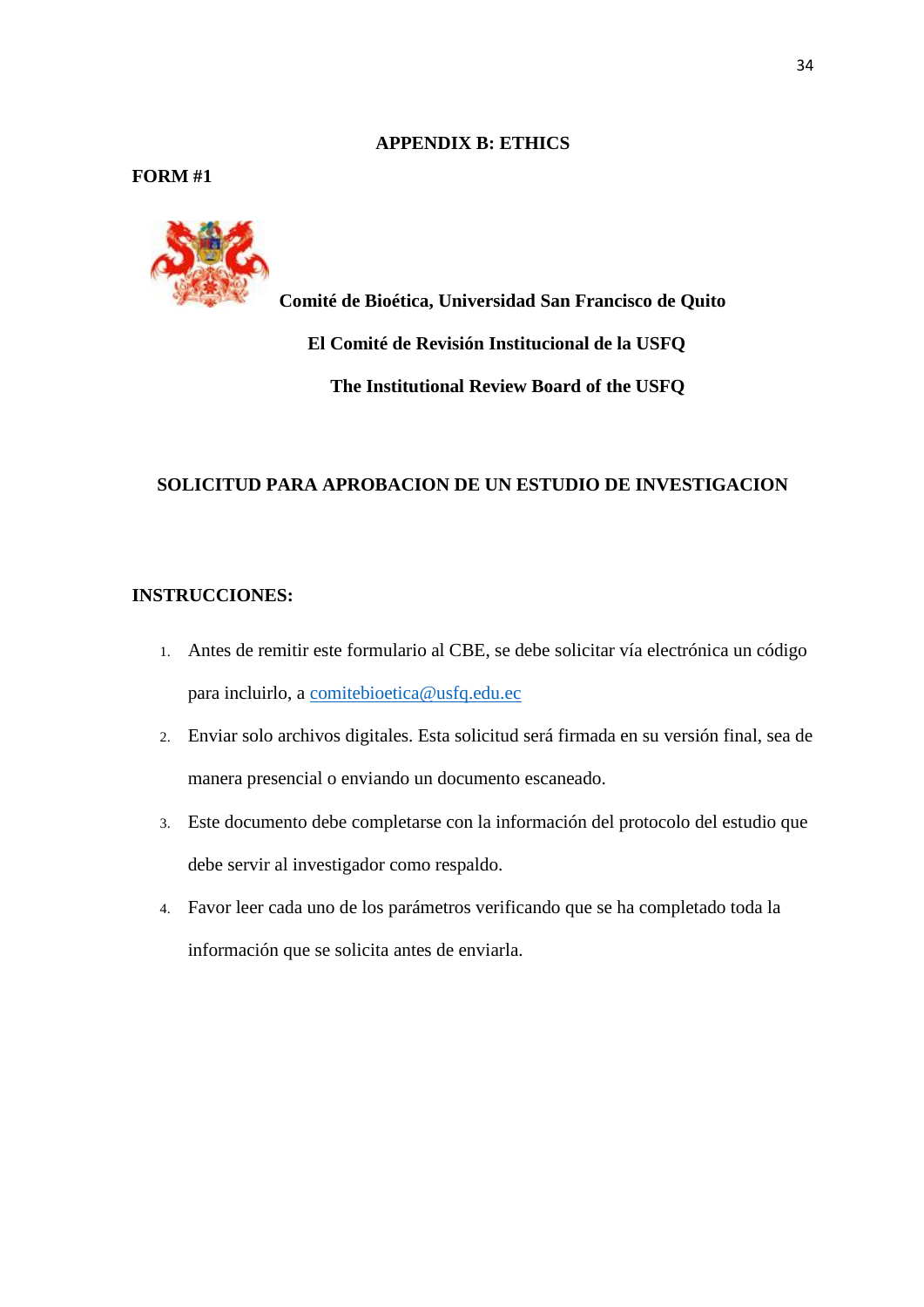## **DATOS DE IDENTIFICACIÓN**

## **Título de la Investigación**

Actitudes y percepciones de hombres y mujeres del Ecuador hacia la psicoterapia.

**Investigador Principal** *Nombre completo, afiliación institucional y dirección electrónica*

María Isabel Donoso Reece. USFQ. [mxxxx@gmail.com](mailto:mxxxx@gmail.com)

**Co-investigadores** *Nombres completos, afiliación institucional y dirección electrónica. Especificar si* 

*no lo hubiera*

No aplica

**Persona de contacto** *Nombre y datos de contacto incluyendo teléfonos fijo, celular y dirección* 

*electrónica*

**Telf. 3567125 cel. 0998xxxxx e-mail. mxxxx @gmail.com**

**Nombre de director de tesis y correo electrónico** *Solo si es que aplica*

**Sonja Embree. E-mail. sembree@usfq.edu.ec**

**Fecha de inicio de la investigación** *16 de julio de 2015*

**Fecha de término de la investigación** *7 de agosto de 2015*

**Financiamiento: Personal**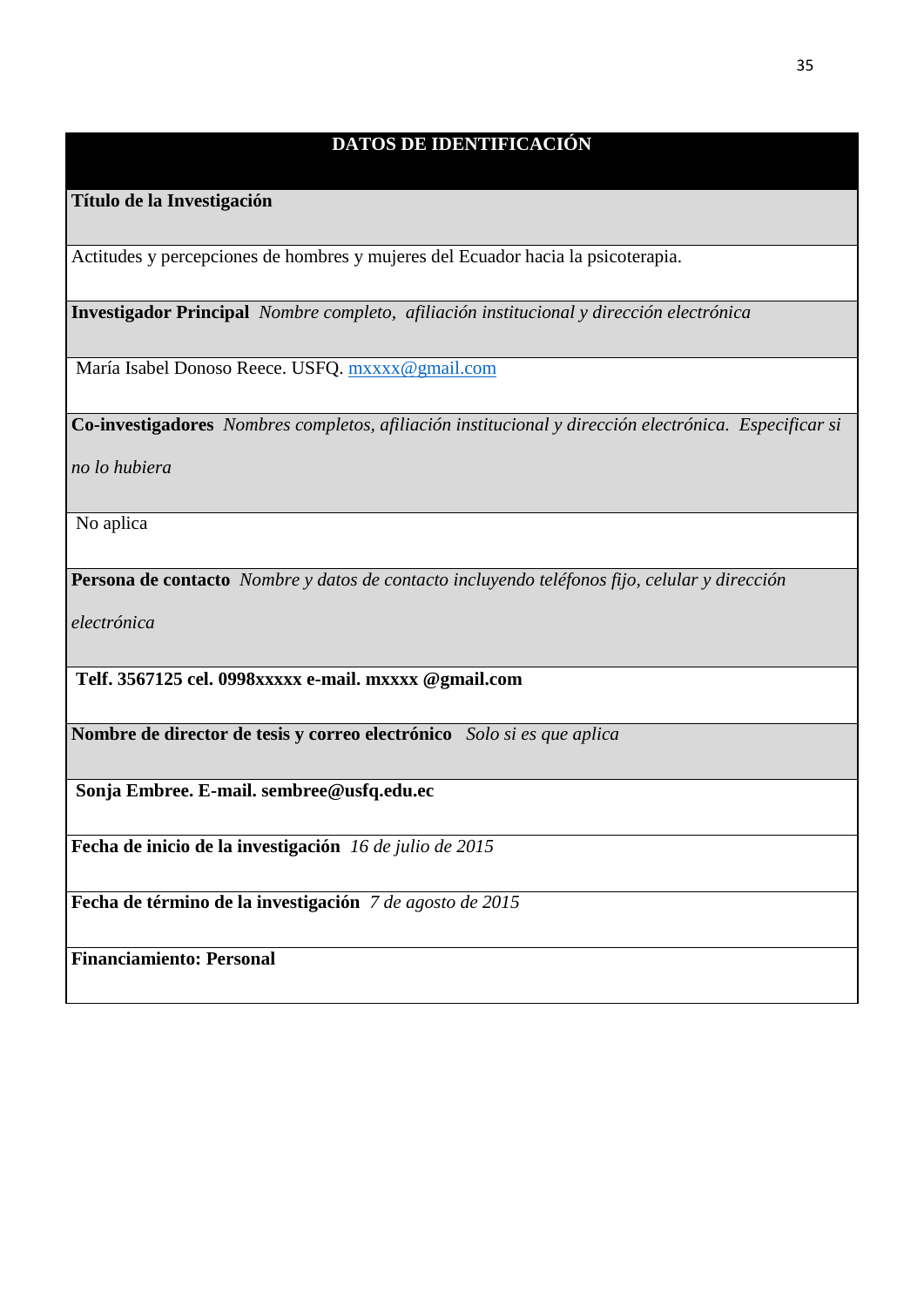## **DESCRIPCIÓN DEL ESTUDIO**

**Objetivo General** *Se debe responder tres preguntas: ¿qué? ¿Cómo? y ¿para qué?*

Determinar las percepciones y actitudes de hombres y mujeres hacia la psicoterapia a través de instrumentos psicométricos validados para determinar si las diferencias de género tienen un impacto en la búsqueda de ayuda profesional.

## **Objetivos Específicos**

- Analizar el impacto de los valores culturales ecuatorianos sobre la búsqueda de ayuda profesional.
- Analizar el impacto de las diferencias sexuales y cómo estas afectan las percepciones y estigma hacia la psicoterapia.

**Diseño y Metodología del estudio** *Explicar el tipo de estudio (por ejemplo cualitativo, cuantitativo, con enfoque experimental, cuasi-experimental, pre-experimental; estudio descriptivo, transversal, de caso, in-vitro…) Explicar además el universo, la muestra, cómo se la calculó y un breve resumen de cómo se realizará el análisis de los datos, incluyendo las variables primarias y secundarias...*

El presente estudio será de índole cuantitativa mediante el uso de tres inventarios específicos que serán Intentions to Seek Counseling Inventory (ISCI),Stigma Scale for Receiving Psychological Help (SSRPH) y Attitude Toward Seeking Professional Psychological Help (ATSPPH), aparte de una breve encuesta sobre ciertos datos del participante como edad, género, etnia, nivel de escolaridad y afiliación religiosa. Dado a que Quito es la capital del Ecuador, se comprende que existe una alta tasa de personas de distintas provincias que vienen para iniciar vidas profesionales o estudiantiles. La muestra consta de 400 personas, 200 mujeres y 200 hombres que se calculó sabiendo que la muestra debe ser amplia y variada para que los resultados sean los más concisos posibles. Se analizarán los datos a través de Excel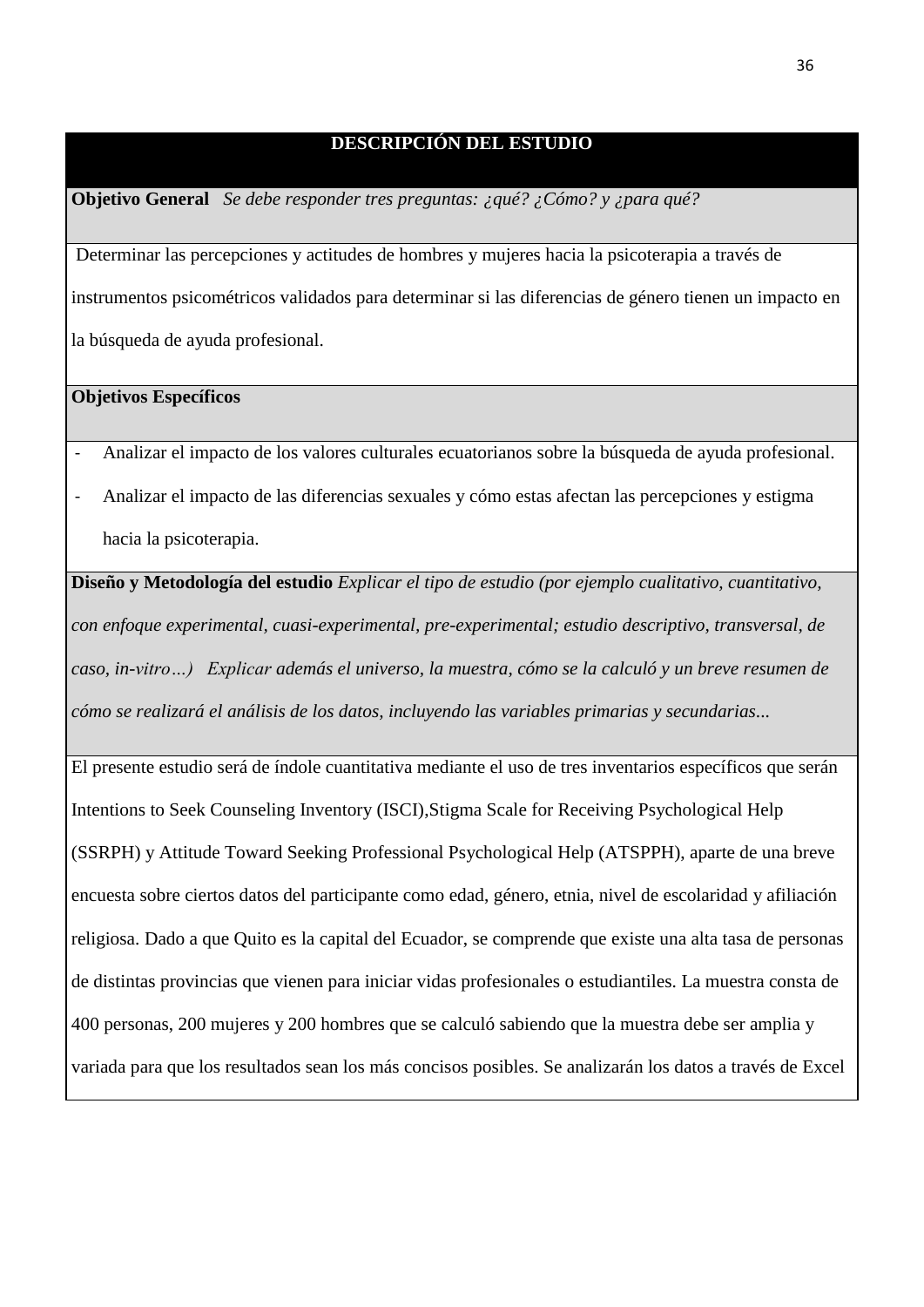siguiendo las direcciones de calificación de cada inventario. Las variable primara sería el género de los participantes y las variables secundarias son las edades, afiliación religiosa y etnia.

**Procedimientos** *Los pasos a seguir desde el primer contacto con los sujetos participantes, su reclutamiento o contacto con la muestra/datos.*

Los participantes serán contactados a través de correos electrónicos, redes sociales y flyers colocados en centros comerciales y universidades para que conozcan de la existencia del estudio. Los cuestionarios tomarán alrededor de 25 minutos y los participantes serán recompensados con una cantidad de \$5. Los participantes no podrán participar en el estudio si no cumplen las condiciones de tener más de 18 años, tener conocimientos de inglés y tener un título de bachillerato. El estudio se llevará a cabo en las instalaciones de la USFQ durante dos semanas en un aula previamente designada por planta física, comenzando el lunes 13 de julio hasta el viernes 17 de julio, y desde el lunes 20 de julio hasta el viernes 24 de julio. Los horarios dispuestos son desde las 8 de la mañana hasta las 8 de la noche todos los días.

**Recolección y almacenamiento de los datos** *Para garantizar la confidencialidad y privacidad, de quién y donde se recolectarán datos; almacenamiento de datos—donde y por cuánto tiempo; quienes tendrán acceso a los datos, qué se hará con los datos cuando termine la investigación*

Se recolectarán los datos de los participantes voluntarios que participarán en el estudio por medio del contacto de flyers, mails y redes sociales. Dependiendo del orden que lleguen los participantes, se los asignará con un número al azar y se escribirá esos números en la parte superior de cada inventario, para mantener un orden de qué participante respondió dicha prueba. Dicho número se anexará a la información del participante en el consentimiento informado, donde habrá una opción si es que los participantes quisieran recibir el estudio cuando el mismo concluya. Los datos se almacenarán en un domicilio privado durante un tiempo máximo de 5 meses. Solamente la investigadora tendrá acceso a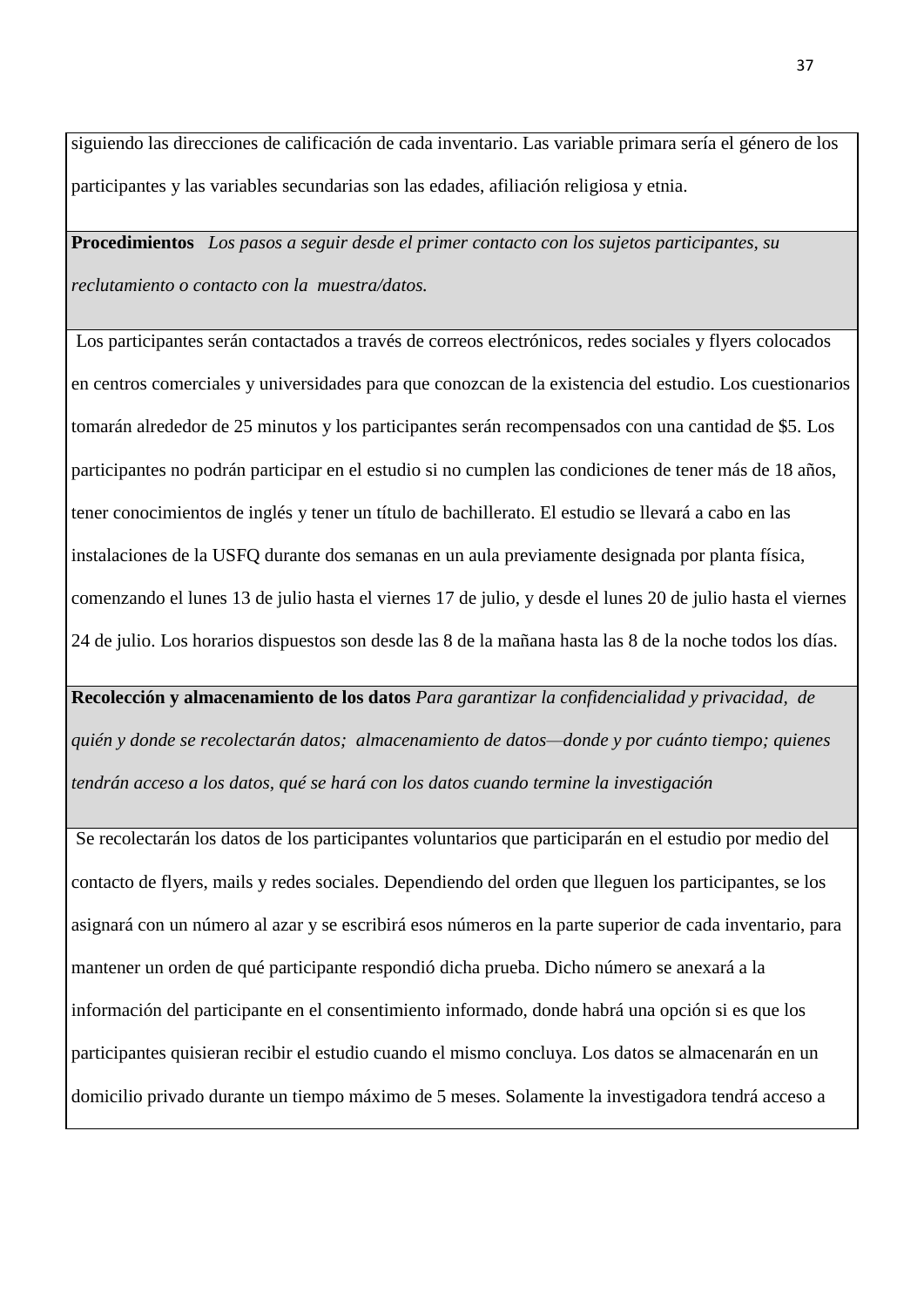dicha información. Al finalizar el período máximo, tanto los consentimientos como los inventarios serán destruidos.

**Herramientas y equipos** *Incluyendo cuestionarios y bases de datos, descripción de equipos*

-Intentions to Seek Counseling Inventory (ISCI)

- Stigma Scale for Receiving Psychological Help (SSRPH)

-Attitude Toward Seeking Professional Psychological Help (ATSPPH)

- Cuestionario que incluye datos básicos del participante como edad, género, etnicidad, nivel de

escolaridad y creencia religiosa.

## **JUSTIFICACIÓN CIENTÍFICA DEL ESTUDIO**

*Se debe demostrar con suficiente evidencia por qué es importante este estudio y qué tipo de aporte ofrecerá a la comunidad científica.*

Varios estudios han demostrado la importancia y el valor que tiene sobre los individuos asistir a psicoterapia, sin embargo, muchas de las personas que requieren de ayuda profesional no la buscan por el estigma que está cargado en la sociedad y dentro de la persona. Por ejemplo, las personas en general se sienten que han fracasado y muchas veces dudan sobre compartir sentimientos y emociones negativas para ellos. Las investigaciones señalan que las mujeres tienen mucha mayor apertura a compartir sus emociones y a buscar ayuda profesional cuando la necesitan, mientras que los hombres prefieren no buscar de ayuda profesional porque sienten que sus problemas no son tan graves y se mantiene una actitud negativa hacia buscar ayuda profesional.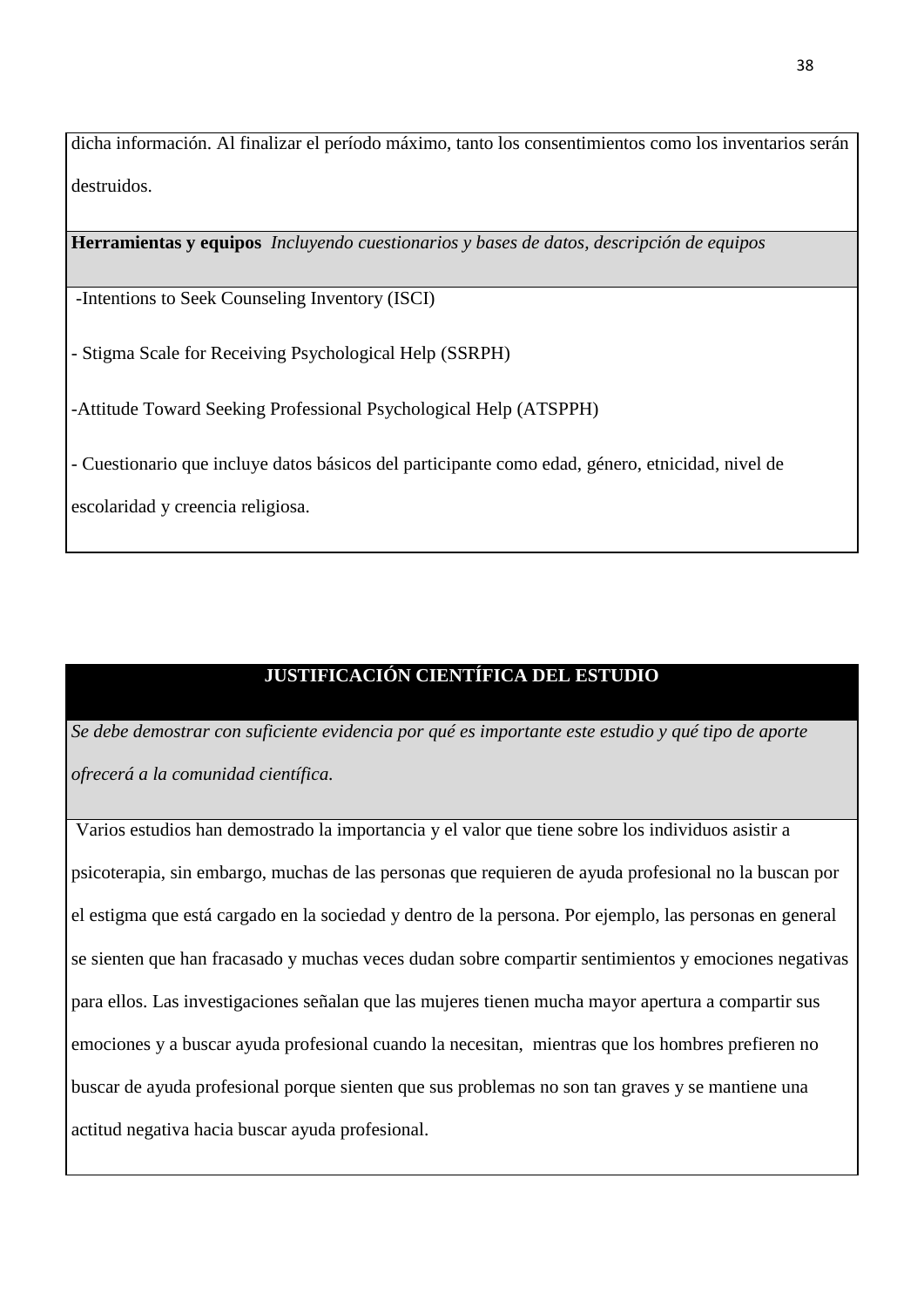*Referencias bibliográficas completas en formato APA*

- Mackenzie, C., Gekoski, W., & Knox, J. (2006). Age, gender, and the underutilization of mental health services: The influence of help-seeking attitudes. *Aging & Mental Health, 10*(6), 574-582. doi:10.1080/1360786060064120
- Chen, J., Romero, G., & Karver, M. (2015). The relationship of perceived campus culture to mental health help-seeking intentions. *Journal of Counseling Psychology*, 1-8. doi:ttp://dx.doi.org/10.1037/cou0000095
- Komiya, N., Good, G., & Sherrod, N. (2000). Emotional openness as a predictor of college students' attitudes toward seeking psychological help. *Journal of Counseling Psychology, 47*(1), 138-143. doi:DOI: 10.1037/0022-0167.47.1.138
- Koydemir-Özden, S. (2010). Self-Aspects, Perceived Social Support, Gender, and Willingness to Seek Psychological Help. *International Journal of Mental Health, 39*(3), 44-60. doi:10.2753/IMH0020-7411390303
- Vogel, D., Wade, N., & Hackler, A. (2007). Percieved public stigma and the willingness to seek counseling: the mediating roles of self-stigma and attitudes toward counseling. *Jounal of Counseling Psychology, 54*(1), 40-50. doi:10.1037/0022-0167.54.1.40
- Wade, N., Vogel, D., Armistead-Jehle, P., Meit, S., Heath, P., & Strass, H. (2015). Modeling stigma, help-seeking attitudes, and intentions to seek behavioral healthcare in a clinical military sample. *Psychiatric Rehabilitation Journal, 38*(2), 135-141. doi:http://dx.doi.org/10.1037/prj0000131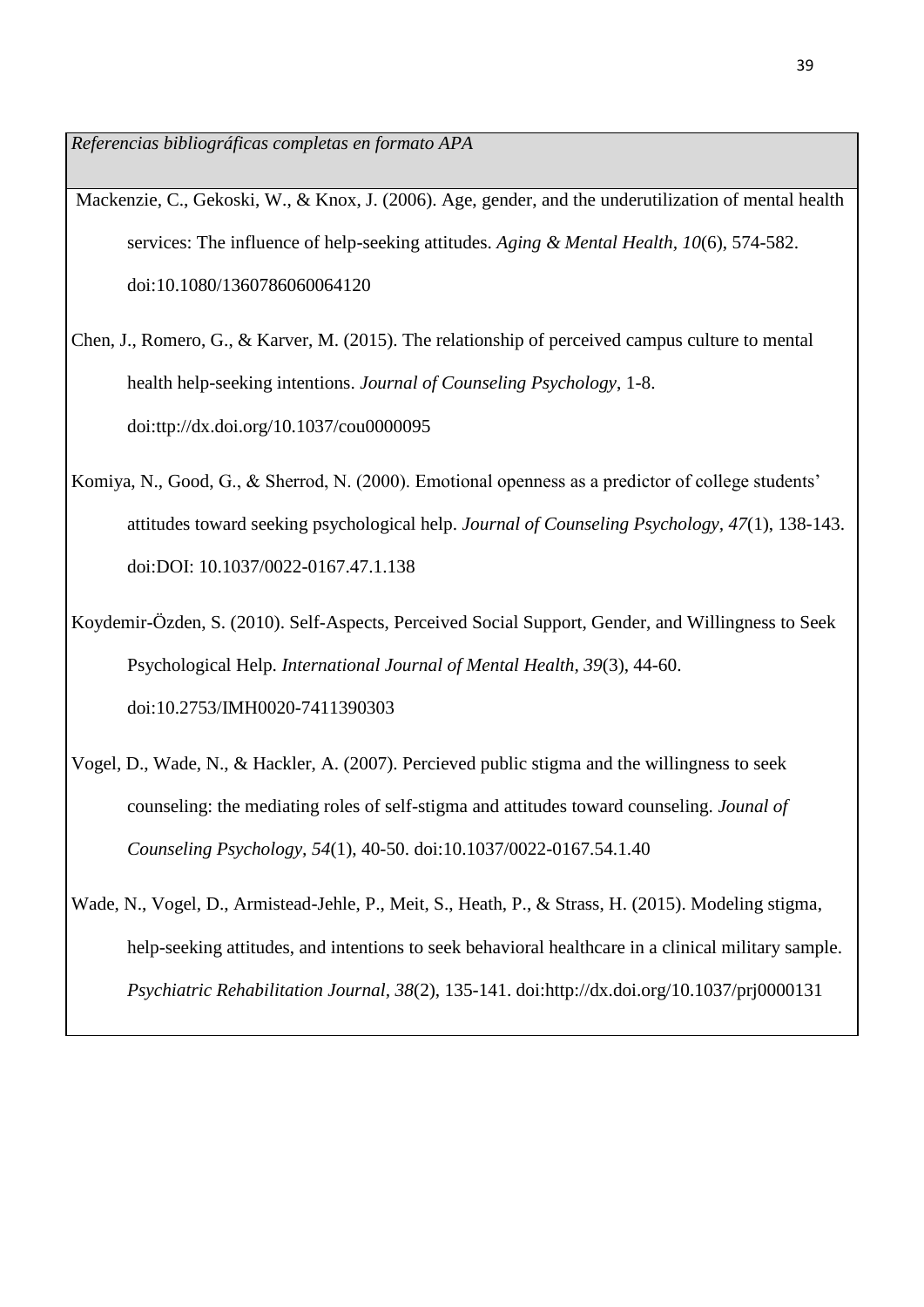## **DESCRIPCIÓN DE LOS ASPECTOS ÉTICOS DEL ESTUDIO**

**Criterios para la selección de los participantes** *Tomando en cuenta los principios de beneficencia, equidad, justicia y respeto*

Cualquier persona desde los 18 años puede participar en el estudio, al igual que su nacionalidad sea Ecuatoriana. Se requiere un nivel de educación mínimo de bachillerato debido a la complejidad de los inventarios que se están usando para el estudio. No hay ninguna exclusión sobre sexo, orientación sexual, etnicidad o creencia religiosa.

**Riesgos** *Describir los riesgos para los participantes en el estudio, incluyendo riesgos físico, emocionales y psicológicos aunque sean mínimos y cómo se los minimizará*

No se han encontrado posibles riesgos físicos, sin embargo puede haber riesgos emocionales y psicológicos debido a las reacciones a los ítems de los inventarios. Lamentablemente no se puede a cuántas personas las afectará y cómo. Esto se puede minimizar con el conocimiento previo de los participantes sobre el objetivo del estudio y con asegurarles que si no se sienten cómodos respondiendo alguna pregunta, le informen a la investigadora para seguir el procedimiento para que se lo retire del estudio.

**Beneficios para los participantes** *Incluyendo resultados de exámenes y otros; solo de este estudio y cómo los recibirán*

Mayor información de los beneficios que ofrece la psicoterapia y proveer a los participantes el estudio al finalizarse para que puedan ver la importancia del aporte que realizaron, al igual que esclarecer y romper mitos sobre la terapia psicológica.

**Ventajas potenciales a la sociedad** *Incluir solo ventajas que puedan medirse o a lo que se pueda tener acceso*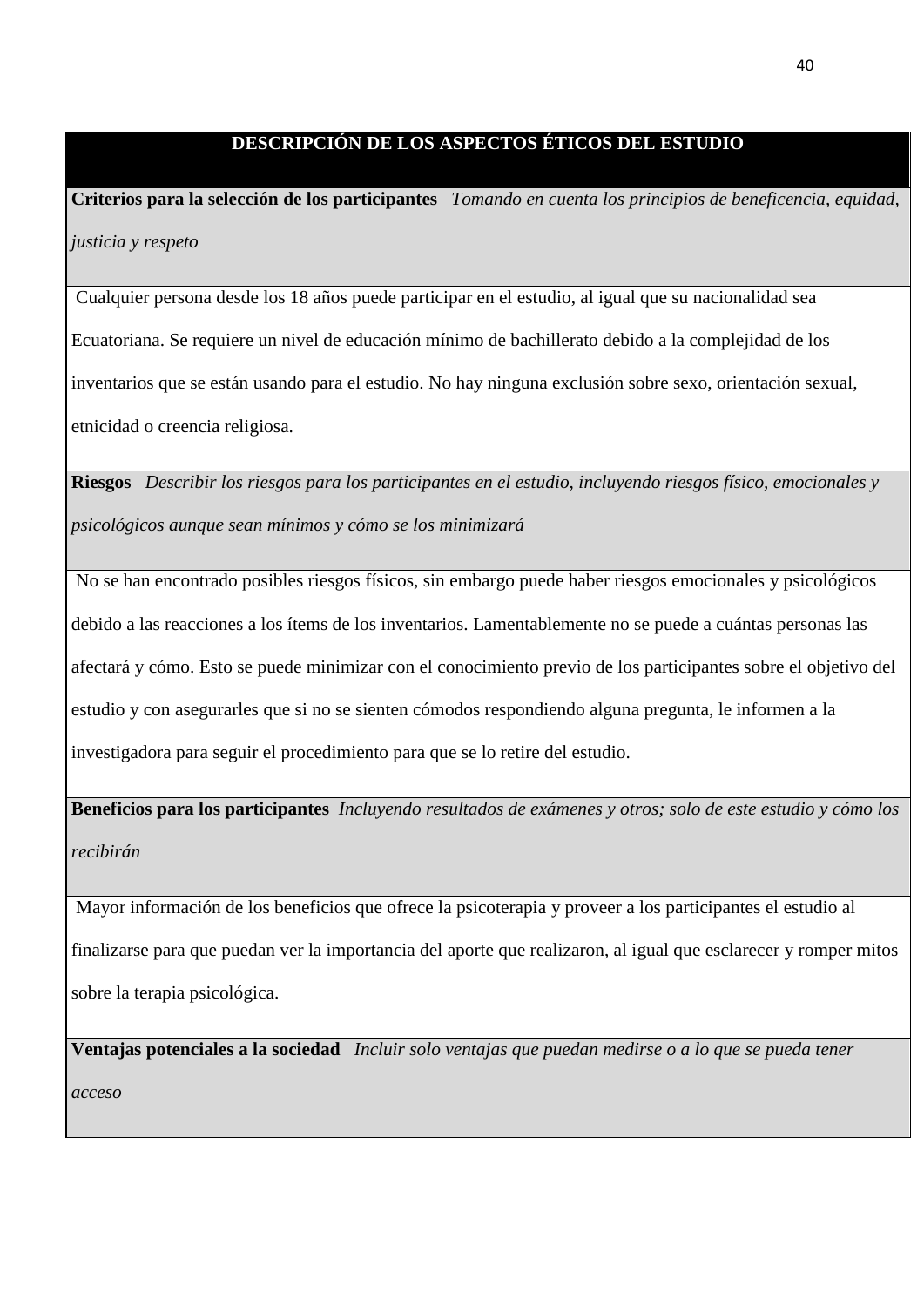Al poder constatar el estigma, este puede ser reducido con mayor facilidad por lo que un número mayor de personas puede estar dispuesta a buscar ayuda profesional cuando lo sientan necesario, sin tener miedo del estigma propio y de las demás personas.

**Derechos y opciones de los participantes del estudio** *Incluyendo la opción de no participar o retirarse del estudio a pesar de haber aceptado participar en un inicio.*

Los participantes pueden retirarse del estudio a cualquier punto. Van a constar de tiempo antes de firmar el consentimiento informado y después del mismo para realizar preguntas al investigador sobre cualquier duda que pueda surgir con respecto al estudio.

**Seguridad y Confidencialidad de los datos** *Describir de manera detallada y explícita como va a proteger los derechos de participantes*

No se solicitará a los participantes que den nombres o algún medio de contacto. Los inventarios que se irán llenando se almacenarán juntos con un número al azar asignado para el participante para poder mantener un orden de respuestas de los participantes. Los participantes que soliciten el estudio cuando finalice, mandarán un correo electrónico, el cual se responderá, adjuntando el estudio y se borrará esa información inmediatamente.

**Consentimiento informado** *Quién, cómo y dónde se explicará el formulario/estudio. Ajuntar el formulario o en su defecto el formulario de no aplicación o modificación del formulario*

La investigadora principal (María Isabel Donoso) se encargará de explicar detalladamente el consentimiento informado, proveyendo de dos copias que el participante deberá firmar, una se queda la investigadora y otro el participante.

**Responsabilidades del investigador y co-investigadores dentro de este estudio.**

No aplica.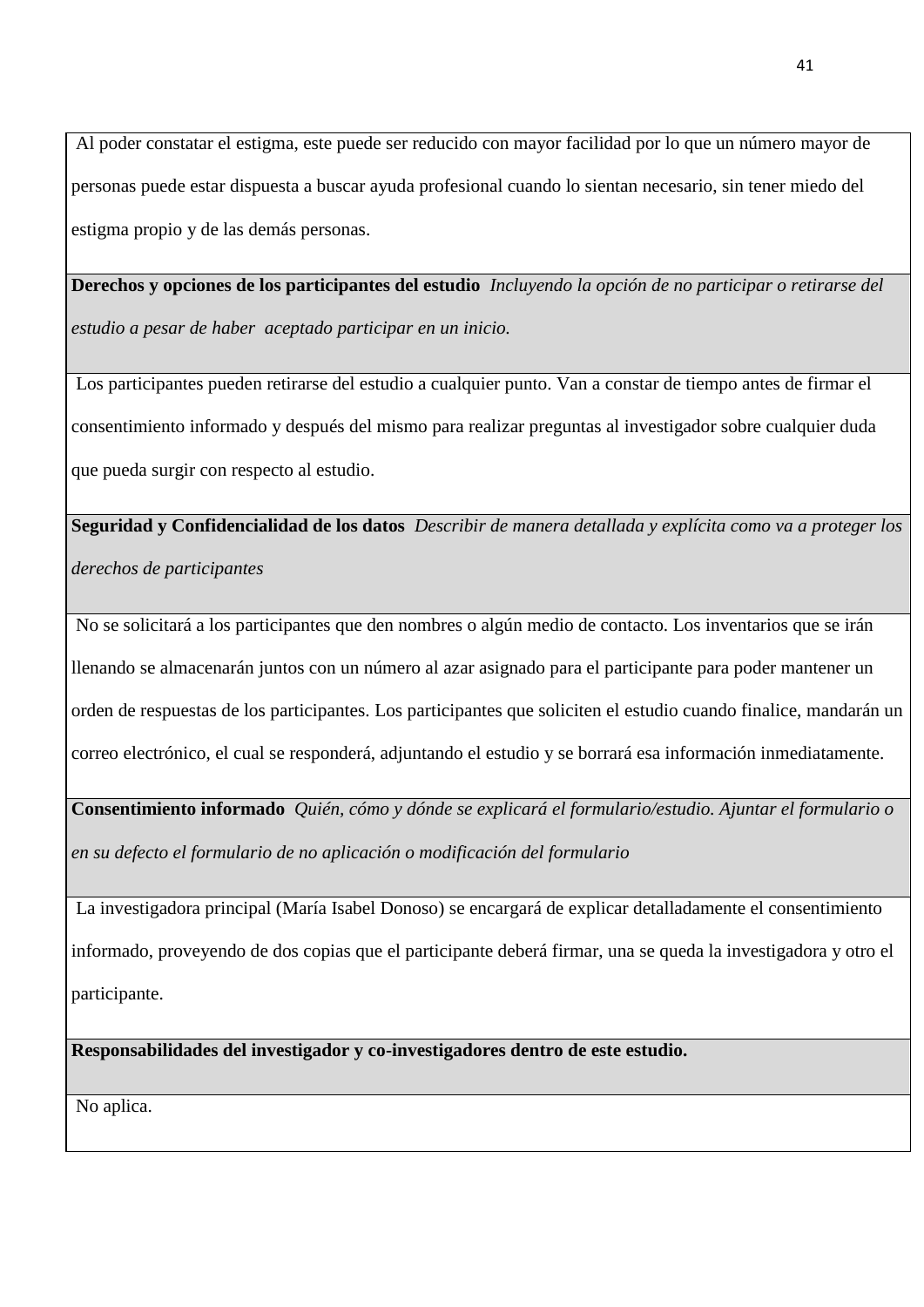| Documentos que se adjuntan a esta solicitud (ponga una X junto a los documentos que se adjuntan) |         |   |               |  |
|--------------------------------------------------------------------------------------------------|---------|---|---------------|--|
| Nombre del documento                                                                             |         |   | Idioma        |  |
|                                                                                                  | Adjunto |   | Inglés Españo |  |
| PARA TODO ESTUDIO                                                                                |         |   |               |  |
| 1. Formulario de Consentimiento Informado (FCI) y/o Solicitud de no aplicación o                 |         |   |               |  |
| modificación del FCI <sup>*</sup>                                                                | X       |   | X             |  |
| 2. Formulario de Asentimiento (FAI) (si aplica y se va a incluir menores de 17 años)             |         |   |               |  |
| 3. Herramientas a utilizar (Título de:: entrevistas, cuestionarios, guías de preg., hojas de     |         |   |               |  |
| recolección de datos, etc)                                                                       | X       | X |               |  |
| 4. Hoja de vida (CV) del investigador principal (IP)                                             |         |   |               |  |
| SOLO PARA ESTUDIOS DE ENSAYO CLÍNICO                                                             |         |   |               |  |
| 5. Manual del investigador                                                                       |         |   |               |  |
| 6. Brochures                                                                                     | X       |   |               |  |
| 7. Seguros                                                                                       |         |   |               |  |
| 8. Información sobre el patrocinador                                                             |         |   |               |  |
| 9. Acuerdos de confidencialidad                                                                  |         |   |               |  |
| 10. Otra información relevante al estudio (especificar)                                          |         |   |               |  |
|                                                                                                  |         |   |               |  |

(\*) La solicitud de no aplicación o modificación del FCI por escrito debe estar bien justificada.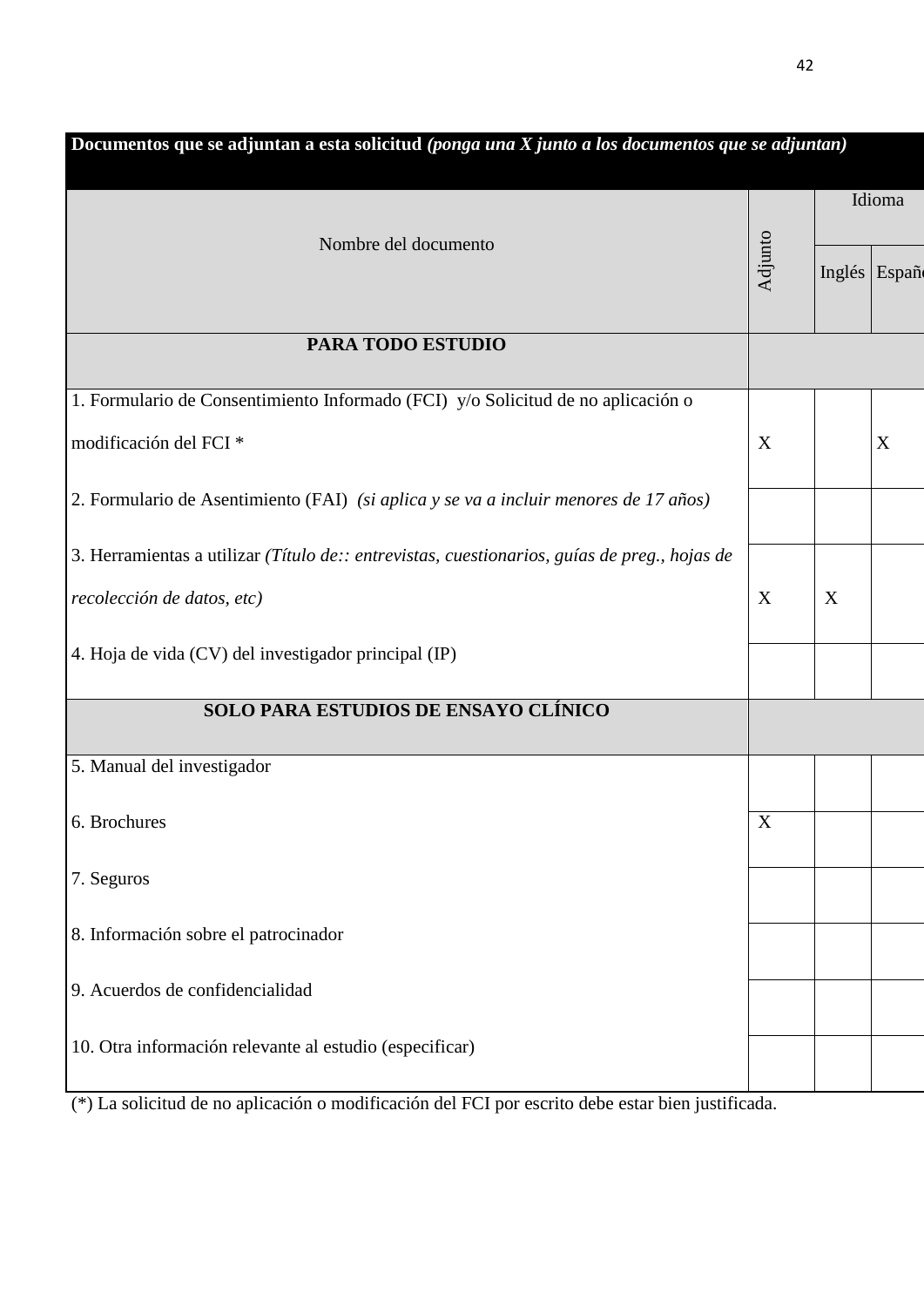## **CRONOGRAMA DE ACTIVIDADES**

| Descripción de la Actividad (pasos a seguir dentro del    | Fechas      |              |                |
|-----------------------------------------------------------|-------------|--------------|----------------|
| proceso de investigación, comenzando por el contacto      |             |              |                |
| inicial, reclutamiento de participantes, intervención y/o |             | $\mathbf{1}$ | $\overline{2}$ |
| recolección de datos, análisis, publicación)              |             |              |                |
| Realización de investigación previa                       | 01/05/2015  |              |                |
| Determinar variables e inventarios                        | 08/05/2015  |              |                |
| Creación de Flyers y e-mails                              | 15/05/2015  |              |                |
| Reclutamiento de participantes                            | 16/05/2015- |              |                |
|                                                           | 12/05/2015  |              |                |
|                                                           | 13/07/2015- |              |                |
|                                                           | 17/07/2015  |              |                |
| Aplicación de los inventarios con los participantes       | 20/07/2015  |              |                |
|                                                           | 24/07/2015  |              |                |
| Análisis de datos                                         | 25/07/2015  |              |                |
| Publicación del estudio                                   | 07/08/2015  |              |                |

# **CERTIFICACIÓN:**

1. Certifico no haber recolectado ningún dato ni haber realizado ninguna intervención

con sujetos humanos, muestras o datos.

 $Si( )$  No ()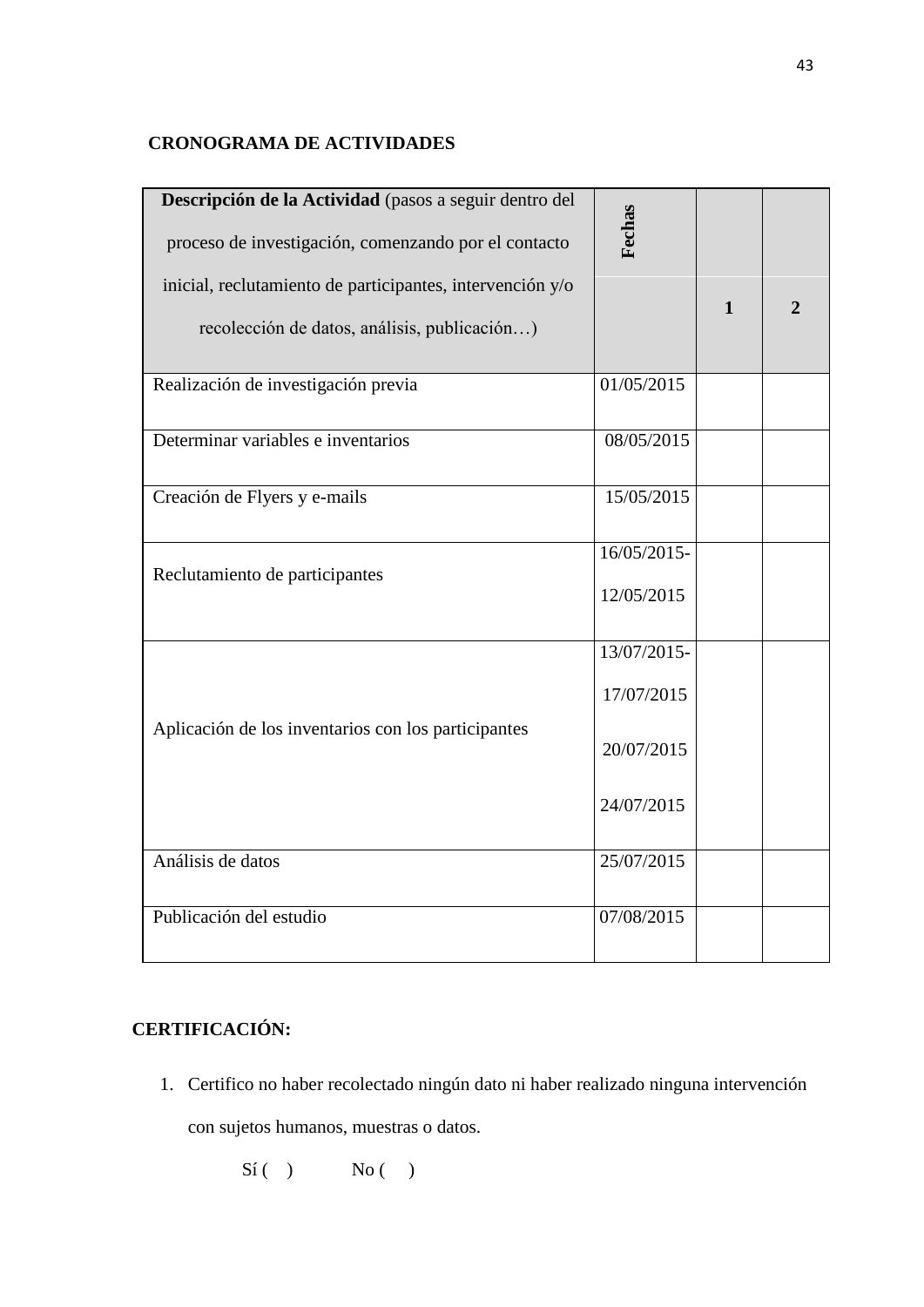2. Certifico que los documentos adjuntos a esta solicitud han sido revisados y aprobados por mi director de tesis.

 $Si( )$  No ( ) No Aplica ( )

## **Firma del investigador: \_\_\_\_\_\_\_\_\_\_\_\_\_\_\_\_\_\_\_\_\_\_\_\_\_\_\_\_\_\_\_\_\_\_\_\_\_\_\_\_\_\_\_\_\_\_\_\_\_\_**

(con tinta azul)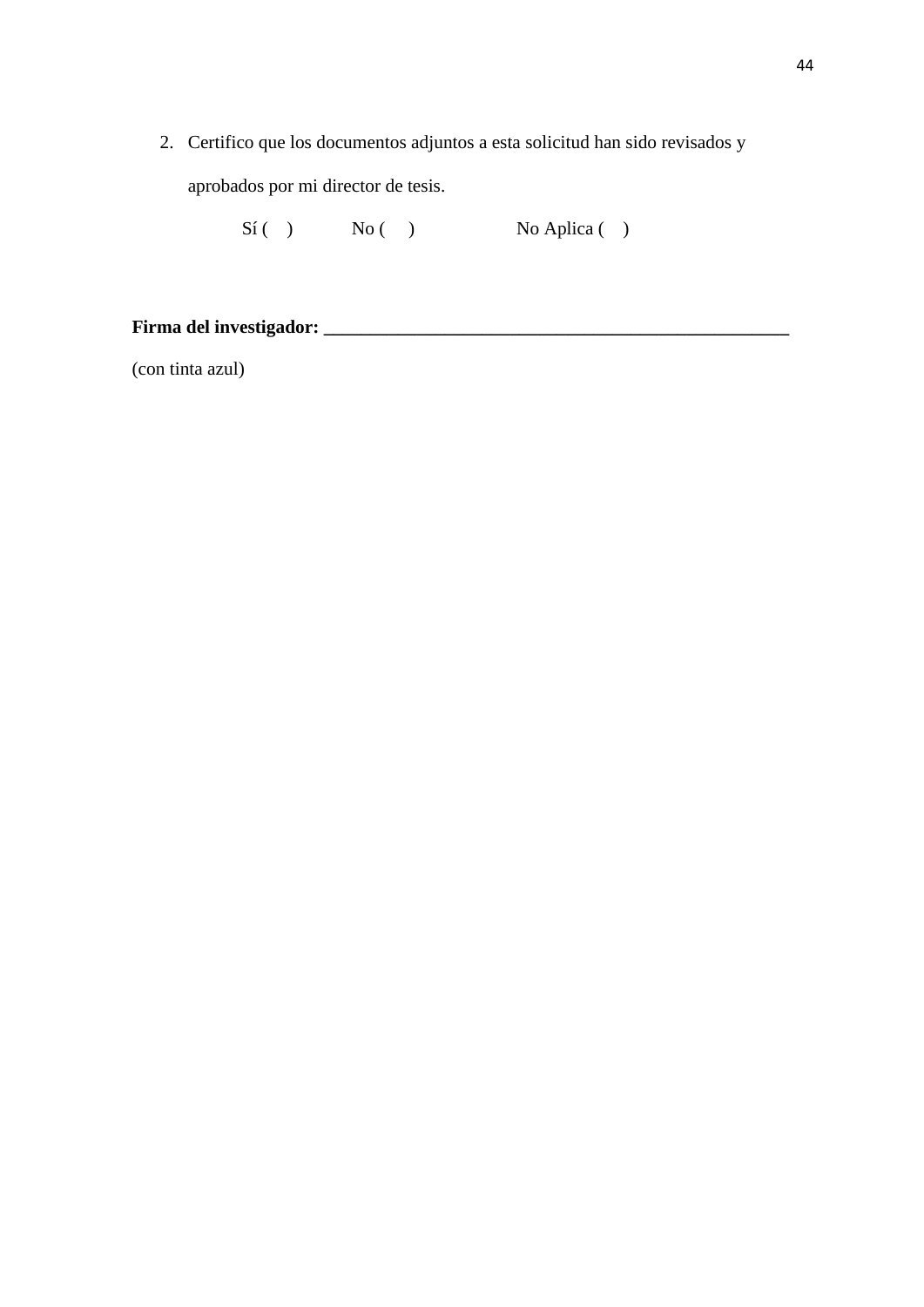## **FORM #2**

**Fecha de envío al Comité de Bioética de la USFQ: \_\_\_\_\_\_\_\_\_\_\_\_\_\_\_\_\_\_\_\_\_\_\_\_\_\_\_\_\_**



**Comité de Bioética, Universidad San Francisco de Quito**

 **El Comité de Revisión Institucional de la USFQ**

 **The Institutional Review Board of the USFQ**

## **Formulario Consentimiento Informado**

**Título de la investigación:** Actitudes y percepciones de hombres y mujeres del Ecuador

hacia la psicoterapia

**Organización del investigador** Universidad San Francisco de Quito

**Nombre del investigador principal** María Isabel Donoso Reece

**Datos de localización del investigador principal** Telf. 3xxxxxx cel. 09xxxxxxxx e-mail.

mxxxxxx @gmail.com*.*

**Co-investigadores** No aplica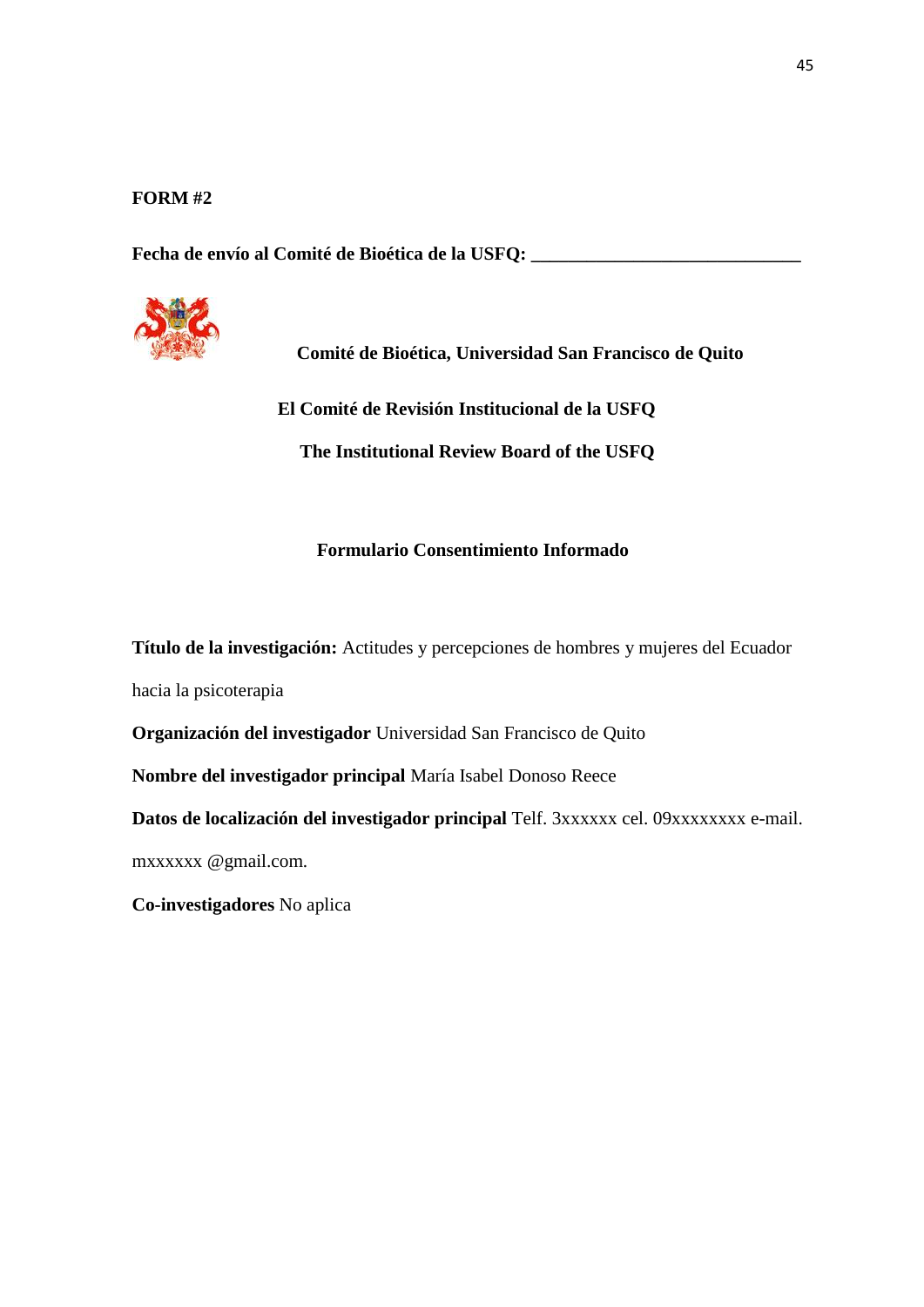## **DESCRIPCIÓN DEL ESTUDIO**

**Introducción** *(Se incluye un ejemplo de texto. Debe tomarse en cuenta que el lenguaje que se utilice en este documento no puede ser subjetivo; debe ser lo más claro, conciso y sencillo posible; deben evitarse términos técnicos y en lo posible se los debe reemplazar con una explicación)*

Este formulario incluye un resumen del propósito de este estudio. Usted puede hacer todas las preguntas que quiera para entender claramente su participación y despejar sus dudas. Para participar puede tomarse el tiempo que necesite para consultar con su familia y/o amigos si desea participar o no.

Usted ha sido invitado a participar en una investigación sobre las actitudes y percepciones de hombres y mujeres del Ecuador hacia la terapia psicológica ya que el área de salud mental desea saber las razones por las cuales usted está o no dispuesto en asistir a la terapia psicológica.

**Propósito del estudio** (incluir una breve descripción del estudio, incluyendo el número de

participantes, evitando términos técnicos e incluyendo solo información que el participante necesita conocer para decidirse a participar o no en el estudio)

Este estudio quiere encontrar si existe una diferencia entre hombres y mujeres del Ecuador sobre buscar ayuda profesional. Se quiere encontrar 400 participantes en total, 200 hombres y 200 mujeres. Los participantes deben tener mínimo 18 años para arriba, tener nacionalidad Ecuatoriana y tener mínimo un título de bachillerato y conocimientos en inglés.

**Descripción de los procedimientos** (breve descripción de los pasos a seguir en cada etapa y el tiempo que tomará cada intervención en que participará el sujeto)

Los participantes deberán confirmar su asistencia vía correo electrónico

[\(maria.donoso.reece@estud.usfq.edu.ec\)](mailto:maria.donoso.reece@estud.usfq.edu.ec) o presentarse en las semanas que se llevará a cabo el estudio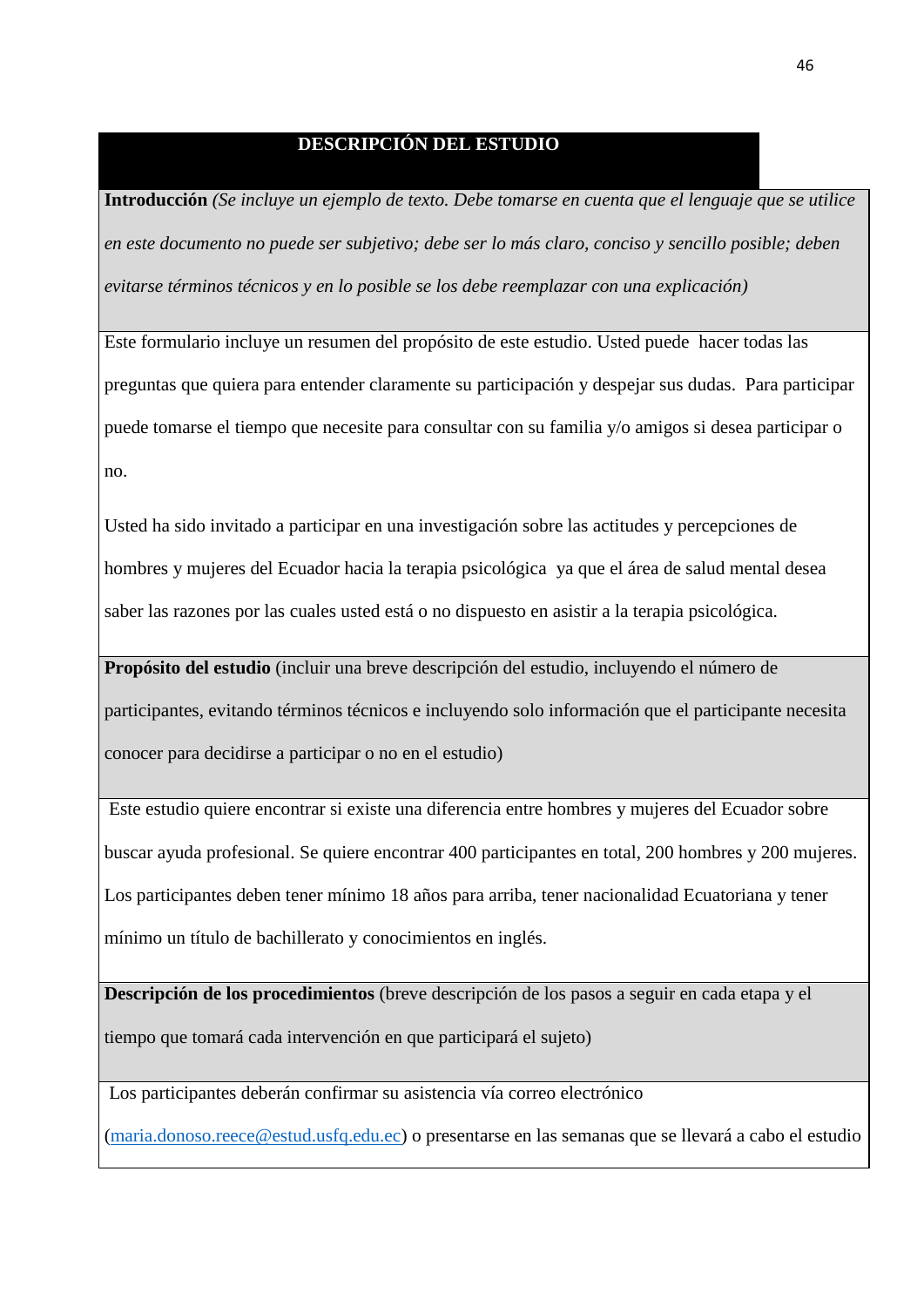en la aula especificada de la USFQ. Los participantes deberán llenar el consentimiento informado y tendrán un período de tiempo para poder preguntar y aclarar cualquier duda. Este procedimiento, conjuntamente con los tres inventarios y el cuestionario tardarán en llenarse alrededor de 25 minutos. Finalmente el participante será recompensado con \$5 por su participación.

**Riesgos y beneficios** (explicar los riesgos para los participantes en detalle, aunque sean mínimos, incluyendo riesgos físicos, emocionales y/o sicológicos a corto y/o largo plazo, detallando cómo el investigador minimizará estos riesgos; incluir además los beneficios tanto para los participantes como para la sociedad, siendo explícito en cuanto a cómo y cuándo recibirán estos beneficios)

Podrían existir riesgos emocionales y psicológicos para los participantes si existe algún ítem de los inventarios o pregunta del cuestionario que los incomode y no quieran responder. Estos riesgos pueden ser minimizados por que el participante puede optar en retirarse del estudio en cualquier instancia para proteger su integridad. Los beneficios serán múltiples, no solo para poder completar el estudio con la ayuda de los participantes, también los psicólogos clínicos del Ecuador podrán tener un mejor entendimiento de qué es lo que hace que los hombres y mujeres desistan al momento de buscar ayuda profesional. Esto podrá ser beneficioso para buscar nuevos métodos para los psicólogos, ser más efectivos con los servicios que ofrecen y ampliar su posible población para terapia. Los participantes recibirán el beneficio de \$5 después de completar los cuestionarios. Cuando se complete el estudio y si los participantes así lo desean, podrán solicitar el estudio para conocer los resultados y la importancia de su colaboración.

**Confidencialidad de los datos** *(se incluyen algunos ejemplos de texto)*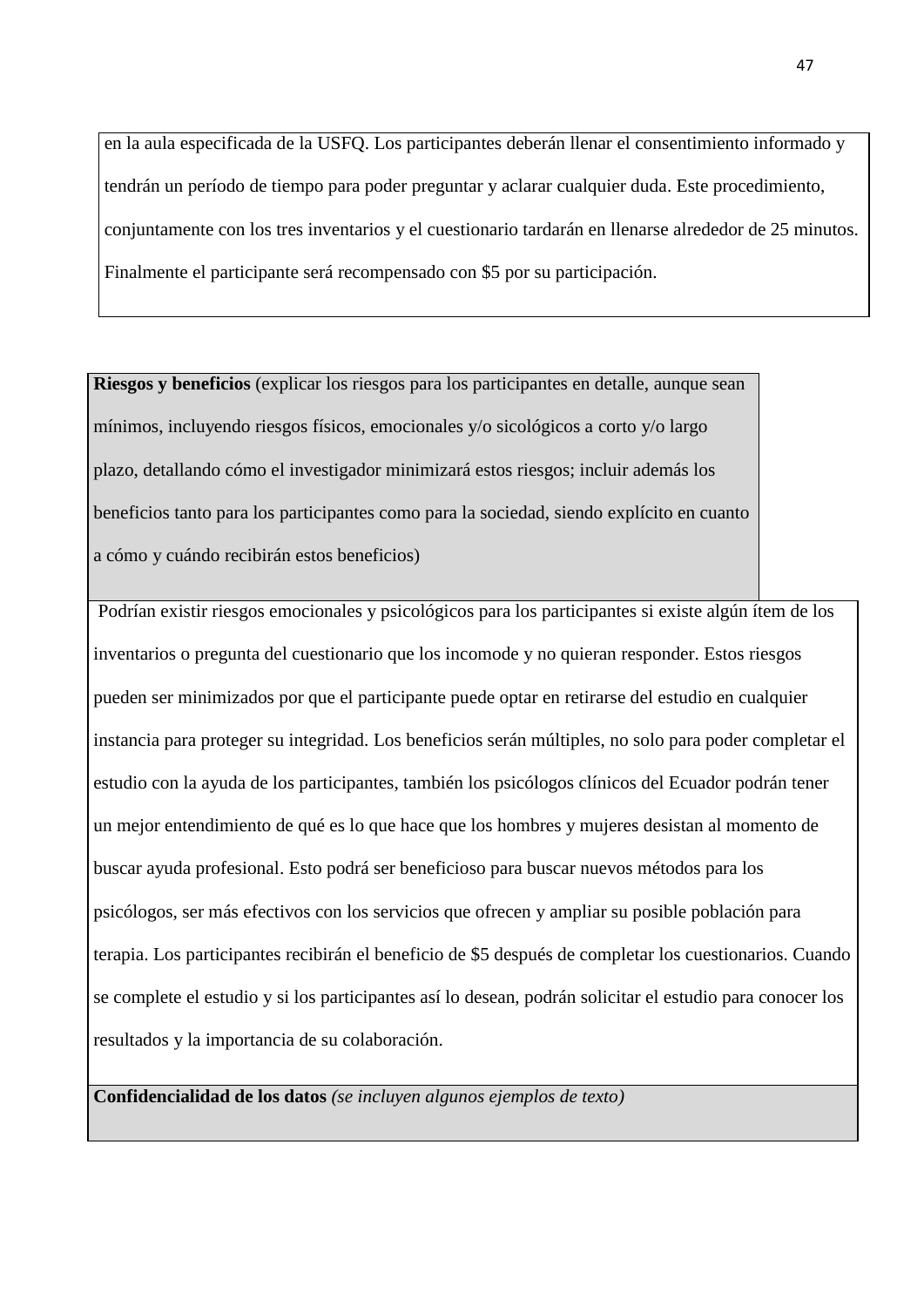Para nosotros es muy importante mantener su privacidad, por lo cual aplicaremos las medidas necesarias para que nadie conozca su identidad ni tenga acceso a sus datos personales:

1) La información que nos proporcione se identificará con un código que reemplazará su nombre y se guardará en un lugar seguro donde solo la investigadora (María Isabel Donoso Reece) tendrá acceso.

2A) Si se toman muestras de su persona estas muestras serán utilizadas solo para esta investigación y destruidas 5 meses después de la publicación del estudio.

3) Su nombre no será mencionado en los reportes o publicaciones, ni ninguna información que lo pueda identificar.

4) El Comité de Bioética de la USFQ podrá tener acceso a sus datos en caso de que surgieran problemas en cuando a la seguridad y confidencialidad de la información o de la ética en el estudio.

## **Derechos y opciones del participante** (se incluye un ejemplo de texto)

Usted puede decidir no participar y si decide no participar solo debe decírselo al investigador principal o a la persona que le explica este documento. Además aunque decida participar puede retirarse del estudio cuando lo desee, sin que ello afecte los beneficios de los que goza en este momento.

Usted no tendrá que pagar absolutamente nada por participar en este estudio.

Si desea, puede proveer con un correo electrónico en este consentimiento para que la investigadora pueda enviar la investigación final para su conocimiento.

## **Información de contacto**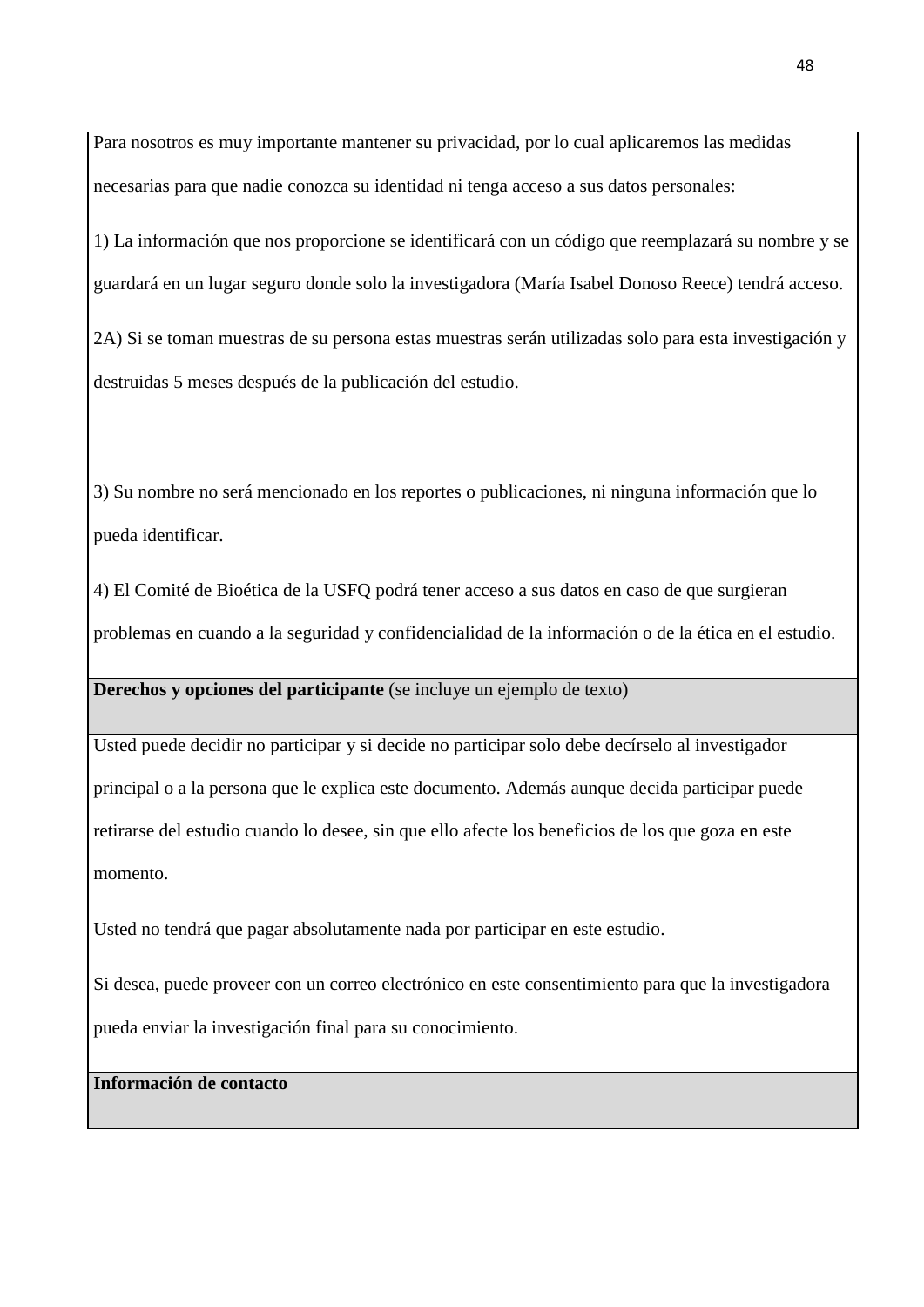Si usted tiene alguna pregunta sobre el estudio por favor llame al siguiente teléfono 02-2971700 ext. 1264, 0999803001 que pertenece a Teresa Borja, Coordinadora del departamento de psicología, o envíe un correo electrónico a tborja@usfq.edu.ec

Si usted tiene preguntas sobre este formulario puede contactar al Dr. William F. Waters, Presidente del Comité de Bioética de la USFQ, al siguiente correo electrónico: comitebioetica@usfq.edu.ec

**Consentimiento informado** *(Es responsabilidad del investigador verificar que los participantes tengan un nivel de comprensión lectora adecuado para entender este documento. En caso de que no lo tuvieren el documento debe ser leído y explicado frente a un testigo, que corroborará con su firma que lo que se dice de manera oral es lo mismo que dice el documento escrito)* Comprendo mi participación en este estudio. Me han explicado los riesgos y beneficios de participar en un lenguaje claro y sencillo. Todas mis preguntas fueron contestadas. Me permitieron contar con tiempo suficiente para tomar la decisión de participar y me entregaron una copia de este formulario de consentimiento informado. Acepto voluntariamente participar en esta investigación. Firma del participante Fecha Firma del testigo *(si aplica)* Fecha

Nombre del investigador que obtiene el consentimiento informado

María Isabel Donoso Reece

| Firma del investigador | Fecha |
|------------------------|-------|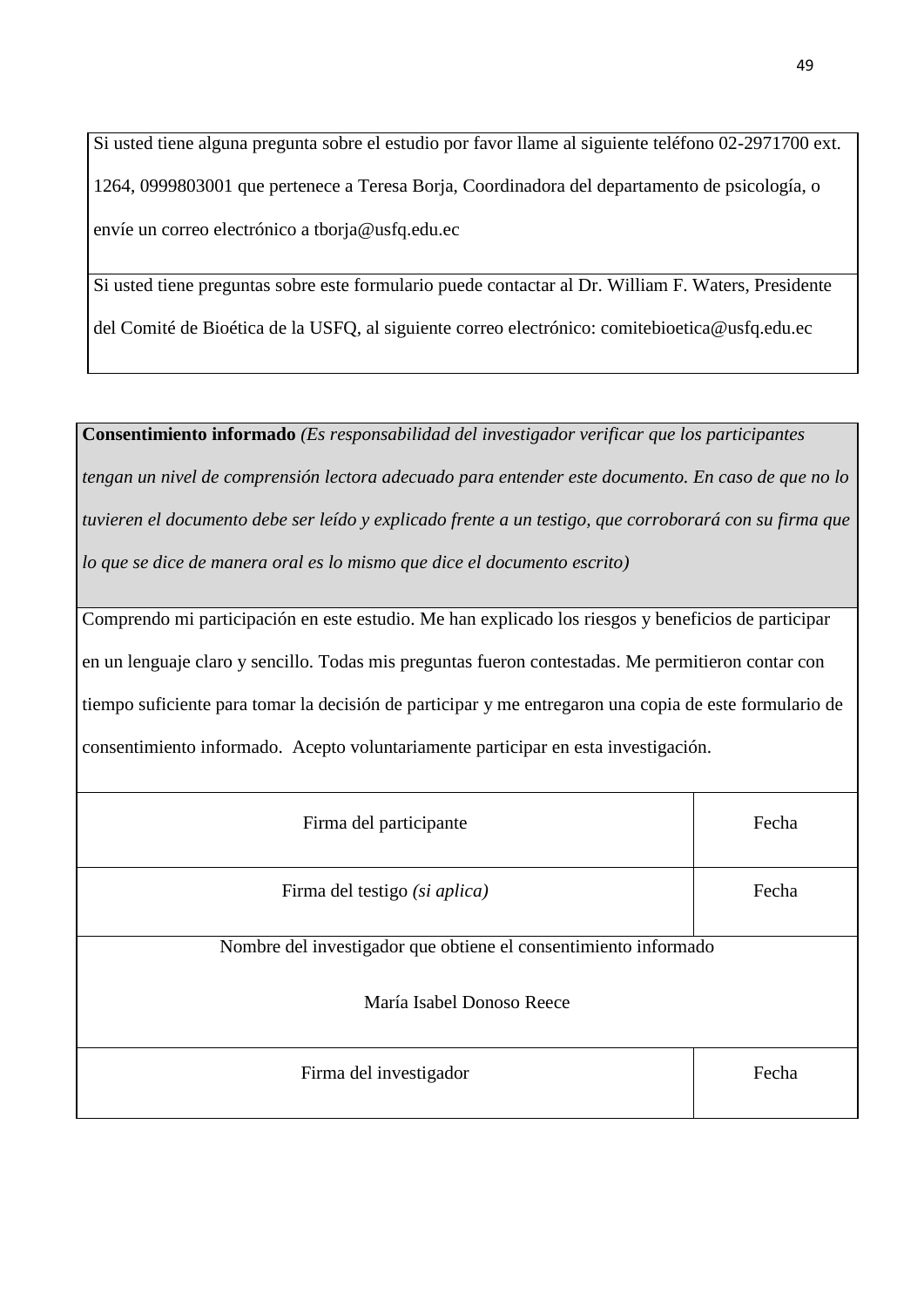## **APPENDIX C: INSTRUMENTS**

## **INTENTIONS TO SEEK COUNSELING INVENTORY**

Below is a list of issues people commonly bring to counseling. How likely would you be to seek counseling if you were experiencing these problems? Please circle the corresponding answer.

| Very unlikely Unlikely Likely Very likely 12 |                                                    | 3 <sub>4</sub> |
|----------------------------------------------|----------------------------------------------------|----------------|
| 1. Weight control 1<br>$\overline{2}$        | 3<br>$\overline{4}$                                |                |
| 2. Excessive alcohol use 1                   | $\overline{2}$<br>3 <sup>7</sup><br>$\overline{4}$ |                |
| 3. Relationship differences 1                | $\mathbf{2}$<br>3                                  | $\overline{4}$ |
| 4. Concerns about sexuality 1                | $\overline{2}$<br>3                                | $\overline{4}$ |
| 5. Depression 1<br>$\overline{2}$            | $\mathfrak{Z}$<br>$\overline{4}$                   |                |
| 6. Conflict with parents 1                   | 3<br>$\overline{2}$<br>$\overline{4}$              |                |
| 7. Speech anxiety 1<br>2                     | 3<br>$\overline{4}$                                |                |
| 8. Difficulties dating 1                     | $\overline{2}$<br>3<br>$\overline{4}$              |                |
| 9. Choosing a major $1$                      | $\overline{2}$<br>$\mathfrak{Z}$<br>$\overline{4}$ |                |
| 10 Difficulty in sleeping 1                  | $\overline{2}$<br>3<br>$\overline{4}$              |                |
| 11. Drug problems 1<br>$\overline{2}$        | $\overline{3}$<br>$\overline{4}$                   |                |
| 12. Inferiority feelings 1                   | 3<br>$\overline{2}$<br>$\overline{4}$              |                |
| 13. Test anxiety<br>2<br>$\mathbf{1}$        | 3<br>$\overline{4}$                                |                |
| 14. Difficulty with friends 1                | $\overline{2}$<br>3                                | $\overline{4}$ |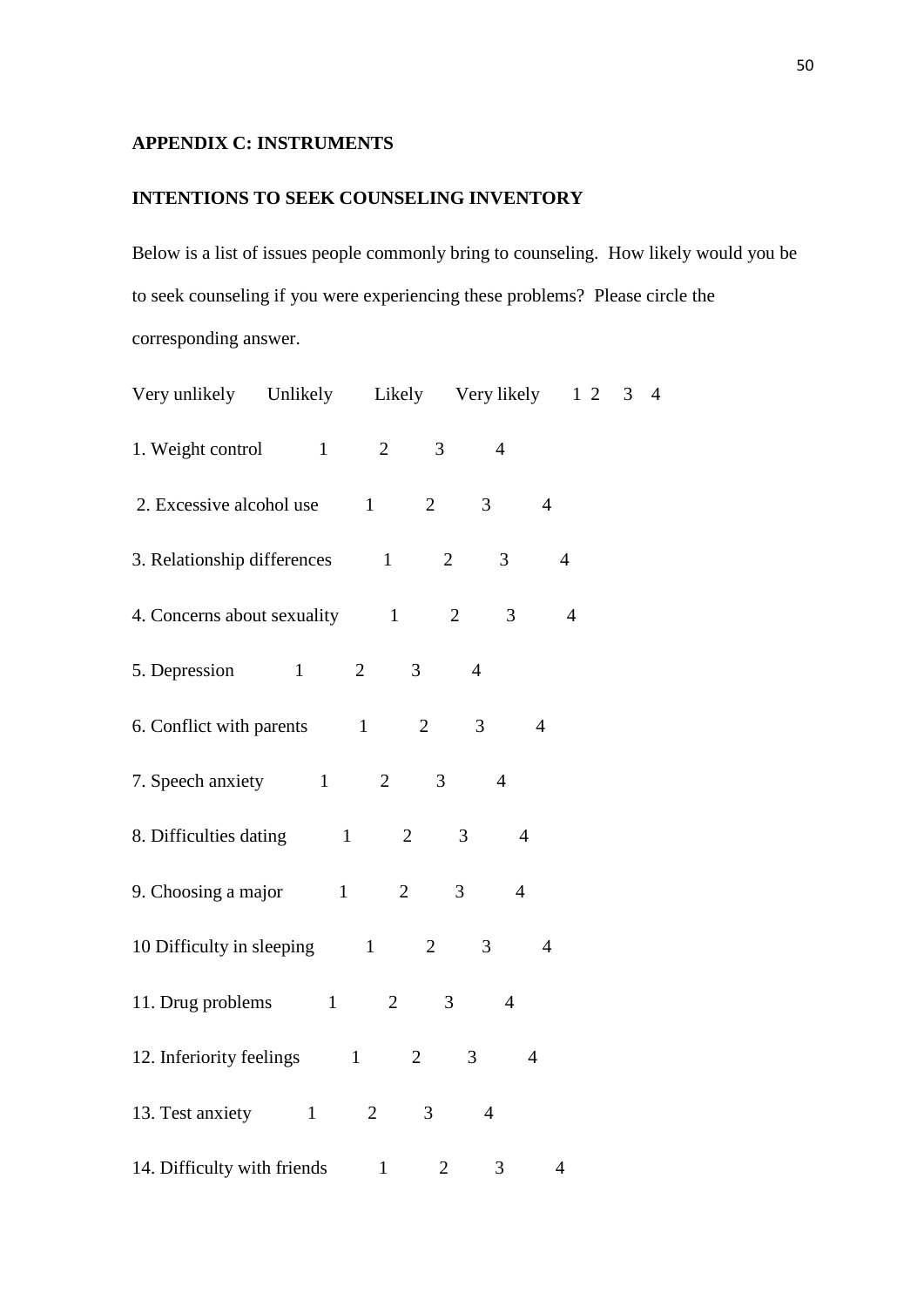| 15. Academic work procrastination |  |  |   |  |  |
|-----------------------------------|--|--|---|--|--|
| 16. Self-understanding            |  |  | 2 |  |  |
| 17. Loneliness                    |  |  |   |  |  |

### **SAMPLE QUESTION SSRPH**

"Seeing a psychologist for emotional or interpersonal problems carries social stigma" "It is advisable for a person to hide from people that he/she has seen a psychologist"

## **Attitudes Toward Seeking Professional Help (ATSPH)**

Your sex: \_\_\_\_\_ Male \_\_\_\_\_ Female Your race/ethnicity: \_\_\_\_\_ African American Asian/Asian American White/European American Latino/a \_\_\_\_\_ Arab/Middle Eastern \_\_\_\_\_ Other: Please specify \_\_\_\_\_\_\_\_\_\_\_\_\_\_\_\_\_\_\_\_\_\_\_\_\_\_\_\_\_\_\_\_\_

Instructions: Read each statement carefully and indicate your degree of agreement using the scale below. In responding, please be completely candid.

 $0 = Disagree 1 = Partly disagree 2 = Partly agree 3 = Agee$ 

\_\_\_\_\_ 1. If I believed I was having a mental breakdown, my first inclination would be to get professional attention.

2. The idea of talking about problems with a psychologist strikes me as a poor way to get rid of emotional conflicts.